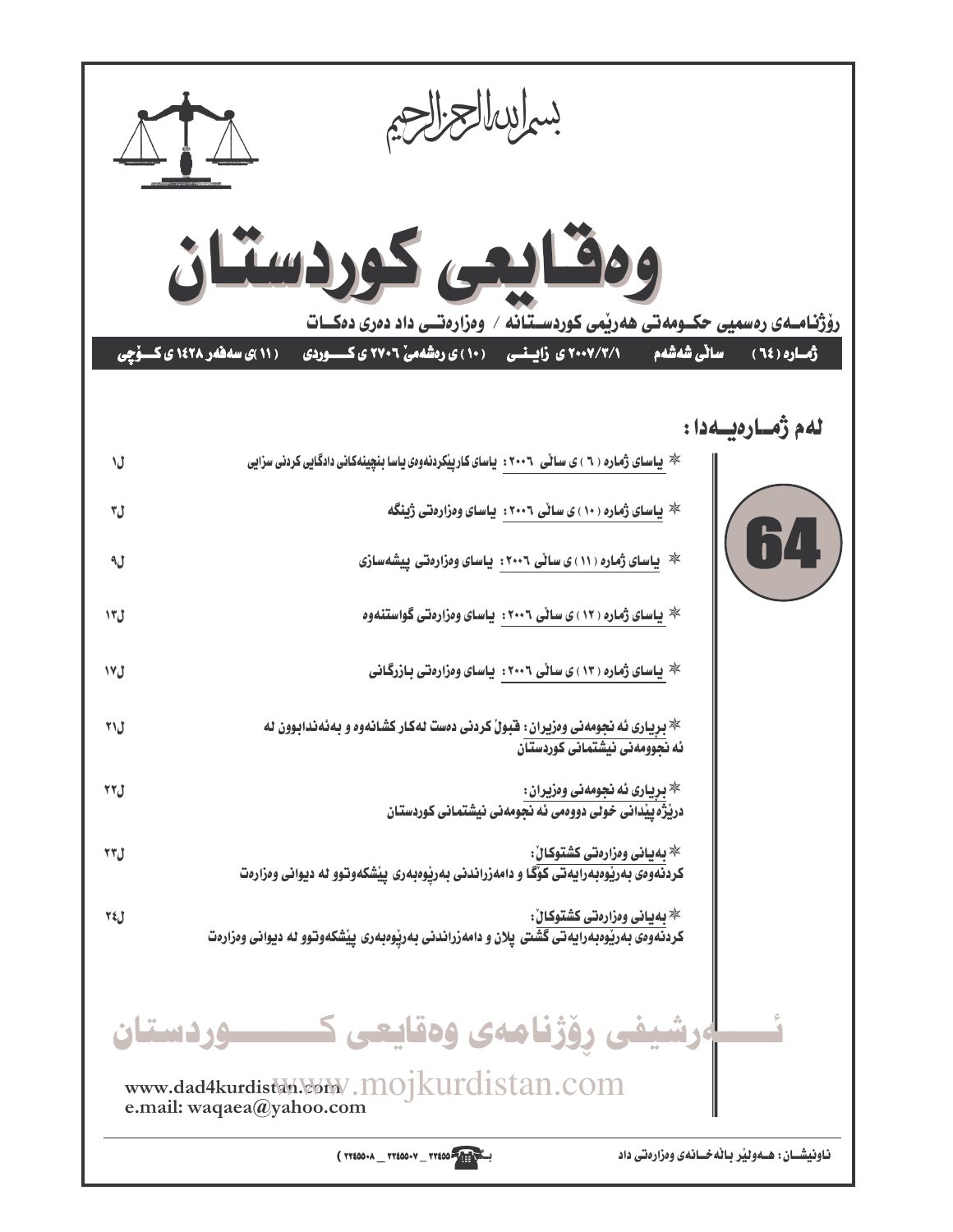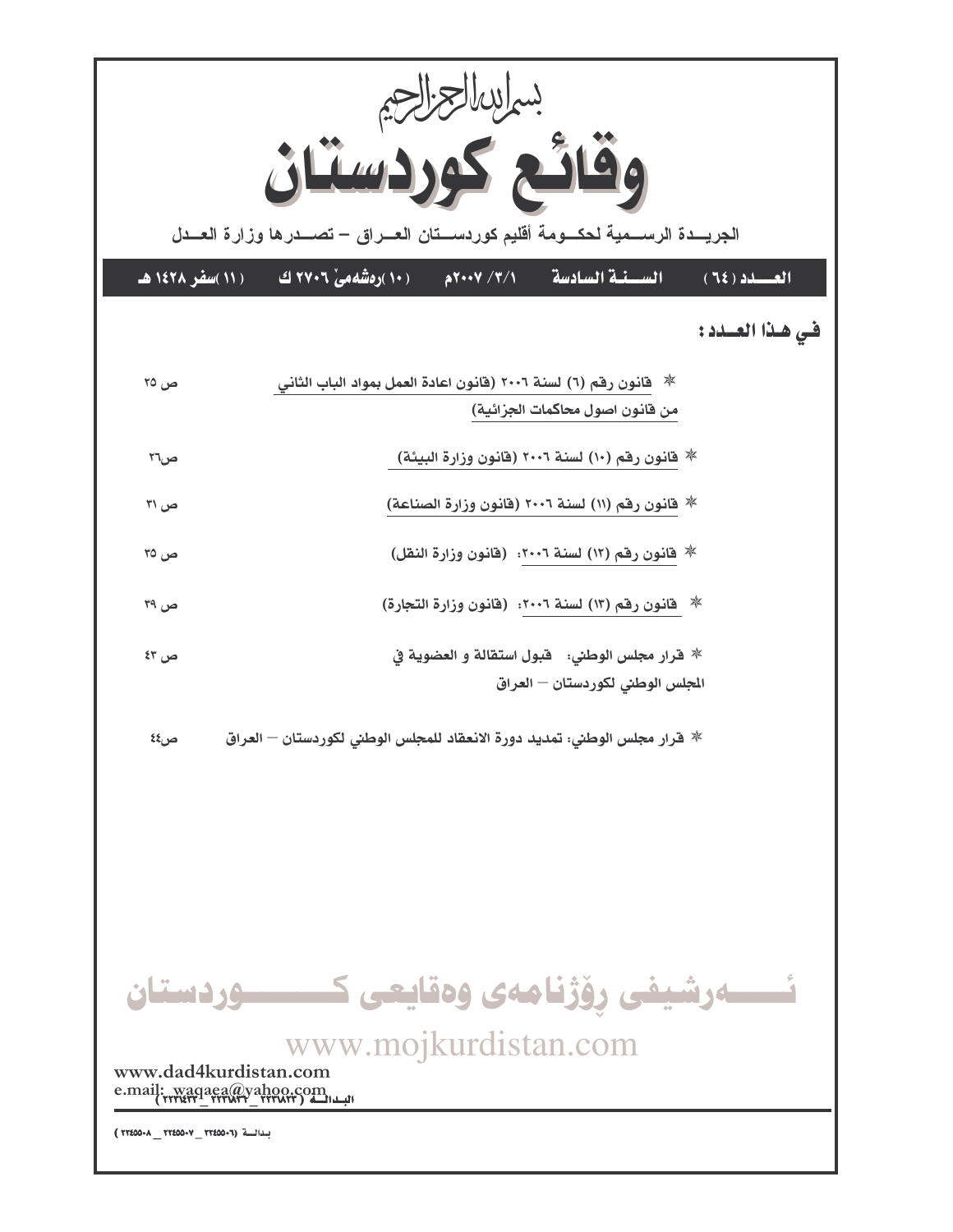بهذاوي خواي به خشندهو مبهر وبيان بەناوى گەنسەوە سەرۆكايەتى ھەربمى كوردستان — عيىراق

يشت بهو پاســايهي ئهنجــومهني نيشـتـمانيي كـوردســتان= عيــراق دايناوهو بــهپێی حــوکمی مــاده ده/یهکــهم لــه یاســای ژمــاره(۱)ی ســالّی ۲۰۰۵، یاســای سەرۆكايەتى ھەرێمى كوردســــتان− عبراق، ئەم ياسايەمان دەرچواند:

> باسای ژمباره ( ۲ ) ی سالی ۲۰۰۶ ياسای کاريێکــردنهوه به ماددهکانی دهروازهی دووهم له یاسای بنچینهکانی دادگایی کــردنی ســزایی

ماددەى يەكەم: ماددەي يازدەمى ياســــايى ژمـارە (٢٢)ى سـالى ٢٠٠٣ى ئەنجومـەنى نيـشــتمانيى کوردســـتان ـ عـيراق پووچـهاێ دهکرێتـهوه سـهبارهت بـه راگـرتنى کـاريـێکردن بـه مادهکانی (۲۸۰ ههتا ۲۹۳)ی دهروازهی دووهمی باسای بنچینهکانی دادگاپیکردنی سـزایی ژمـاره (۲۳)ی سـالّی ۱۹۷۱ لـه هـهریّمی کوردسـتان و کـار بـه حوکمـهکانی دهکريتهوه.

ماددەي دوومم:

زاراوەي ( سەرۆكى ھەرپم ) شىوپىنى زاراوەي ( سىمەرۆكىي كۆمار ) و زاراوهی (فهرمانی ههریمی) شوینی ( فهرمانی کوْماری ) دهگرنهوه لـه هەر شوێنێك لـه دەروازەي دووەمـى ياسـاى نـاويراو هـاتىن، بـۆ ئـەوەي حوکمهکاني له ههريمي کوردستان جێبهجيٚ بکريت.

![](_page_2_Picture_8.jpeg)

www.mojkurdistan.com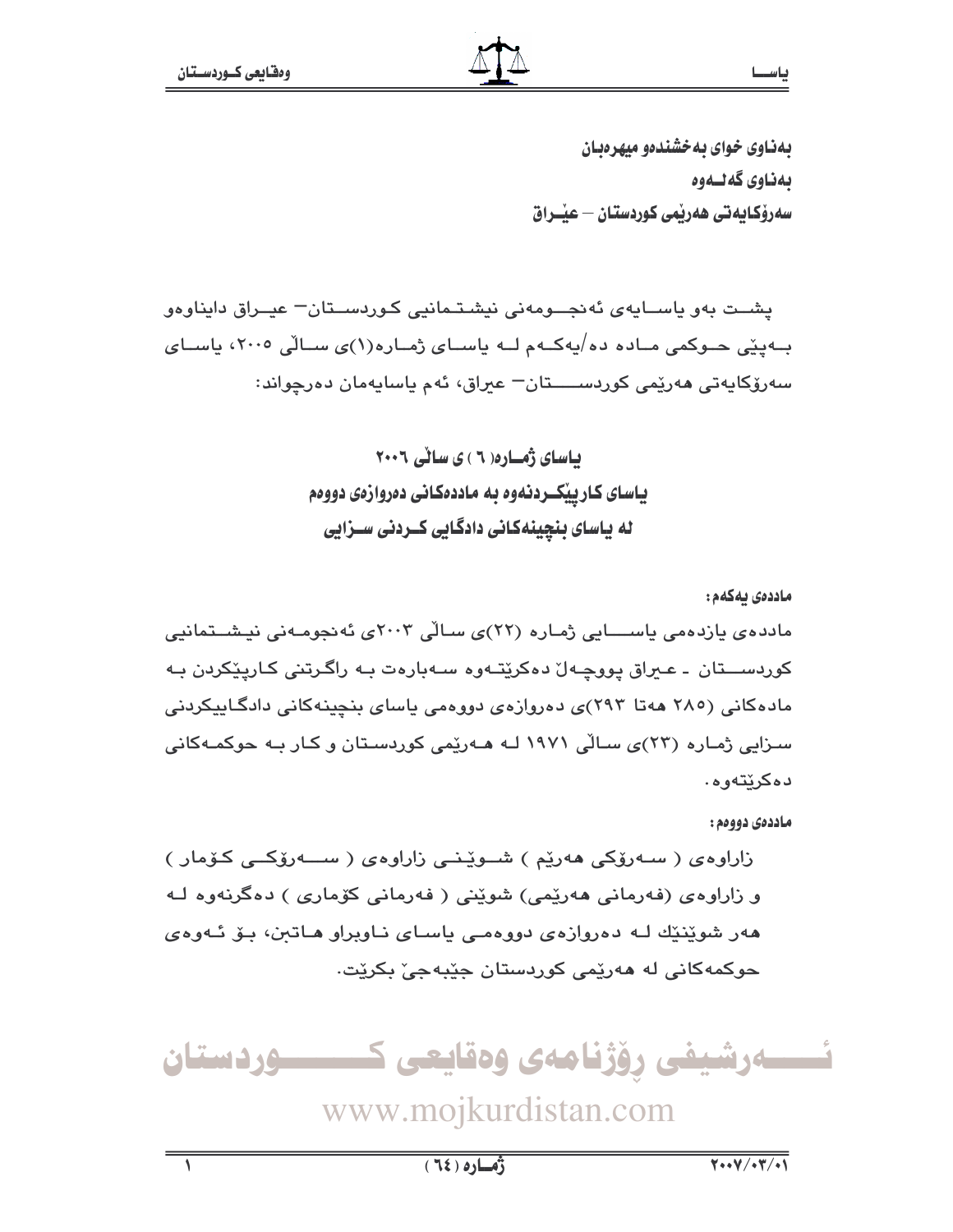مادەى سێيەم:

كار به هيچ دەقێك ناكرێت كه يێڇەوانه بێت لەگەل حوكمەكانى ئەم ياسايە.

ماددهی چوارهم:

ئـهم ياســــايه لـــــه رۆژى دەرچـوونيهوه كـارى يێدەكرێت وك رۆژنامــهى فــهرمى ( وهقائيعي کورڊستان ) بلاو دهکريٽهوه.

> مەسىعود بسارزانى ســەرۆكى ھەريمى كوردســتان – عيْــراق

> > له رۆژی ( ١٤ /٢٠٠٦) (٢٠٠٦) زابينې له ههولتر ده رجووه بەرامبەر ۲۳ /گەلاوێژ/۲۷۰٦ ى كوردى

### هسوّی دانسانی

لەبەر نەمانى ئەو ھۆيانەي لە كاتى خۆي يێويستيان كرد كە جێبەجێكردنى سىزاى لـەناوبردن (اعدام) له هەرێمی کوردستان رابگیرێت بەپێی ماده (۱۱)ی یاسای ژمـاره ۲۲/ی سـالّی ۲۰۰۳ کـه لەپەرلـﻪمانى كوردسـتان دەرچـﻮﻭﻩﺑﻪﭘﻰّ ﻯ ﻳﺎﺳـﺎﻯ ﮊﻣـﺎﺭﻩ(١) ﻯ ﺳـﺎﻟﻰ ٢٠٠٥ ﻯ ﻫـﻪﻣﻮﺍﺭ ﻛـﺮﺍﻭ ﻭ دەسەلات بە سەرۆكى ھەرپە دەدات حوكمى (اعدام) پەسند بكات يان كەمى بكاتەوە و بۆ ئەوەي ئهو بریار و حوکمه دادوهریانهی که له دادگاکان دهرچوونه و یلهی کۆتاپیان بهدهست هێناوه بـه هۆي پهسند كردنيان لهلايەن دادگاي يێداچوونهوه (تمييز) بۆيە، ئەم ياسايە داندرا.

![](_page_3_Picture_11.jpeg)

www.mojkurdistan.com

 $\overline{\textbf{v}}$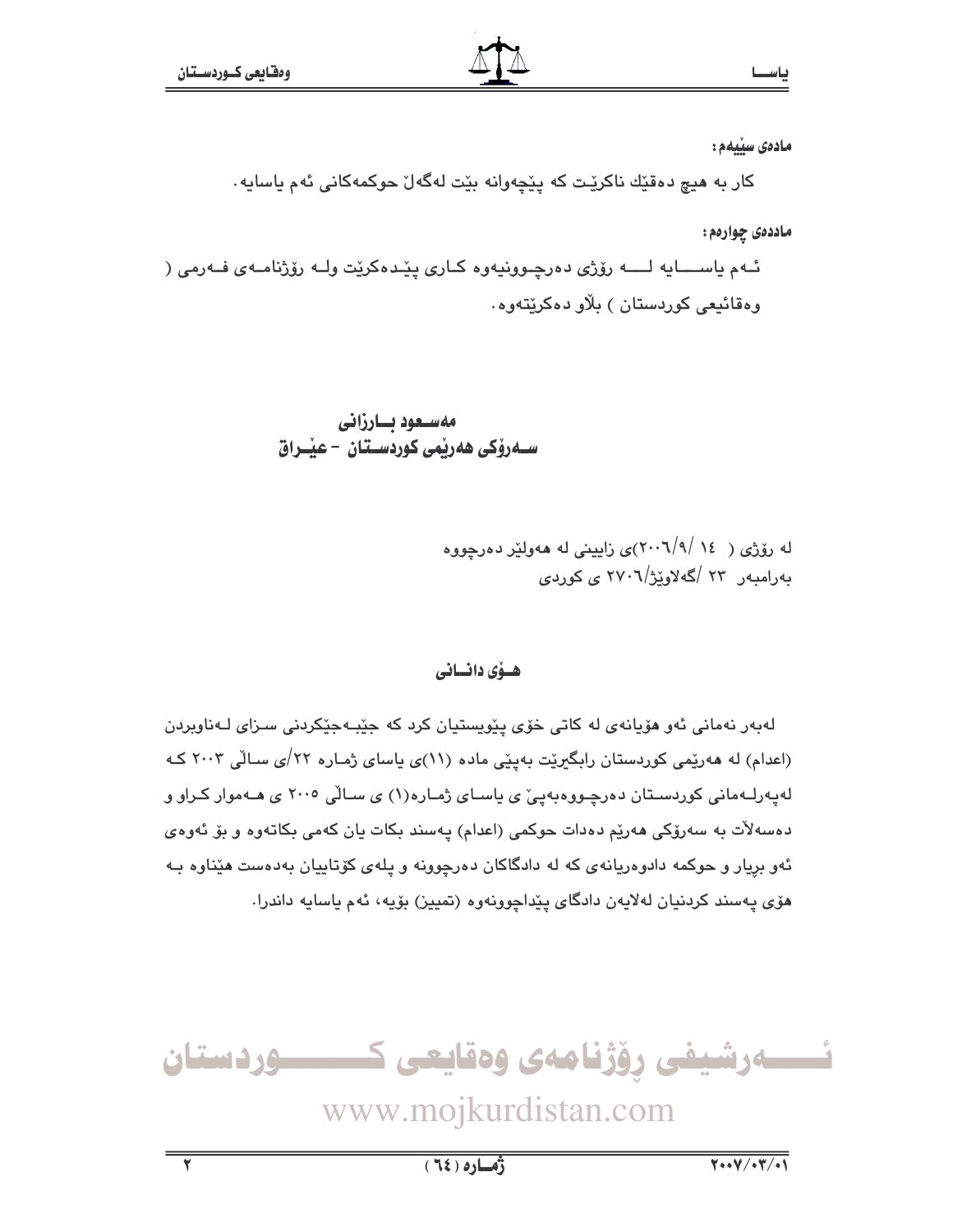بهذاوي خواي به خشندهو ميهرهبان بەناوي گەلىەوە سەرۆكايەتى ھەريمى كوردستان – عيراق

يـشــت بـهو ياســــايــهى ئەنجومــەنى نيـشتمانيى كوردسـتان= عــراق داينــاوەو بــەيێى حوکمی ماده ده/یهکهم له یاسای ژماره(۱)ی سـالّی ۲۰۰۵، یاسـای سـهرۆکایهتی هـهرێمی کوردســـــــتان- عێراق، ئهم ياسايهمان دەرچــوانــد:

ماددەى يەكەم :

ياس

ماددەي دووەم :

وهزارهت ئهم ئهرك وفرمانانهى خوارهوه يياده:

**یهکهم:** پێشنیازکردنی سیاسهتی گشتی بۆ پاراستنی ژینگه لـه پیسبوون و کـاری چاكتر كردني چۆناپەتيي ژينگە وخستنەرووي بۆ بەردەم ئەنجومەنى وەزيران بىۆ يەسند كردن

.دووهم: دەرھێنانى رێنمايى تايبەت بە دەستنيشانكردن و بەنىدو بەسىتى(ضىوابط) ييسكەرەكانى ژينگەو، چاودێريكردنى سەلامەتى بەجێھێنانيان. سِیْیهم: پلاندانانی سالاَنه و مامناوهندو دوورخایـهن بـوّ پاراسـتن و چـاکتر کردنـی ژىنگە .

چوارهم: هاوکاری و ههماهـهنگی لـه نێوان وهزارهتـهکان و ئـهو لايهنانهشـدا کـه بەيۇرىقى پارسىندۈنگەن. 54 ك ۋەقايىسى ك **- ۱۶ د ستان** 

## www.mojkurdistan.com

 $\overline{\textbf{r}}$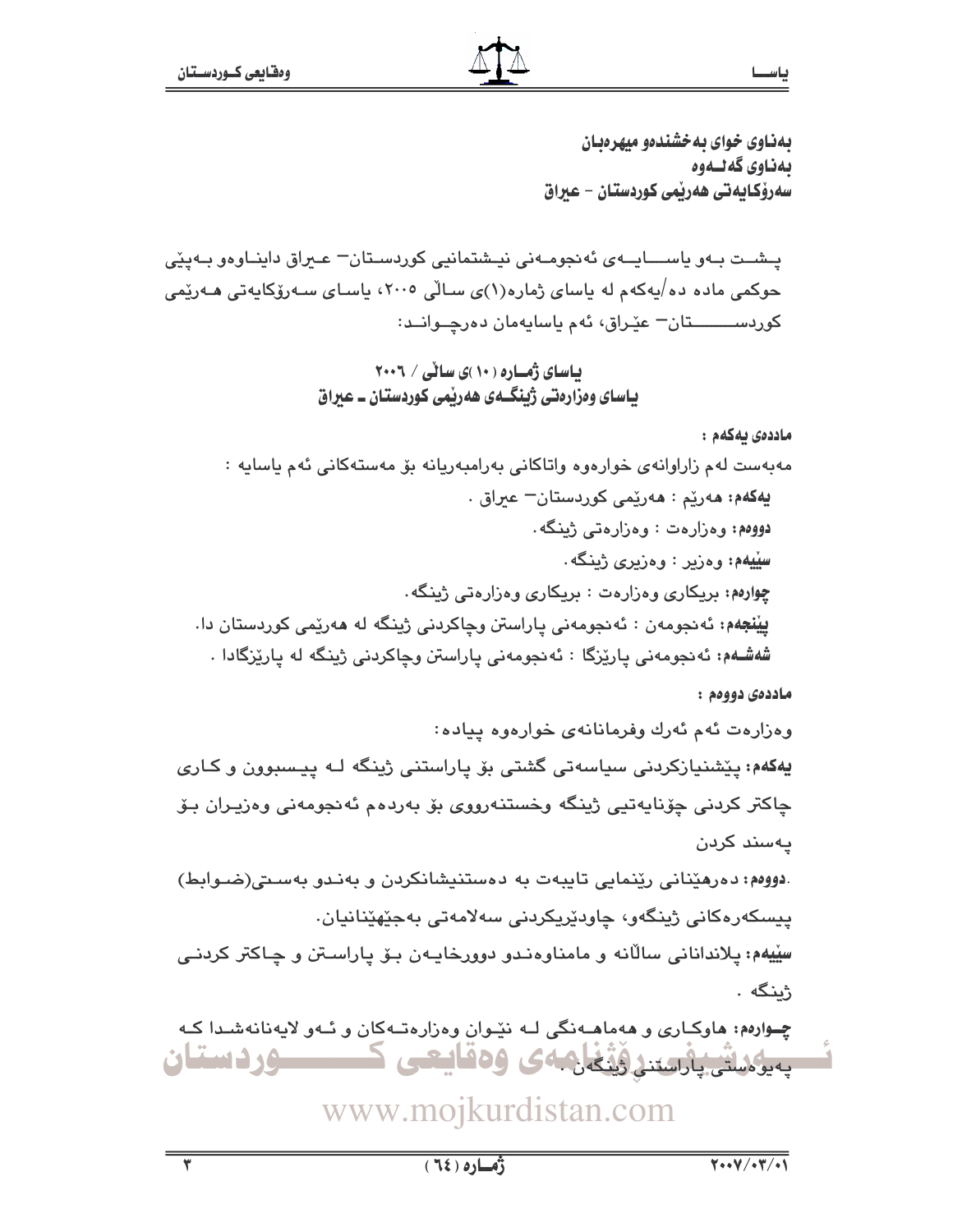**يَيْنْجُهُمْ:** يابەندبوونى ھـﻪرێمى بـﻪو رێِكەوتنامـﻪو يـﻪيماننامـﻪو يرۆتۆكۆلانـﻪ*ى* لـﻪ لايەن حكومەتى فيدراليەوە يەسەندكراوە.

شەشــەم: بــه دواواچــوونى ســـەلامەتى ژينگــه لەميانــەي ئەنجامــدانى يــشكنينى يەيوەست بە ييسكەرەكانى ژينگەو ئـەو فاكتەرانـەي كاريگـەريان ھەيـە لەسـەر سـهلامهتي ژينگـه بـه ههمـههانگي لهگـهڵ وهزارهت ولايهنـه پهيوهنديـدارهكان و دەركردنى رێنمـايى تايبـەت بـە دياركـەرو بەندوبەسـت(چـوابگ)ى پيـسكەرەكانى ژينگەو چاودێرى كردنى سەلامەتى جێبەجێكردنى٠

حەوتــــەم: ئەنجامــدانى روويێوپـــە ژينگەپپـــەكان بـــە ھەماھـــەنگى لەگــەلْ لايەنـــە يەيوەندىدارەكانەوە .

ه**هشتهم:** لابردن و چارەسەر كردنى ئاسەوارى چەكى كېمپـابى ،بـەھاوكارى لەگـەلّ لايەنە يەيوەندىدارەكانەوە بۆ ياككردنەوەي كێلگەكانى مىن و ياشماوەي چـەك و جبهخانهو ئەوماددانەي كە بوونەتە ھۆي پيس بوونى ژينگە .

نۆيەم: ماندانى ئامادەكردن و بلّاوكردنەوەو توپژينەوە و لێكۆلينەوەي تاببـەت بـە پاراستن و چاککردنی ژینگه ۰

.دهیــــهم:ههماهــــهنگی و هاوکـــاری لهگـــهلّ دهزگاکـــانی وهزارهتـــی فێرکردنـــی بالأوتوێژینــهوهی زانــستی و وهزارهتــهکانی دیکــهدا ، بهمهبهســتی هاوکــاری و توێژینــهوه و لێکۆڵینــهوه ژینگهییــهکان ، دامهزرانــدنی ناوهنــدی توێژینــهوهی ژینگەبی لـه وەزارەتەكـەدا بەتاببـەتیش لێكۆلێنـەوەي تاببـەت بەبـەكار ھێنـانى چەكە كېمپاويەكان لە كوردستان.

یازدهم: کار بۆ بلاوکردنهوهی وشیاری و رۆشنبیری ژینگهیی و وهگهرخستنی رۆلـّی کۆمەلگای مەدەنى لەم بوارەدا ، وێرای بونيادنانى توانستەکانى مىرۆۋ لـە رێگـەی بەرياكردنى كۆرو خولى راھێنانى تايبەت بە ياراستنى ژينگەو ھاندانيان. دوازدهم: لێکۆڵينــهوهو بهدواداچـووني راپۆرتــهکان بـۆ ھەڵـسەنگاندنى کاريگــهوى ژینگەیی ، کە لایەنە بەرپرسەكان یێشکەشیان دەكەن لەمـەر ئـەو پرۆژانـەی كـە

داد مودرژين و ئەوانەي ئېشلتا براموزراون بۆ لپەسەند كردنيان يان رەقكرېنبەرەيال. لــه ۖ ماوهيــهکي گونجّــاودا – لــهو رِوْژهوه کــه پێــشکهش بــه وهزارهت دهکــرێن بەھەماھەنگى لەكەل لايەنە يەلىلى كىلى WWW.MOIKUTCIST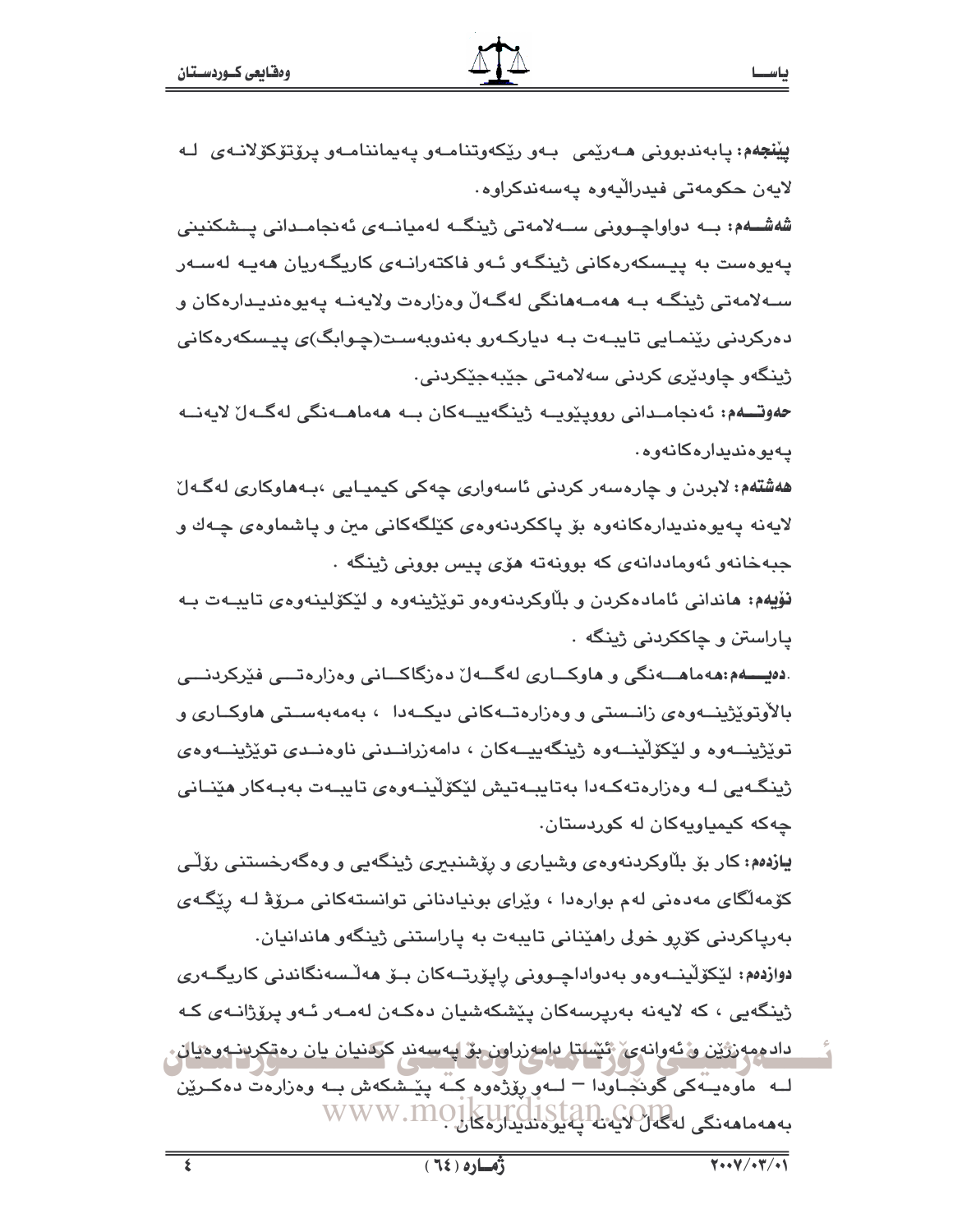س**یازدهم:** کار کردن بۆ یاراستنی سروشت وجوانیهکانی و دروست کردنی یاوانگـهی سروشتي به ههماههنگي لهگهلٌ وهزارهتهکان و لايهنه پهيوهنديدارهکانهوه ٠ چواردهم: گرتنه بهري شێوازي پێويست بۆياراستني مرۆۋ و ژينگه له مەترسىيەكانى تیشکاوهری زیان بهخش و ئالودهگی ژینگهیی .

يازدهم: پيشت بهستن بـه نووسينگهو تاقيگـهو لايهنـه راوێژكاريـهكان بـۆ ئامـاده کردنی رايۆرتـﻪکانی خەملانـدنی کاريگـﻪری ژينگـﻪيی و ئەنجامـدانی لێکۆلينـﻪوەو شـیـکاری و پێوانـﻪکان لـﻪ بوارهکـانی پاراسـتنی ژینگـﻪ بـﻪپی ٔی ئـﻪو مەرجانـﻪی وهزارهت دياريان دهكات وئهمهش به ريشمايي دهردهچيت.

شازدهم:دانانی بنهماکانی سهلامهتی بۆ چارەسەرکردنی پاشماوه و زبل و خاشاك و ماددهى زيانبهخش و ترسناك.

ماددەى سى يەم:

يەكەم: وەزير: سەرۆكى بالاو ، بەريرسى ئيش وكارو ئاراستەكردنى سياسـەت وسەريەرشتيكردن و چاودێرى كردنى وەزارەتەكەپەو، ھەموو بريـارو فـﻪرمان ورێِنماییِگ+لێکیش یێوهنـدییان بـه ئـهرکوفرمان و یێکهاتـهو سـهلاّحییات و كاروباري ديكهي هونهري ودارايي وئيداري وريكخستني وهزارهتهكهوه ههيه، بەيٽى حوكمەكانى ياسا، لەرەزيرەرە دەردەچى، وسەرپەرشىتى جى بەجى کردنـی ئـیش دەکـات و وەزیـر لەبـەردەمی ئەنجومـەنى وەزیرانـدا بەریرسـە، چونکه خۆپشى ئەندامێکى ھاوكارى ئەنجومەنەكەپە و بۆي ھەپ ھەندێك لـە دهسهلأتهکاني بسيێرێِت به بريکاري وهزارهت ويهرێوهبهره گشتي پـه کـان و یان ئەو كەسانەي كە بە شىياويان دەزانێت .

دووم : بريکاري وهزارهت: لــه چــوار چــێوهي ئــهو دهســتروييانهي کــه يێــي دەسپێردرێ لەلاپەن وەزیرەوە وە مەرجەخاوەن بروانامەپەكى بـەراپى زانكۆ بێت یاریـدهی وهزیـر دهدات ، لــه ناراسـتهکردنی وهزارهت و سهریهرشـتی كردنى كاروباريدا.

<u>سىنىيەم، نووسىينىگەن ۋەرىيان قەرھانىڭ لەك سىمرۆكايەتى دەكلەت ۋېئەرتومان</u> دەبــات بەيلــە*ى* بەرێوەبــەر،خاوەن بروانامەيــەك*ى* بــەرايى زانكــۆيى بــىْ و<br>WWW.MOIKUI'd1Stan.COM ژمارەيەك فەرمانبەريش ياريدەى دەدەن .

 $\overline{\wedge}$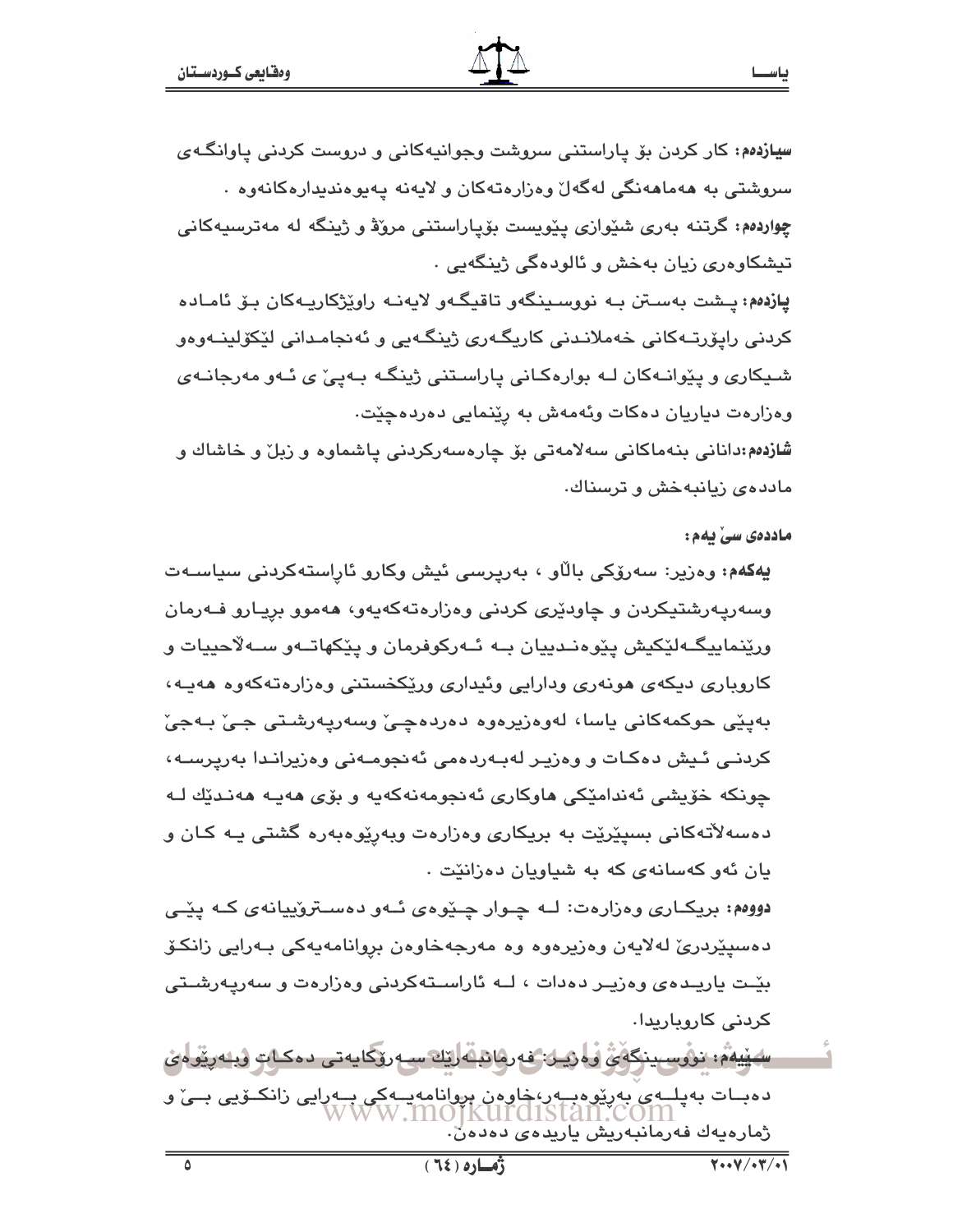| ، ژمارەيەك فرمانبەريش <mark>م</mark> اوكارى دەكەن .                                           |
|-----------------------------------------------------------------------------------------------|
| <b>پِيْنجــهم:</b> راوێـِژکارەکان: ژمارەيـان لــه چـوار کــهس زێـتر نــابیٚ و، مەرجيـشه       |
| خاوەن بړوانامەي زانكۆيى وپسپۆر بێت.                                                           |
| شەشـەم: بەرپوەبەرايـەتى گـشىتى كاروبـارى ئيـدارى ودارايـى: بەرپوەبـەرێكى                      |
| گـشتی ســهرۆکايەتی دەکــاو بــەرِێوەی دەبا،خــاوەن بروانامەيــەکی بــەرايی                    |
| زانکۆيى و پسپۆر و بێت.                                                                        |
| <b>حەوتـــــەم</b> : بەرپوەبەرايــــەتى گـــشىتى پاراســــتنى ژينگەو،ووشــــياركردنەوەو       |
| رِاگەيانـدنى ژينگـەيى: بەرِێوەبـەرێکى گـشتى سـەرۆکايەتى دەکـاو بـەرِێوەى                      |
| دەبا،خاوەن بړوانامەيەكى بەرايى زانكۆيى بێت ولە ڕاگەياندندا شارەزابىٚ.                         |
| <b>هەشـــتەم:</b> بەرێوەبەرايــەتى گــشىتى كاروبــارى <b>م</b> ونــەرى وخــۆ پاراســـتن لـــە |
| تیشکاوەری: بەرێوەبەرێکی گشتی سەرۆکایەتی دەکاو بەرێوەی دەبا،خاوەن                              |
| بروانامەيەكى بەرايى زانكۆيى بێت وپسىپۆرو شارەزاش بێت.                                         |
| مادددی چواردم :                                                                               |
| ئەنجومەنى پاراستن وچاكردنى ژينگە :                                                            |
| <b>يەكـﻪم:</b> ئەنجومەن لەمانەى خوارەوە پێك دێت:                                              |
| ۱) وەزير – سەرۆك .                                                                            |
| ۲) بریکاری وهزارهت <sup>—</sup> جێِگری سهرۆك .                                                |
| ۳) بەرپوەبەرە گشتى يەكان <sup>—</sup> ئەندام.                                                 |
| ٤) نوێنەرێك بەيلەى بەرێوەبەرى گشتى بە ھەريەك لەم وەزارەتانەى                                  |
| خوارەوە:                                                                                      |
| ۱) وەزارەتى شارەوانى.                                                                         |
| ۲) وەزارەتى فێركردنى بالاو توێژپنەوەى زانسىتى                                                 |
| <u>4رشتەنوراروتۇئانونان، ۋەقايىتى ك</u>                                                       |
| <b>عردستان</b><br>٤) وەزارەتى دەرامەتەكانى ئاو                                                |
| www.mojkurdistan.com                                                                          |
|                                                                                               |
| $\sqrt{1.40}$<br>زماره (٢٤)                                                                   |

چـوارەم: نووسـینگەی بریکـاری وەزارەت: فەرمانبـەرێك سـەرۆكايەتى دەكـات

بەرپيوەى دەبا بەپلەي بەرپيوەبەر، خاوەن بروانامەيەكى بەرايى زانكۆيى بىّ و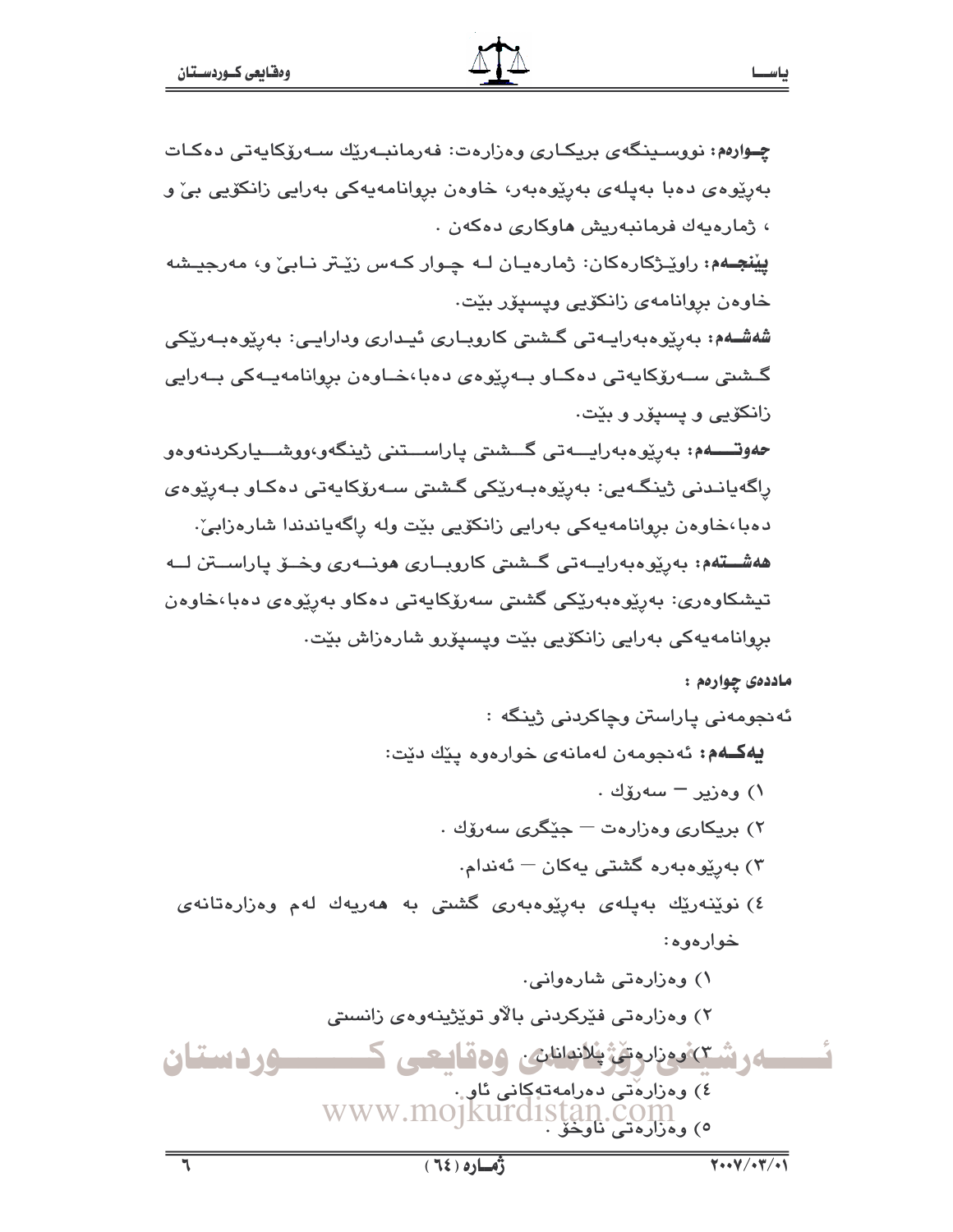٦) وەزارەتى كشتوكالْ . ۷) وهزارهتی تهندروستی . ۸) وهزارهتی پیشهسازی . ۹) وەزارەتى سامانى سروشتى . وەزارەتى گەشتو گوزار .  $\bigwedge$ 

- ٬۱۱ وهزارهتی کارهبا .
- وەزارەتى بازرگانى.  $(15)$
- وهزارهتی گواستنهوه٠  $(\lambda^{\star})$
- ٥) ئەندامێکیش لە خاوەن ئەزموون ویسىۆران لە ياراستنى ژینگە،وەزیر دایدەنیؒ ویۆی مەیە شارەزای تر بەشدار ییؒ بکات بەیێی یێویست٠

٦) نوێنەرى وەزارەتى پەيوەندىدارەكانى تر لەكاتى پێويست دا.

ماددەى يېنجەم :

ياسحا

**يەكەم:** لەھەر يارێزگايەك ، ئەنجومەنێك دادەمەزرێ ، يێی دەڵێن ( ئەنجومەنی پاراستن وچاکردنی ژینگەی پارێزگا) . پارێزگار پان نوێنەرەکەی سەرۆکاپەتی دەکا و پەيوەست دەبيت بە ئەنجومەن .

دوومم: ئەنجومەن ھەلدەسىيت بە يێكھێنانى ئەنجومەنى يارێزگا، لە لايەنە يەيوەندى دارهکان به یاراستن و چاککردنی ژینگه، له یاریزگادا و بهپیّی ریّنمایی که ئهنجومهن دەرى دەكا.

ماددەى شەشەم :

یهکهم: ئەرك و فرمان وئیش وتایبەتییەکان و ییکهاتەکانی وەزارەت بە ییرق دیار دەكرێت.

دووم،: وەزیر بۆی ھەيە، بەرپوەبەرايەتى يان بەش يان ھۆبە بەپێى پێويسىتى وەزارەت بکاتەوە يان پەکپان بخات يان ئېلغايان بکات.

ماددەى حەفتەم:

<u>وەزىر بۆق ھەيەرىندايى تْتۈيلىت بۆكاسانى لىك جىبەجتىرىنى جوكمەكلىر شەم ياسايە</u> دەر بكات. www.mojkurdistan.com

 $\overline{\mathsf{v}}$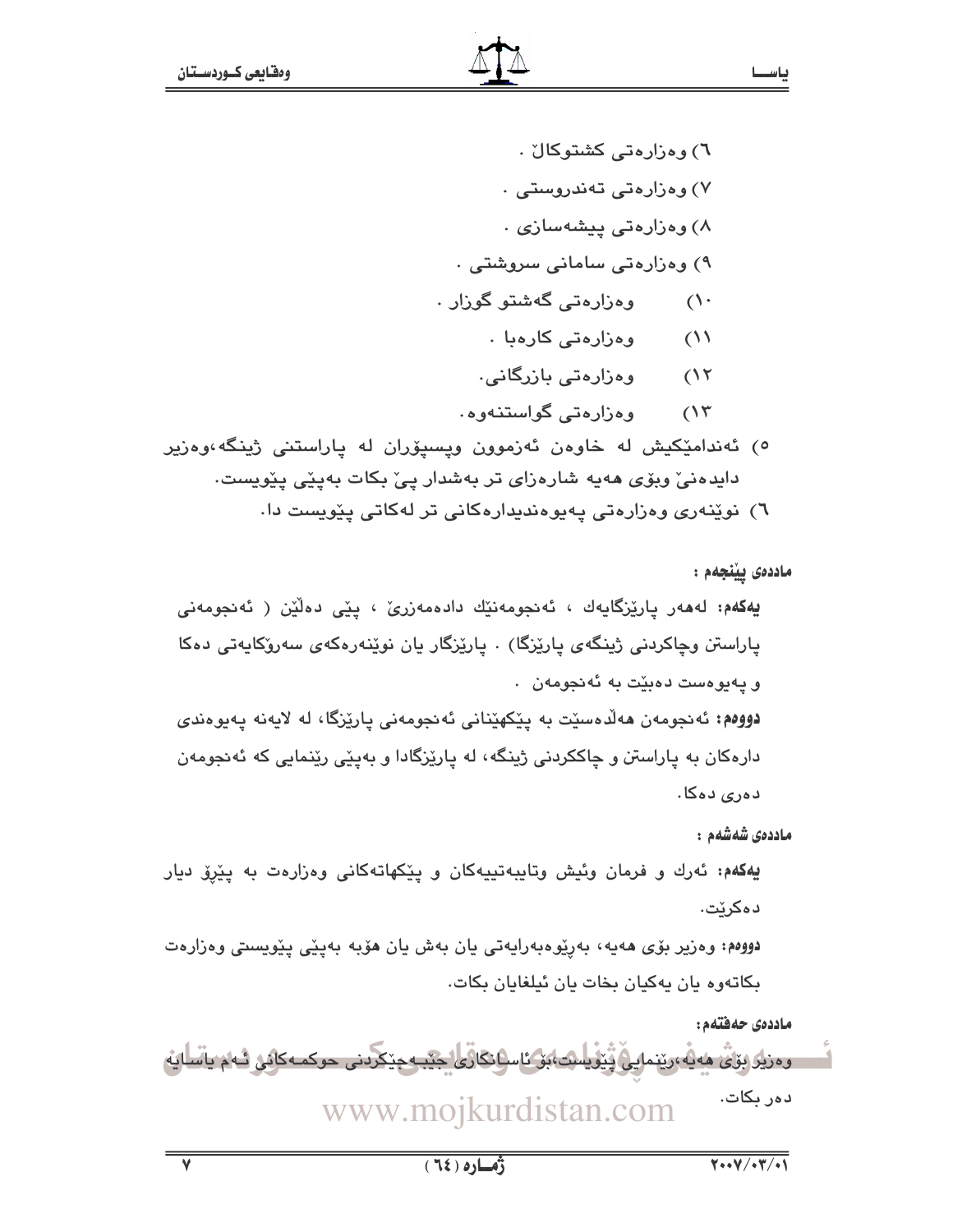ماددەى ھەشتەم : ھەر دەقێك لەگەلٚ حوكمەكانى ئەم ياسايەدا نەگونجىٚ ، كارى يىٚ ناكرێت٠ ماددەى نۆيەم: يێويسته لەسەر ئەنجومەنى وەزيران ولايەنە يەيوەندى دارە كان ، حوكمەكانى ئەم ياسـايە جيٰ ٻهجيٰ پکهن. ماددەى دەيەم : ئــهم ياســايه لــه رۆژى دەرچــوونيەوەكارى يێــدەكرێت لــه رۆژنامــهى رەسمــى(وەقــايعى کوردستان) پلاودهکرېټهوه٠

مەسىعود بسارزانى ســهروْکی ههریمی کوردســتـان – عیـْــراق

له رۆژی ( ۱۹ /۰۰\(۲۰۰۲)ی زابینی له ههولِٽر دهرجووه مەرامىيەر ۲۷ /رەزبەر/۲۷۰٦ ى كوردى

– ھۆكارەكانى دانانى ئەم ىاساىە –

بــه ئامـانجي ڀاراسـتني ژينگهو،ڇـاکراگرتني تهندروسـتيي گـشتي ودهرامــهتي سروشــتي و جۆراوجىۆريى زيندەوەر،بــه جـۆرى كــه فراژوكــاريى بــهردەوام زامــن بكاو،كــه بـوارى ژينگەشــدا هاوکاریی نێودهوڵەتی وئیقلیمی،بێنێتەدی و،ئەو بنەمایانەش کە زیان بە سەلامەتیی ژینگە دهگ+ٽينن ريقاب+ بکـرێن و، ئاســهواري ڇــهکي کيميــايي وياشمــاوهي ڇــهك وتفـاق ومــادده ييــسكەرەكانى ژينگە،چارەســەربكرين ورامالرين،بــەو ئامانجانە،بــەزەروور زانرا،وەزارەتى،لــە ھەرێمدا بەناوى وەزارەتى ژىنگە دابنرى،ْ،ئەو ئەركوفرمانە بگرێتە ئەستۆ.بەوجۆرە،بە پێويستيش زانرا،پاسٽايەك ْداينرى،ئەڭ رۇلمان رئامانچىمۇڭانلى ئىمم وەزارەتــە نوييــەر، ئىيش وڭــا*وى* بەرێۅەبەرايەتىيەكانىشى ّدياربكاو،ئەركوفرمانى ھەريەكەيان رێك بخا جا، بەئاواتى دەسـەبەركردن ووه ديهينانى ئەو ئامانجا ... كىلم ياسايە لوك WWW.MOJKUIGLI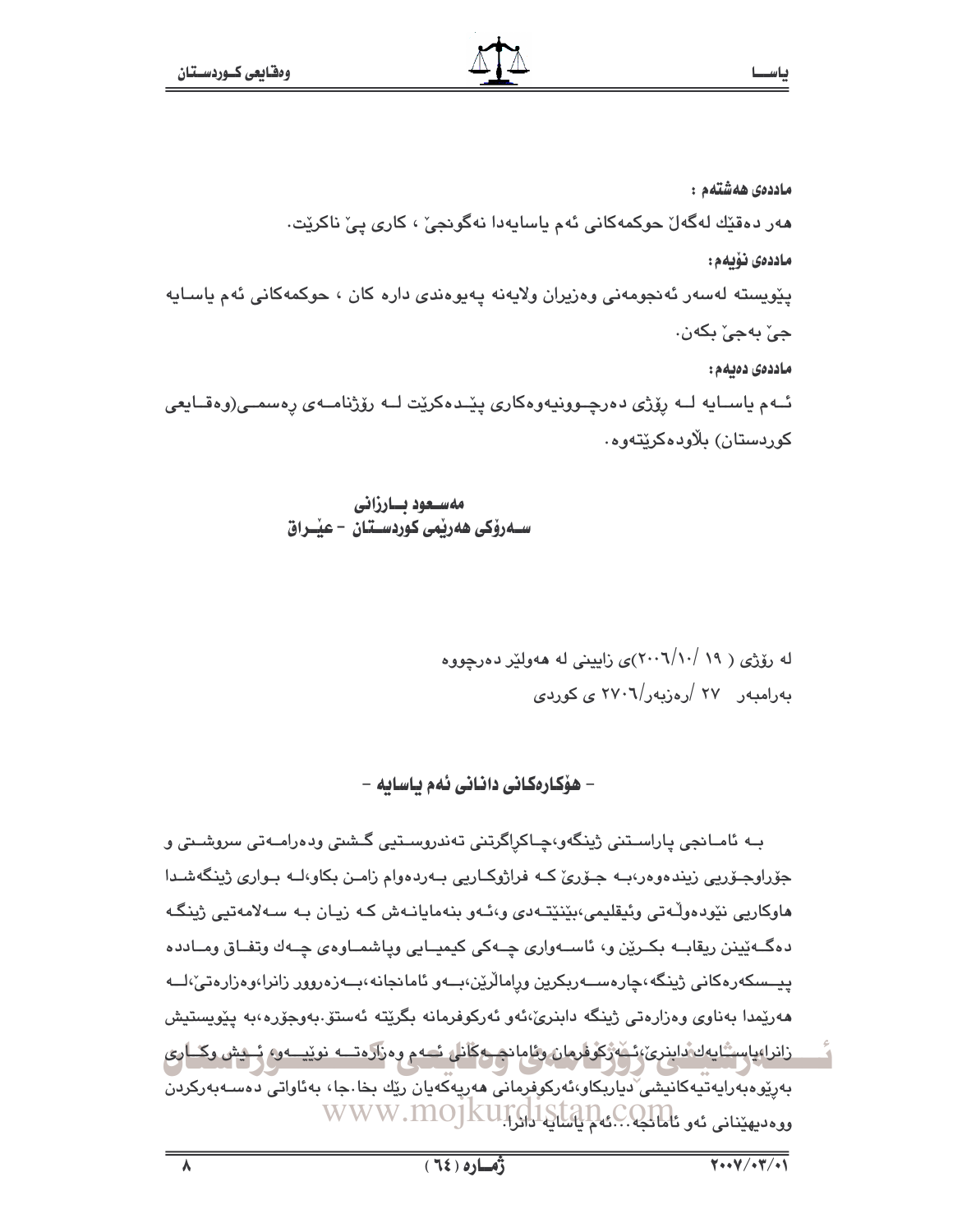بهذاوي خواي به خشندهو ميهرهبان بەناوى كەلىەوە سەرۆكايەتى ھەربمى كوردستان – عبراق

يشـت بــهو پاســايـهى ئهنجومـهنى نيـشتمانيى كوردسـتان= عـبراق داينـاوهو بـهيێى حـوكمى مــاده ده/يەكـــەم لـــە ياســـاي ژمــاره(۱)ي ســالّي ۲۰۰۵، ياســاي ســـەرۆكايەتى هـــەرێمى كوردســـــــتان – عێراق، ئهم ياسايهمان دەرچــوانــد:

> باسای ژماره (۱۱)ی سالی / ۲۰۰۶ یاسای وهزارهتی پیشــهســـازی لـــه ههریمی کوردستان ــ عیبراق

> > ماددەى بەكەم : مەبەست لەم زاراوانەي خوارەوە، بۆ ئەم ياسايە، ماناكانى بەرامبەريانە: ي**ەكەم: م**ەرێم : ھەرێمى كوردستان<sup>—</sup> عێراق . دووم : وهزارهت : وهزارهتي پيشهسازي. **سييهم: وەزير : وەزيرى ييشەسازى.** چوارهم: بریکاری وهزارهت : بریکاری وهزارهتی پیشهسازی. **ييْنجەم:** ئەنجومەن: ئەنجومەنى راوێژكارىي وەزارەتەكە .

> > > – ئـاما نجەكـانى وەزارەت –

ماددەي دووەم:

ئهم وهزارهته، ئاراستهکردنی بزاڤی پیشهسازی و، بهرهوچاکترگۆرین و فراژوکردنی ( تطویر وتنمیة) کەرتى پیشەسازیى گشتى و کەرتى تێکەل و کەرتى تايبەت لەھەرێمدا، لەبوارى سەنعەتکاریى (تەحويلى و تەركىبى و مەعرىفى)و دەستكرددا، دەگرێتە ئەستۆو، بۆ وەدىھێنانى ئەم ئامانجەي خوارەوەش ده کهوێته کار:—

يهكهم: لهجوارجِيْوهي پلانگهلي فراژوكاريي(تنمية) له ههريْمدا، سياسهتي (تهصنيم) پيّشنياز دهكاو، ئامانج و(موئەششەرات) بۆ كەرتەكانى تايبەت دادەنى،

دووەم: يلانگەلى سالانەو، مامناوەندو، يلانگەلى ماوە دوور، بۆ كەرتەپيشەسازىيەكان ئامادە دەكا. **سِیْیهم:** لَیْکوْلَیْنەوە لەسەر کەلْکی (الجدوی) ھونەری و ئابووری، بۆ یرۆژە پیشەسازییەکان ئامادەدەکاو،

يێشنيازيش دەكا، ئەو لێكۆلێنەوانە لە يلانگەلى فراژوكاريى ھەرێمدا تۆمار بكرێن. چوارهم: يرۆژەگەلى ييشەسازى و خزمەتگوزاريى برياردراو جێبەجىٚ دەكات. **ييْنجەم:** سەرپەرشىتى بزاڤى كەرتەكانى پېشەسازى و رێنماييشيان دەكاو، ئەنجامگەلى بەجێھێنانى

پلانـهکانيش، لـهږووي چـهنديتي و چـۆنێتيپهوم ههلاهسـهنگێنئ و رێگاچـاړهي لهبارپېشيان بـۆ ULEMPIK) .<br>ده دورنتهو ووی دونتوها توکانیشیان ( منتوجاتها) بودبارتزی.

**شەشەم:** دوای ئامادەكردىي دېراسەت لەسبەر كەلكى (جەوی) ھونەری و ئابورريى پرۆژە، ئەوجا، ئيجارەی دامەزراندنى بىرَۆزەگەلى بىشەسازى، يان بەرقراۋانكردن و گۆرىنى مەبەستەكانيان دەدا.

 $\overline{\bullet}$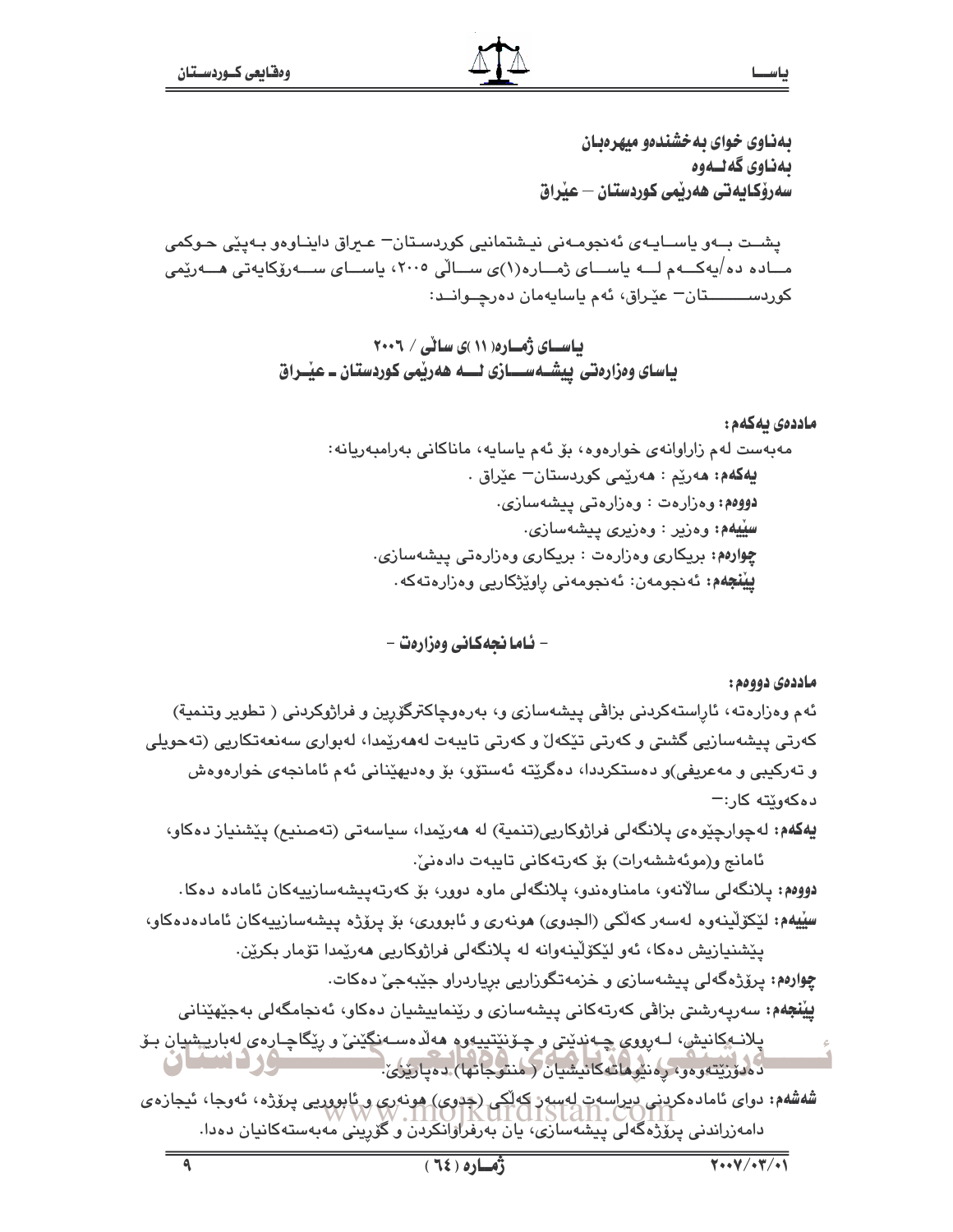- حەوتەم: ريقابەي چۆنێتىي رەنێوھاتە بېشەسازىيەكان( المنتجات الصناعية) بەجۆرى دەكا، كە لەگەلّ مواسەفاتی بەرکاری جیھانیدا چونیەك زامن بیؒ، ئامۆژگاری و رێنماییش دەربارەی چاکترکردنی چۆنێتيى ئەم رەنێوھاتانە يێشكەش دەكات.
- **هەشـــتەم:** لەچوارچــێوەي يلانگــەلى فراژوكــاريى ييــشەسازيدا، لەھەرێمــدا، كۆمەلگــەي ييــشەسازى دادەمەزرينىؒ و خزمەتگوزاريى يێويستيان بۆ فەراھەم دەكات.
- **نۆيــەم:** دانــاني پلانگــەلى لێکۆلێينــەوەو بــەرەو چــاکترگۆرينى پيــشەسازى بـۆ كەرتــە پيــشەسازييەكان، بەجۆرپکى ئەوتۆ كە سوود بە ئامانجەكانى يلانگەلى فراژوكارى بېەخشى، ئەمەش بۆ ئەوەبە كە جــۆرى رەنێوھــات( المنتجــات) و خزمـــەتگوزاريى پيــشەسازى چــاكترببن و، ئــيش وكــارى رەنێوھێنـﻪكى(الإنتاجيـﺔ) بـﻪرەو باشـتر بگـۆربرىّ و، ئەركومەسـرەڧى كـﻪمتر ببــێ و، تـﻪكنيكى تازەبابەتيان بچێتە ناو.
- دەيسەم: بىەھاودەنگى لەگبەل وەزارەتنى ژينگبەي ھەرپمىدا، ئېجرائناتى تايبيەت بيە ياراسىتنى ژينگبەو لێػۆڵێڶٷەى كێشەكانى پيىسبوونى ژىنگە دەگرێتـﻪ بـﻪرو، ھەنـدەى پێوەنديـشى بـﻪ بزاڤـى وەزارەتەكەوە ھەبى، ريگاچارەيان بۆ دەدۆزيتەوە.
- يازدهم: لـهرنگای خـولی مهشــق و، بـههاوکاریی زانکۆکــان و پهیمانگــه هونهرییــهکان وناوهنـدو دهزگـا يـسيۆرەكانى يێوەنديـدار، لــەناوەوەو دەرەوەي ھەرێمـدا، ھێــزى كــار لــەناو وەزارەتەكــەدا، فراژودهکا(تنمیه)و بەرەوچاکترى دەگۆرىّ.
- **دوازدهم:** سیستهمی کاری ئیداره پیشهسازییهکان، به بزاقی جۆربهجۆریشیانهوه بهرهوچاکتر دهگۆری و، بەدووى جێبەجێكردنياندا خەمخۆردەبى،
- **سیارْدهم:** بنکهی زانیاری، بـۆ مەعریفـەی زانـستی و تـﻪکنۆلۆجی و مواصـﻪفاتی هونـﻪریی یێوەندیـدار بـﻪ چالاکييه جۆربەجۆرەكانى وەزارەتەكەوە بەرێوە دەبات.
- چــواردهم: بــهدووی جێبــهجێکردنی بهنــدو بهســت(الــضوابط)و رێنماییگــهلی تایبــهت بــه ســهلامهتیی سەنعەتگەرى و پېشەگەرىي ناو كارگەكاندا دەچى،

يازدهم: مەناردەي رەنێوماتى ييشەسازيى( المنتجات الصناعيه) نيشتمانى دنەدەدات.

شازدهم: له پێشانگا پیشەسازییەکانی ناوەوەو دەرەوەی ھەرێمدا بەشداری دەکا.

حهڤــدمم: دواي رەزامەنـدىي ســەرۆكايەتيى ئەنجومــەنى وەزيـران، وەزارەت لەگـەلّ شــارەزايانى بيــانى و کۆمپانياو دەزگا پيشەسازى و پسېۆرەكاندا، رێکەوتننامە دەبەستىٚ کـه لـه دايـەرەو کارگـەکانى وهزارهته كهدا كار يكهن.

**شەژدەم:** دوای رەزامەندىيى سەرۆكايەتىيى ئەنجومەنى وەزيران، وەزارەت لەگەل ناوەندەكانى(مراكز)

لێػۆڵؾٚڹٶڡٯٞٛۦۯٳڹسټؽؘۅٚۦٚؾ؋ػڶۅٚڸڒڿۑهۦٮێۅ٥ۄۅڵ؋ؾ۠ڸۥۅۦ؈۬ڔڛڹڲٷۦڔٳۅێڗ۬ػٳڔۄڬٳٮ۬ۊٳۦڋۄػٷۑێؾ؋۫ۿٳۅڮٳڔؠ بۆ بەرەوچاكترگۆرينى ئىش و كارى وەزارەتەكە . www.moikurdistan.com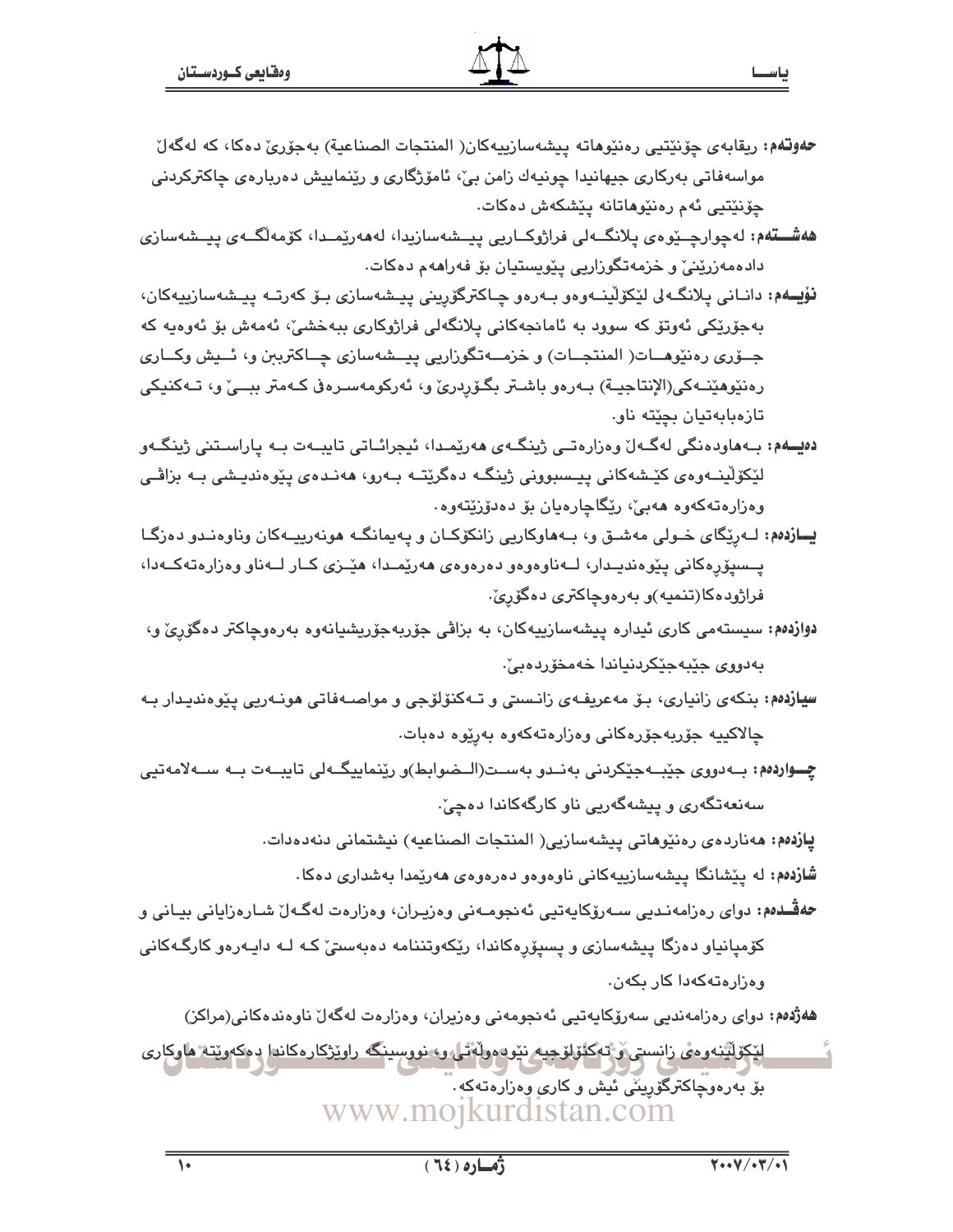ياسحا

– ييْكهاتەكانى وەزارەت –

ماددەى سىيىلەم:

**يەكەم: وەزپـــر:** سەرۆكى بالاو ، بەرپرسى ئيش وكارو ئاراستەكردنى سىياسەت وسەرپەرشتكردن و ريقابهکردنی وهزارهتهکهيهو، ههموو بريارو فهرمان ورێنماييگهلێکيش پێوهندييان به ئەركوفرمان و پێكھاتەو سەلاّحييات و كاروبارى ديكەي ھونەرى ودارايى وئيدارى ورێكخستنى وەزارەتەكەوە ھەپە،بەيێى حوكمەكانى ئەم ياسايە، لەرەزيرەوە دەردەچن و بەسەريەرشتيى خۆی جێبەجىٚ دەكرێن .وەزیر بەرامبەر بە ئەنجومەنى وەزیرانیش بەرپرسە، چونكە خۆیشى ئەندامێکی ھاوکاری وەزارەتەکەپەو، بۆیشی ھەپە، ھەندیٚ لە سەلاّحییاتی خۆی، بە بریکاری وهزارهت، یان به بهرێوهبهره گشتیپهکان، یان به ههرکهسیٚ له وهزارهتهکهدا، کهخۆی به لهباری بزانیٚ بسپێریٚ.

دوومم:بریکاری ومزارهت: له چوار چێوهی سهلاحییاتدا که پێی دهسپێردریّ یاریدهی وهزیر دهدات، له ئاراستەكردنى وەزارەت و سەريەرشتى كردنى كاروپارەكانيدا.

سليهم: نووسینگەی وەزیر: فەرمانبەری بەيلەی بەرپومبەر سەرۆكاپەتىپى دەكا، بروانامەي زانكۆي هەبى، ژمارەيى فرمانبەريش ياريدەي دەدەن.

چوارەم: نووسىينگەى بريكارى وەزارەت: فەرمانبەرىٰ بەپلەى بەرپوەبەر بەرپوەى دەبا، بروانامەى زانكۆي ھەبى، ژمارەيى فەرمانبەريش ياريدەي دەدەن.

**ییّنجهم: راویّژگارهکان:** له چوارکهس زیاتر نابن، مهرجیشه بروانامهی زانکوّیان ههبیّ و، خاوهن ئەزموون و كەردەش بن.

شەشەم: بەرپوەبەرايەتى گشتى كاروبارى ئيدارى ودارايى: فەرمانبەرىّ سەرۆكايەتيى دەكا، بروانامەي زانکۆی هەبیؒ و، خاوەن ئەزموون و يسىيۆر بێت.

ح**ەوتەم: بەرپوەبەرايەتى گشتيى پلاندانان و بەدواداچوون:** فرمانبەرىّ سەرۆكاپەتى دەكا، بروانامەي زانکۆي ھەبىؒ و، خاوەن ئەزموون و پسىپۆر بێت.

**ھەشتەم: بەريوەبەرايەتى گشتيى ييشەسازى:** فەرمانبەرىّ سەرۆكاپەتيى دەكا، بروانامەي زانكۆي ههبيؒ و ، خاوهن ئەزموون و يسيۆر بێت.

ماددهۍ چــوارهم:

ئەنجومەنى راوێژكاريى وەزارەت: لەمانەي خوارەوە يێك دێت:

- سەرۆكە . ۱) وەزىر:
- جێگری سەرۆكە٠ ۲) بریکاری وهزارهت:
	- ئەندامن. ۲) راوێ<del>ژ</del>کارهکان:
	- ٤) بەرپرەبەرە گشتىيەكان: ئەندامن.
- ٥) هەر شارەزايەكى دى، كەوەزير لەناو وەزارەتەكە يان لە دەرەوەيدا بەباشى بزانىؒ: ئەندامە.

ماددەى يېنجەم:

وەزيك بۆتى مەيە، بەينى ريْنمالى، دەرمالە بەكارماندان بەينى سروشتى ئىشەكەئ يان جْيْگاى جوگرافیی ئیشەکەی یانٌ بەپێی بەرپرسیارێتی وەزیفی یان بەپێی بە ئەزموونیی ئەو کارمەندە، www.mojkurdistan.com ببەخشى".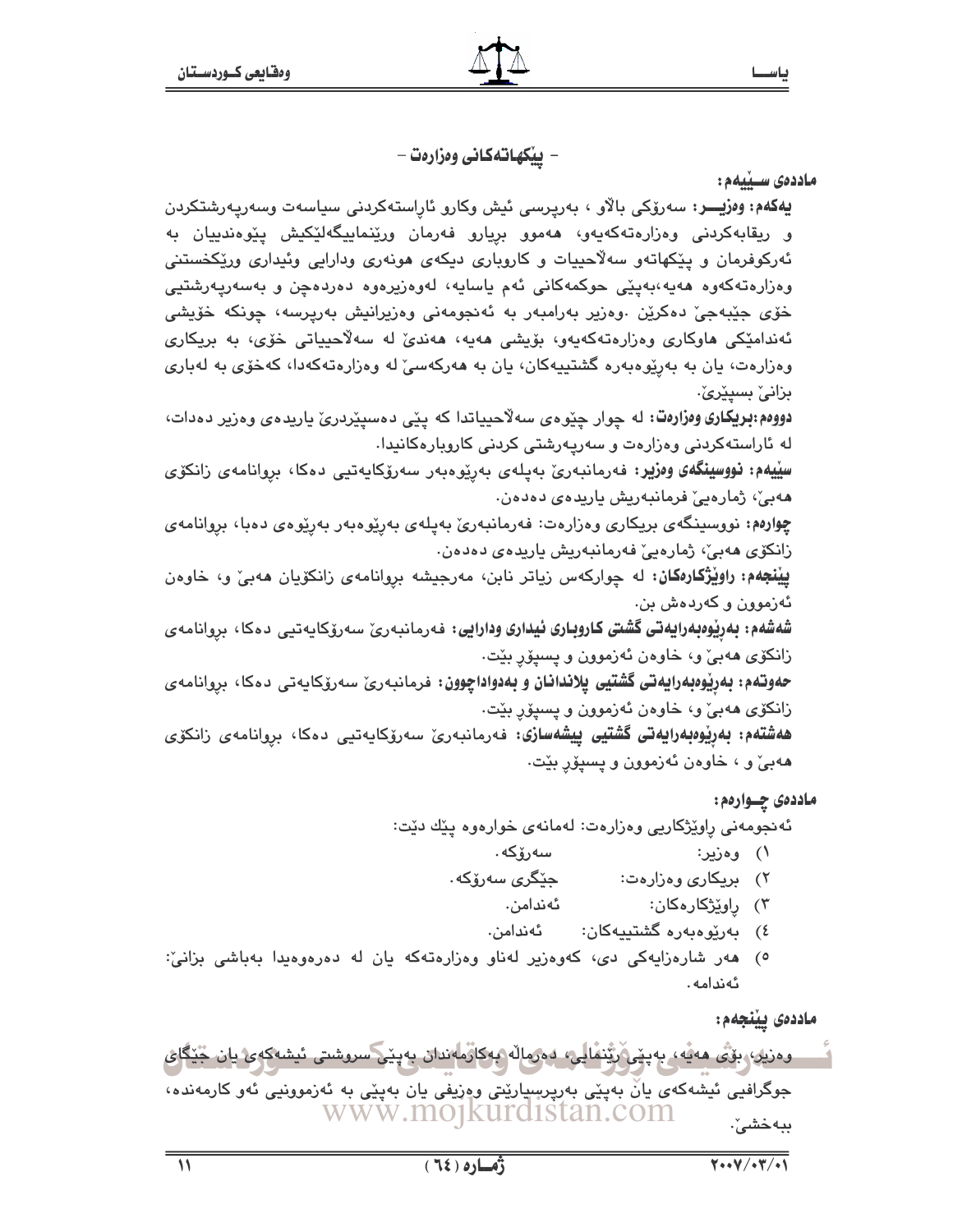### ماددەى شەشەھ :

**يەكەم:** ئەركوفرمان وئيشەتايبەتەكانى پێكھاتەكانى وەزارەت بە پێرۆ ديار دەكرێن .

دووم : وەزير بۆي مەيە ،رێنمـايي يێويـست،بۆ ئاسـانكاري جێبـەجێكردنى حوكمـەكانى ئـەم باسابه دەر بكات.

**سييهم:** وەزير بۆی مەيە، مەر بەرێوەبەرايەتيەك يان بەشێك يان مۆبەيەك لەناو يێكھاتەكانى وەزارەتدا، بەيێى يێداويستى ئيشەكانيان، بكاتەوە يـان پـەكيانبخات، يـان ئيلغايـان ىكات.

ماددەي حەوتەم:

هەر دەقىٚ لەگەلٚ حوكمەكانى ئەم ياسايەدا نەگونجىٚ ، كارى يىْ ناكرىٰ.

ماددەى ھەشتەم:

پێویسته لهسهر ئهنجومهنی وهزیران و، لایهنه پێوهندیداره کانیش ، حوکمهکانی ئهم

ياسايەجىٰ بەجىٰ بكەن.

ماددەى نۆىمە:

ئـهم ياســايـه لــه رۆژى دەرەێنـانيــهوه دەخــرێتــهكــار و لـــه رۆژنامهى فهرميى (وەقايعى کوردستان) دا پلاودهکریتهوه۰

### مەسىغود ئسارزانى ســەرۆكى ھەربمى كوردسـتان – عيْــراق

له رۆژى (  $\sqrt{(1-\gamma/10)^2}$ ى زايينى له هەولێر دەرچووە بەرامبەر ١٥ /گەلأرێزان /٢٧٠٦ ي كوردي

### – ھۆكارەكانى دانانى ئەم ياسايە –

لەبەر ئەوەي لە حكومەتى ھەرپمى كوردستاندا، وەزارەتى پيشەسازى تازە دانراوەو، دايەرەكانى كارەبايشى لىْ دابرِكراوەو، بۆ ئەوەش كە كەرتە پيشەسازىيەكانى ھەرێم يەكبخرێن و سەريەرشتيى بزاۋ و ئاراستەكردنيان بكرىّ و موراقەبەكردنى جۆرو چۆنێتيى رەنێوھاتە ييشەسازييەكان (المنتجات الصناعية) مەيسەربېـێ ولەگەلٚ مواسەڧاتى بەركاردا چونيەك زامن بيْ و، چۆنێتييان چاكتر بكرې، ر، ئيش وكارى وەزارەتەكەو بەرێوەبەرايەتىيەگشتىيەكانىشى رێك بخرین، لەبەر ئەرە» زەروزرەت رەماي يیرىست كرد كە ياسايەك بۆ دياركردنى ئەرگوفرمان ق ئامانجەكانى وەزارەتەڭەر بەرێوەبەراپەتپىيەكانى دابنرىؒ و ئەركوفرمانى يەكە بەيەكەيان رێك بخات، جا، بِق وەدلِهَيْتَانْ عُمُوانَاه اَعْلَى اِسْلَانِیَّا اَدَانَاً.[ WWW.MO]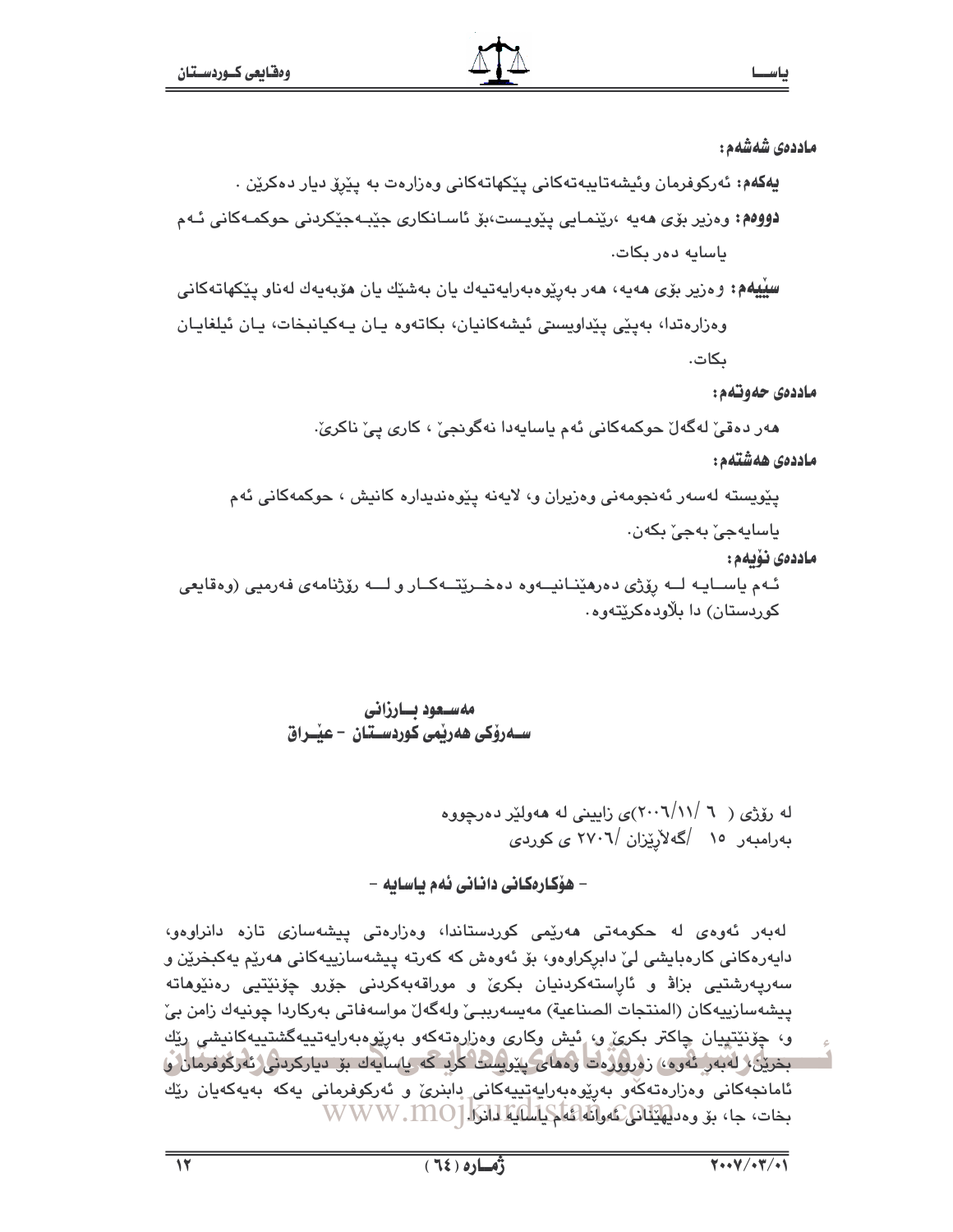ياســا

بهذاوي خواي به خشندهو ميهرهبان بەناوي گەلىەوە سەرۆكايەتى ھەربمى كوردستان – عبراق

يشت بــهو پاســايـهى ئهنجومـهنى نيـشتمانيى كوردسـتان= عـيراق داينـاوهو بـهيێى حـوكمى مــاده ده/يەكـــەم لـــە ياســـاي ژمـــاره(١)ي ســـالّي ٢٠٠٥، ياســـاي ســـەرۆكايەتي هـــەرێمى کوردســــــــتان= عێـراق، ئهم پاسايهمان دەرچــوانــد:

> بیاستای ژهساره ( ۱۲ )ی سالی ۲۰۰۶ یاسای وهزارهتی گواسـتنــهوهی ههریمی کوردستان ــ عیّــراق

> > ماددەي بەكەم :

مەبەست لەم زاراوانەي خوارەوە ، ئەو واتايانەي بەرامبەريانە :

**يەكەم:م**ەرێم : ھەرێمى كوردستان<sup>ـــ</sup> عێراق.

دووم الله نجومه ني وهزيران : ئه نجومه ني وهزيراني ههريم .

سليهم:وهزارهت: وهزارهتي گواستنهوه.

چوارهم:وهزیر : وهزیری گواستنهوه.

**ييْنجەم:**بريكار : بريكار*ى* وەزارەت.

شهشهم:دهستهلاتهکانی وهزارهت : وهزارهت ، خوّی له ههموو کاروباری گواستنهوه بهریرسه له هەريمدا بە ھەموق جۆرەكانيەۋە ،.

حموقهم: گواستنهوهی زهمینی :گواستنهوهی گهشتیاران و ریبواران و شتومهکه ( بضاعة) به هۆی ئۆتومبیل وشەمەندەفەران لەناوەوەی شاران و لە نێوان شارەكانى ھەرێم و دەرەوە ، هەروەھا لە دەرەوەي عێراقيشدا.

ه**هشتهم:**گواستنهوهی ئاسمانی : گواستنهوهی گهشتیاران و شتومهکه له نێوان فرۆکهخانهکانی ههريم و عيّراق و دهرهوهيدا ٠

نوْيهم: گەراج : ناوچەپەكى ديار كراوه لە زەوى و بينايەو سەر گىراوى لەسەر دروست كراوه بۆ ئاسانکاري کارهکاني و گواستنهوهي گهشتياران لهناوهوهو نێواني شارهکان و دهرهوهيدا .

دهيهم: فرۆكەخانەي نێو دەولّەتى : فرۆكەخانەپەكە ، حكومەت لە ھەرپيمدا ديار دەكا بۆ جموجۆلى ئاسمانی بەرەو ناوەوەو دەرەوەيدا . رێکارەکانی پەيوەست بە گومرگ و کۆچبەرى و ، تهندروستي و ، حيجري تهندروستي بِوْ ئاژەلان و ، رووهکان دەگرێته بەر و لەگەل رێکاری ديكەي ھاوشێوەيان .

یازدهم: فرۆکەخانە : گۆرەپانێکى ديار کراوە لەسەر رووى زەوى يان لەسەر رووى ئاودا ، بينايەو دامهزراوو ئامێرو ئامرازی تێدایه . ههمووی یان بهشێکی بۆ گەیشتن و دەرچوون و جموجۆلی فرۆكە تەرخان كراوە .

متنفودوه يثنى رؤژنامەي وەقايچى كىسىسوردىستان ئامانجەكانى وەزارەت.

**يەكەم:** دامەزرانىمىن تۇرىكانلىھىلانى ئاشتىلى i بېشتتەرمىلىن لەگبەل شـارەكانى عيدراق و دەرەوەيدا . ھەروەھا دابينكردنى ھەمور پّێداويستيەكانى لەخانوبەرە .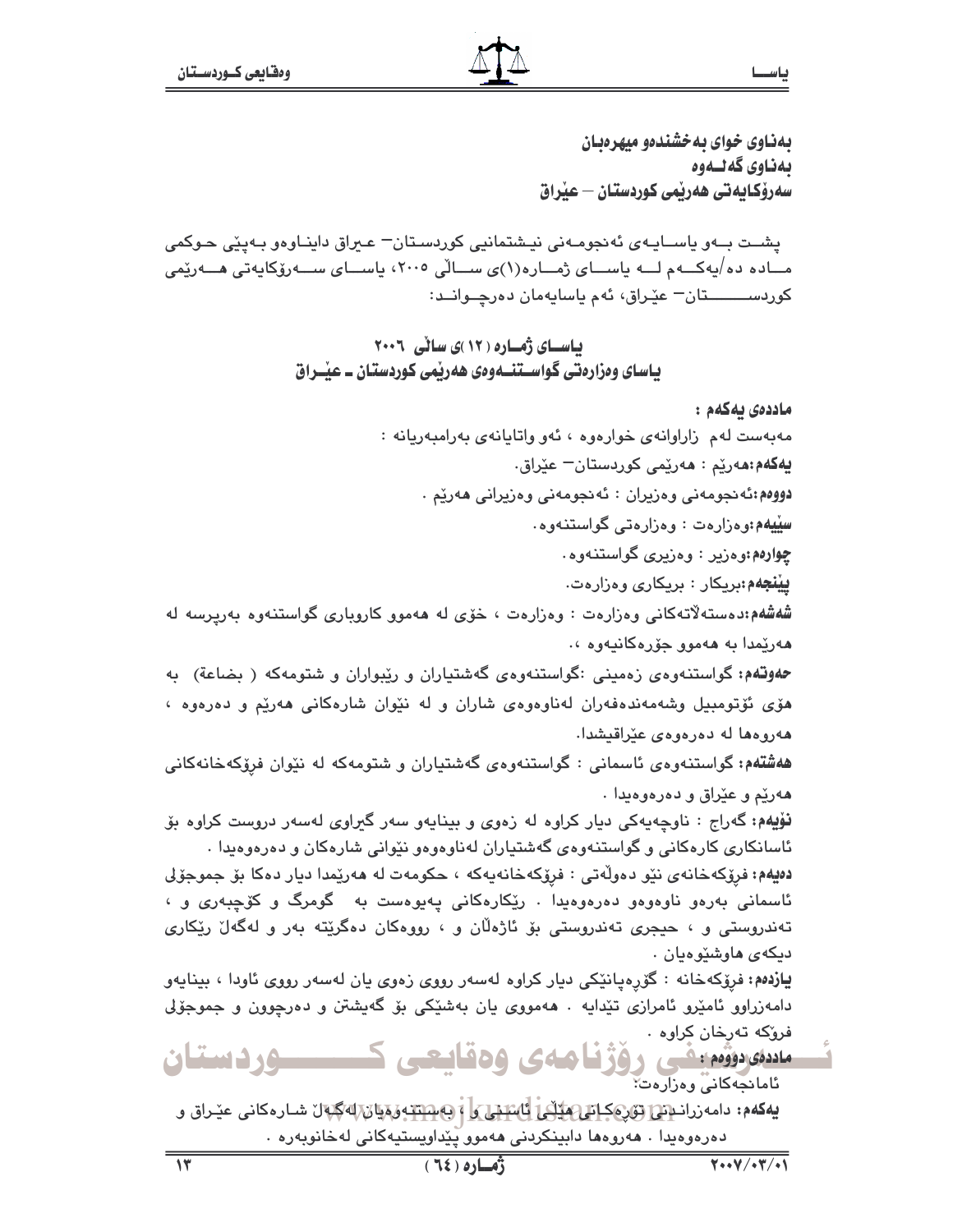| دوومم: رێِکخستنی کەرتەکانی گواستنەوەی زەمىنى و ئاسمانى .                                                                                           |
|----------------------------------------------------------------------------------------------------------------------------------------------------|
| <b>ســێيهم:</b> سهرپـهرشــتيکردنى گهراجــهکانى گواســتنهوهى شــتومهك و گهشــتياران و بينــاکردن                                                    |
| وبەكرێدانى گەراجەكان.                                                                                                                              |
| چِوارەم: رێکخستن وکارگێریه ئاسمانیەکان و فرِۆکەخانە مەدەنیەکان .                                                                                   |
| <b>پيْنْجَەم:</b> فەراھەمكردنى پێداويستيەكانى بـەرپوەبردنى جموجـورل ئاسمـانى بـە جۆرێـك ، كـە                                                      |
| سهلامهتی و خۆشرِهوشیهکهی به شێوهیهکی خێراو رێك و پێك زامن بكات .                                                                                   |
| <b>شەشــــەم:</b> دامەزرانـــدن و سەرپەرشـــتيكردنى فروكەخانـــەكان  بـــە پێـــى ئـــەو رێوشـــوێنە                                               |
| . نێودەوڵەتيانەى كە لە رێِكخراوى $\rm ICAO$ پشتى پىٚ بەستراوە                                                                                      |
| <b>حەوتەم:</b> دانانى سياسەتى گشتى بۆ گواستنەوەو ، سەرپەرشتيكردن لەسـەرجێبەجێكردنى و                                                               |
| ، ماوکاری کردنیش لهگهلّ لایهنه پێوهندیدارهکاندا .                                                                                                  |
| <b>هەشتەم:</b> چاکردنی ئاستی بەجیٚ گەياندنی گواستنەوە و دانـی مۆڵـەت جگـە لــە گواسـتنەوەی                                                         |
| گهشت و گوزار ، به پێی ئهوبهندو بهستانهی که وهزارهت دهریان دهکات .                                                                                  |
| <b>نۆيەم</b> :بەپێى رەوش ورەفتارى نێودەوڵەتى، دامەزراندن و فراوان كردن وسەرپەرشىتى كردنـى                                                          |
| وێِستگەکانی کەشناسی و چاودێری بومەلەرزە وئـامرازو ئـامێری پێویـسىتى بـۆ دابـێن                                                                     |
| دەكات.                                                                                                                                             |
| <b>دەيەم: م</b> اوبەشى كردنى لايەنەكانى پەيوەندىدار لە پاراستنى ژينگەدا .                                                                          |
| <b>یازدهم: م</b> اندانی ململانیّ و خهملاًندنی توانای ململانکاریهکه له رِپْگـهی کوْمیانیاکـان و کـهرتی                                              |
| تایبەتەوە بە جۆرێك كە خزمەتى بەرژەوەندى گشتى بكات.                                                                                                 |
| <b>دوازدهم:</b> دانانی ههموو رِپَنماییه زهروورهکان بۆ زامنکردن و وهگەرخستنی فرِۆکەخانەکان ، بە                                                     |
| پيّ ي سياقاتي کارپێکراوي نێودهوڵەتي .                                                                                                              |
| <b>سێزده</b> م: چاکردنی ئاستی به جیّ گەیانـدنی گواسـتنەوەی ئاسمـانی و ، دۆزینـەوەی چـاکترین                                                        |
| شێوازي گۆرين .                                                                                                                                     |
| چواردهم: ئیجازه به کۆمپانیاکانی ئەو ھێڵە ئاسمانیــه دەدات کــه بـۆ مەبەسـتى باشـتر کردنــی                                                         |
| گواستنەوەی ئاسمانی لە ھەرێمدا بکەونەکارو، ھەروەھا ھەموو جۆرە نوسىينگەکانى                                                                          |
| ووشكاني.                                                                                                                                           |
| <b>پــازده</b> م؛ رێـِـز لــه بــه جێهێنــانی گـشت پێکهاتــه نێودهوڵهتیــهکان دهگـر <i>یٰ</i> کـه پێوهنـدیان بــه                                  |
| گواستنەوەي ئاسمانى و گواستنەوەي سەرزەمىنەوە ھەيە .                                                                                                 |
| <b>شازده</b> م:سەرپەرشتى نوسىينگەكانى گواستنەوە لە ھـﻪموو خاڵەكانى پەرپىنـﻪوەى سىنورەكانى                                                          |
| هەرێمداو وەرگرتنى كرێ و مزە (الرسوم) وبەكارھێنانى مەنەڧێست بەپێ ی ياسـاكان                                                                         |
| وبەھەماھەنگى لەگەلْ وەزارەتە پەيوەندىدارەكان.                                                                                                      |
| ماددەى سىيەم :                                                                                                                                     |
| يەكـــەم : وەزيــــر : ســـەرۆكى باڵــاو، بەرپرســـى ئــيش وكــارو ئاراســتەكردنى سياســـەت و،                                                     |
| سەرپەرشتيكردن ورقابەكردنى وەزارتەكەيەو ھەمووبريار وفرمان ورێنماييەكانيش                                                                            |
| پێوهندیان به ئەرك و فرمان  وپێکهاتەو سەلاحییات و،کاروباری دیکەی هونەری و                                                                           |
| داړايی وئیدارې و ریکخستنی روزارهتهکهوه، هەيـه، بـەپێی حوکمـوکانی یاسىا،لە.<br>وەزىرەۋە پەرلەھچى،ۋەزيىر بەرپرسە لەبەردەمى ئەنجومەنى وەزيراندا،چونكە |
| خۆيشى ئەندامىكى ھاركارە لەرئەنجومەنەدا.<br>WWW.MOJKUFCLSt2M.COM                                                                                    |
|                                                                                                                                                    |

ياسحا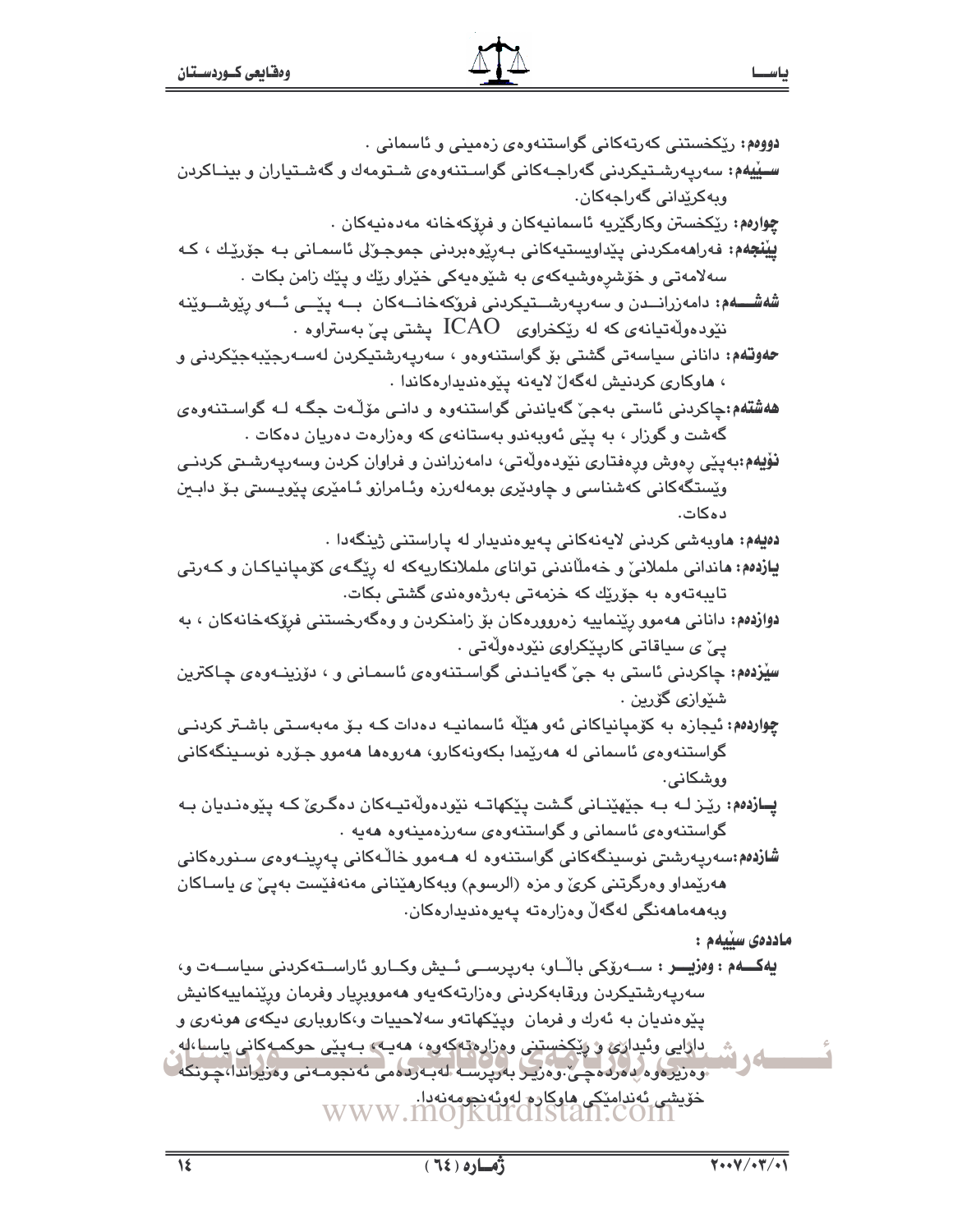<mark>دووم : بريکاري وەزارەت</mark> : له چوارچێوەي سەلاّحییات،کەوەریر یێی دەسپێرێ، یاریدەی وەریر دهدات، له ئاراسته کردن و، سەريەرشتى کردنى کاروبارى وەزارەتەکە.

**سِیْیەم: رِاویْژْکارەکان :** لــه چـوار کــهس زیّـتر نــابیّ، مەرجیـشه بروانامــهى زانکۆپیــان *ه*ــهبیّ و خاوهن ئەزموون و كەردەش ىن.

### ماددهي چوارهم:

```
ئەنجومەنى راوێژكارى :
                     ئەنجومەنى راوێژكارى وەزارەت لەمانە يێك دێت :
                                                   بهكهم: وهزير/
                           سەرۆك .
                        دووهم: بريکاري وهزارهت / حێگري سهروك .
          سێێۿم: سەرۆکى دامەزراوەى فرۆکەخانەى مەدەنى لەھەرێم /
ئەندام .
                       چوارهم: بەرێوپەرە گشتىيەكانى وەزارەتەكە /
             ئەندام.
                              ييْنجەم: بەرێوەبەرى كاروپارى ياسايى/
             ئەندام
```
**شهشهم:** راوێژیێکراوان و شارهزایانی بواری گواستنهوه لهناو وهزارهت و لهدهرهوهی لهوانـهی که ئەنجومەن ئامادە بوونيان بەزەروور دەزانىؒ بەمەرجىؒ لە چوار ئەندام تێنەپەرن و ماڧ دەنگدانىان نىە/ ئەندامن

### ماددەى يېنجەم :

ییکهاتهکانی وهزارهت:

وەزارەت لەمانە يېڭ دېت:

- ۱) نووسینگەی وەزیـر : فەرمانبـەریؒ بەیلـەی بەرێوەبـەر سـەرۆکاپەتی دەکـا، بروانامـەی زانكۆي ھەبى، ژمارەيى فەرمانبەريش ياريدەي دەدەن.
- ۲) نووسینگەی بریکاری وەزارەت : فەرمانبەریٰ بەپلەی بەرپوەبەر سەرۆکايەتی دەکا، بروانامەي زانكۆي ھەبى، ژمارەيى فەرمانبەريش باريدەي دەدەن.
- ۳) بەرێوەبەراپـەتى گىشىتى كاروبـارى ئېـدارى ودارايـى:فەرمانبـەرى سـەرۆكاپەتى دەكـاو بەرێوەي دەبا،بروانامەي زانكۆي ھەبىؒ و، خاوەن ئەزموون ويسىيۆريش بێت.
- ٤) بەرێوەبەراپەتى گشىتى كاروبارى گواستنەوەي ووشكانى و ھێڵەكانى ئاسن: فەرمانبەرىّ ســهرۆکايەتى دەكــاو بــهرێوەي دەبا،بروانامــهي زانكــۆي ھــهبيّ و، خــاوەن ئــهزموون ويسىيۆريش بێت٠
- ٥) بەرپوەبەراپــەتى گــشىتى يێــشبېينى( الانــواء) كەشــو ھــەواو بومەلــەرزە:فەرمانبــەرئ سەرۆكايەتى دەكاو بەريوەي دەبا،بروانامىەي زانكىۆى ھـەبى و، خىاوەن ئـەزموون ويسىيۆرىش بۆت.
- ٦) دەزگــاي فرۆكــەوانى مــەدەنى لــە ھــەرێمى كوردســتان:فەرمانبــەرئ بەيلــەي تايبــەت ســهرۆکايەتى دەکــا و بــەرێوەی دەبــا کــە بروانامــەی زانکــۆيى ھــەبىؒ و راســتەخۆ بهوهزيرهوه پهيوهست دهبيؒ و پێکهاتهو ئهرکهکانی به پاسا رێك دهخریؒ٠
- ٧) بەريوەبەرايەتى فرۆكەخانىەي نۆودەوللەتى ھـەولێر: فەرمانبـەرێ بەيلـەي بەرێوەبـەرى **SLEMENT** ے ( گشتی سەرۆکاپەتى دەكا<sup>ر</sup> كە بروانامەي رانكۆي ھەي*ل:* 1
- ٨) بەرپوەبەرايەتى ّفرۆكەخانەي نێوِدەوڵەتى سِلێمانى: فەرمانبـەرێ بەپلـەي بەرێوەبـەرى كشتى سەرۋكلىقىن دەكلەڭگىلولگانلىلى ئانكۆپى قەبىWW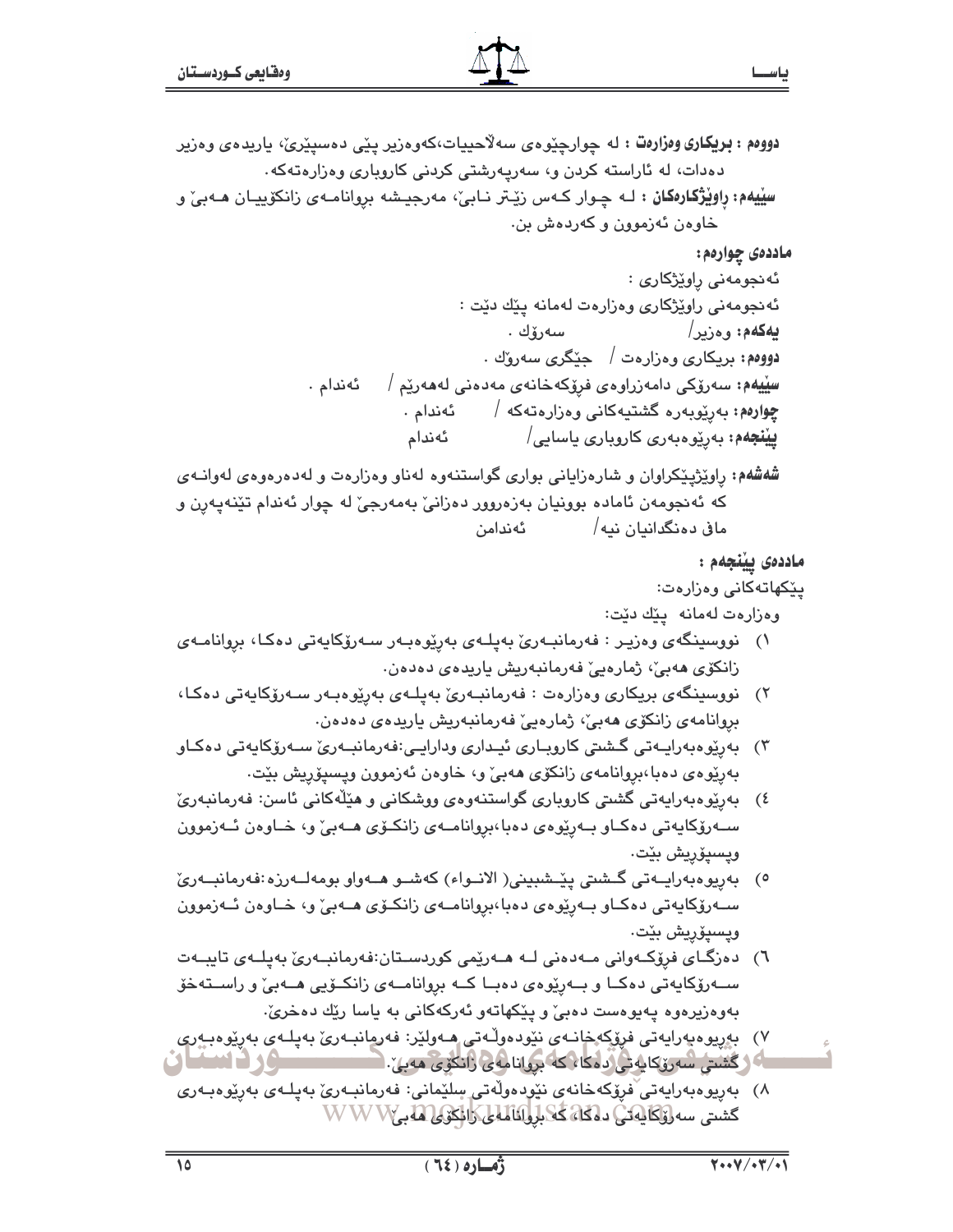ماددەى شەشەم :

ئەركوفرمان و ئیشە تايبەتيەكانى و يێكھاتەي وەزارەتەكە بەيێرۆ ديار دەكرىؒ·

ماددەي جەوتەم :

وەزیر، بۆی ھەيە، بەرێوەبەرايەتى و بەش و ھۆبە، لە يێكھاتەي وەزارەتەكەدا بەيێى يێداويستي ئيشەكانيان، بكاتەوە، يان يەكيانبخات يان يوچەڵيان بكاتەوە.

ماددەى ھەشتەم :

وهزیر بۆی هەیە، ریکەوتنامەوه گرئ بەست لەگەل کۆمیانیاو لایەنە بیانیەکان لە بواری گواستنەوەدا مۆربكات دواي وەرگرتنى رەزامەندنى ئەنجومەنى وەزيران.

ماددەى ئۆبەم :

هەر دەقىٚ لەگەلٚ حوكمەكانى ئەم ياسايەدا نەگونجىٰ كارى يێناكرىٚ ٠

ماددەى دەبەم :

پێویسته لهسهر ئهنجومهنی وهزیران و لایهنه پێوهندیدارهکان حوکمهکانی ئهم یاسایه بخهنهکار.

ماددەى بازدەم :

ئـــهم ياســــايـــه ، لـــــه رۆژى دەرچــوونـيــــهوه دەخــرێتــــه كــارو لــــه رۆژنامهى فەرمى (وەقايعى كوردستان)ەوە ، بلاودەكرێتەوە.

له رۆژی ۲۰۰/۱۰/۱۹ و زایینی له ههولیٰر دەرچووه  
بهرامبهر ۲۷ 
$$
/\پەزبهر/۲۰۰۲ کی کوردی
$$

۔ ھۆكارەكانى دانانى ئەم باسابە ۔

لەيەر ئەۋەئ، ۋەزارەتى گۈاستنەۋە لـە چكۈمـەتى ھـەرێمى كۈردسـتاندا، تـازە دانىراۋەۋ، يـۆ ئەوەش، كە دامودەزگاكانى ئەم وەزارەتـە نوێپـە، بـەيێى رەوشـى ياسـاى ھـەرێمى كوردسـتان، بەرەوچاكتر بگۆردرى و، چالاكى توانسىتى يتر بكرى و ئەركوفرمانى خۆى بە ئاسانى پيادە بكاو، ئامانجه دەستنیشانکراوەکانی فەراھـەمکردن و دامەزرانـدنی تۆرەکـانی هێڵی ئاسـندا بێتـەدی و کارویاری رێگای ئاسمانی و فرۆکەخانە مەدەنيەکان رێك بخرێن و سیاسەتی گشتیی گواسـتنەوە دابنريّ و له، جێبهجێکردنيدا، سەريەرشتي بکرێن و، کەرتەکانی گواستنەوەي ووشکانی (الـرى) رێگاکـانی ئاسمـانی رێـك بخـرێن و، گواسـتنەوەی سـەفەر كـاران و شمـەك (البـضائـع) بەھـەموو جۆرەكانيەوە، لە ناو شارەكانى ھەرپە ۋە لە نيوان شارەكانى ھەرپە و دەرەوەيدا، بەرپكويېكى بەرزۇمۇچى ر، ھەمور كاروپارى گواشتتەرۇ، بەم رەزارەت تازەپ بىسىزدرى لەبلار ئەرەپ بەزەروور زانرا، ياسايەڭ دابنرى، كە ئەركوفرمانى ئەم وەزارەتە نوپيەو بەرپوەبەرايەتيەكانيىشى ديار بكات، بِيْ وەدلەللىللەينىڭى لاياشول كەلى كامانجانلە) كەلم لى سايلان لارا .\\\

ياس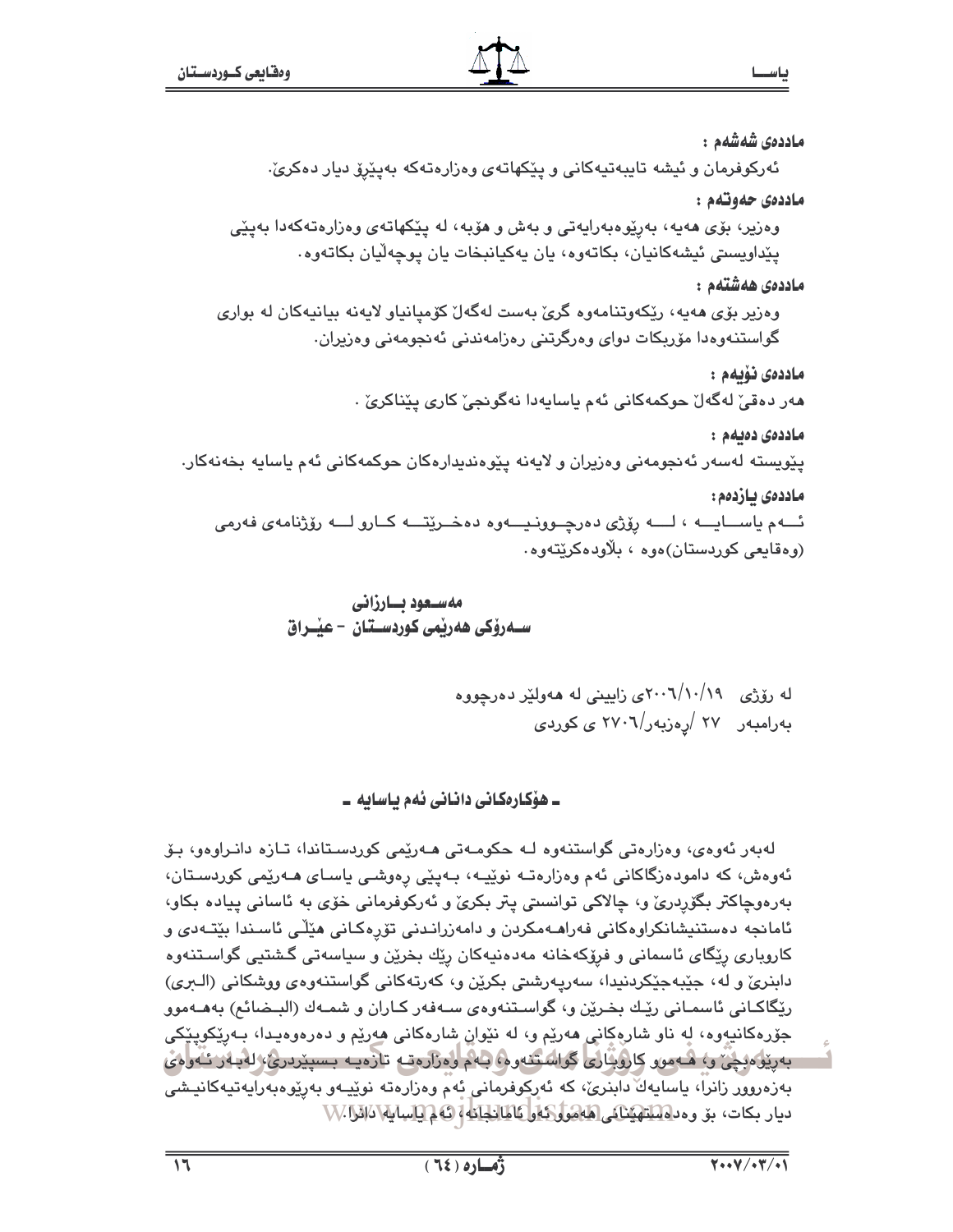بهذاوي خواي به خشندهو ميهرهبان بەناوى كەلىەوە سەرۆكايەتى ھەربمى كوردستان – عبراق

يشـت بــهو پاســايـهى ئهنجومـهنى نيـشتمانيى كوردسـتان= عـبراق داينـاوهو بـهيێى حـوكمى مــاده ده/يەكـــەم لـــە ياســـاي ژمـــاره(۱)ي ســـالّي ۲۰۰۵، ياســـاي ســـەرۆكايەتى هـــەرێمى کوردســــــــتان= عێـراق، ئهم پاسايهمان دەرچــوانــد:

> بیاسسای ژمساره ( ۱۳ )ی سالی / ۲۰۰۶ یاسای وہزارہتی بازرگانی لے هەرپمی کوردستان۔ عیْــراق

> > ماددەي بەكەم : مەبەست لەم زاراوانەي خوارەوە، لەم ياسايەدا، ماناكانى بەرامبەريانە: **يەكەم:م**ەرێم : ھەرێمى كوردستان<sup>ـــ</sup> عێراق. دووهم:وهزارهت : وهزارهتي بازرگاني. سليهه: وهزير : وهزيري بازرگاني. چوارهم: بریکاری وهزارهت : بریکاری وهزارهتی بازرگانی.

> > > ماددەي دووەم:

ئامانجي ئەم ياسايە ئەوەيە كـە لەچوارچێوەي چـاكتركردنى سـەرلەبەرى(الـشامل) ئابووريـدا، ئيش و كاري ئهم وهزارهته له فراژوكاري( التنمية) و بههێزكردني بزاڤي ئـابووري و بازرگانيـدا، بەجۆرىؒ رێك بخـات، كـە بـەكردار لـە سەرچـاوەو وزەو توانـستەكانى بەردەسـت، پـر بەيێـست بەرخوردار،( الاستغلال الامثل) بێت. ئەوەشى لەگەلدا بيّ كە بەيێى راو ئاواتى ھەرێم يێشنيازى سیاسـهتی ئـابووری و بازرگـانی بـۆ فراژوكـاری و هاوسـهنگ راگـرتنی ئـابووری و كۆمەلايـهتی يێشكەش بكات.

ماددەى سى يەم : وەزارەت ئەم ئەركوفرمانانەي خوارەوە دەگريتە ئەستۆ: **يەكەم:** رێكخستنى بزاڤي بازرگانيي ناوخۆ و دەرەكى بۆ كەرتەكانى سەريە حكومەتى ھەرێمى کوردستان. دووم: مانـداني کــهرتي تايبــهت و کــهرتي تێکــهل، بــهجوّريّ کــه بنــهماکاني رهنێوهــانين (عناصر الإنتاج) له نێوان شارهكاني هەرێم ودەرەوەي ھەرێمدا، بەئاسانى بێن ويچن. <mark>سیّیهم:</mark> بهشداری کردن له ریکخستنی پیّوهندییهکانی نیّوان ههریمی کوردستان و ئهو دهولّهت اگر کے ریکھولاؤ کی پیانیا بازرگانلیانی داکے خیارون میں کی بازرگیائی کی ابوورین اُ بەجۆرى كە بەرۋەرەندى گەلىل كوردسىتانى تېرابېيىت.<br>WWW.IIIO KUI UISCAII.COII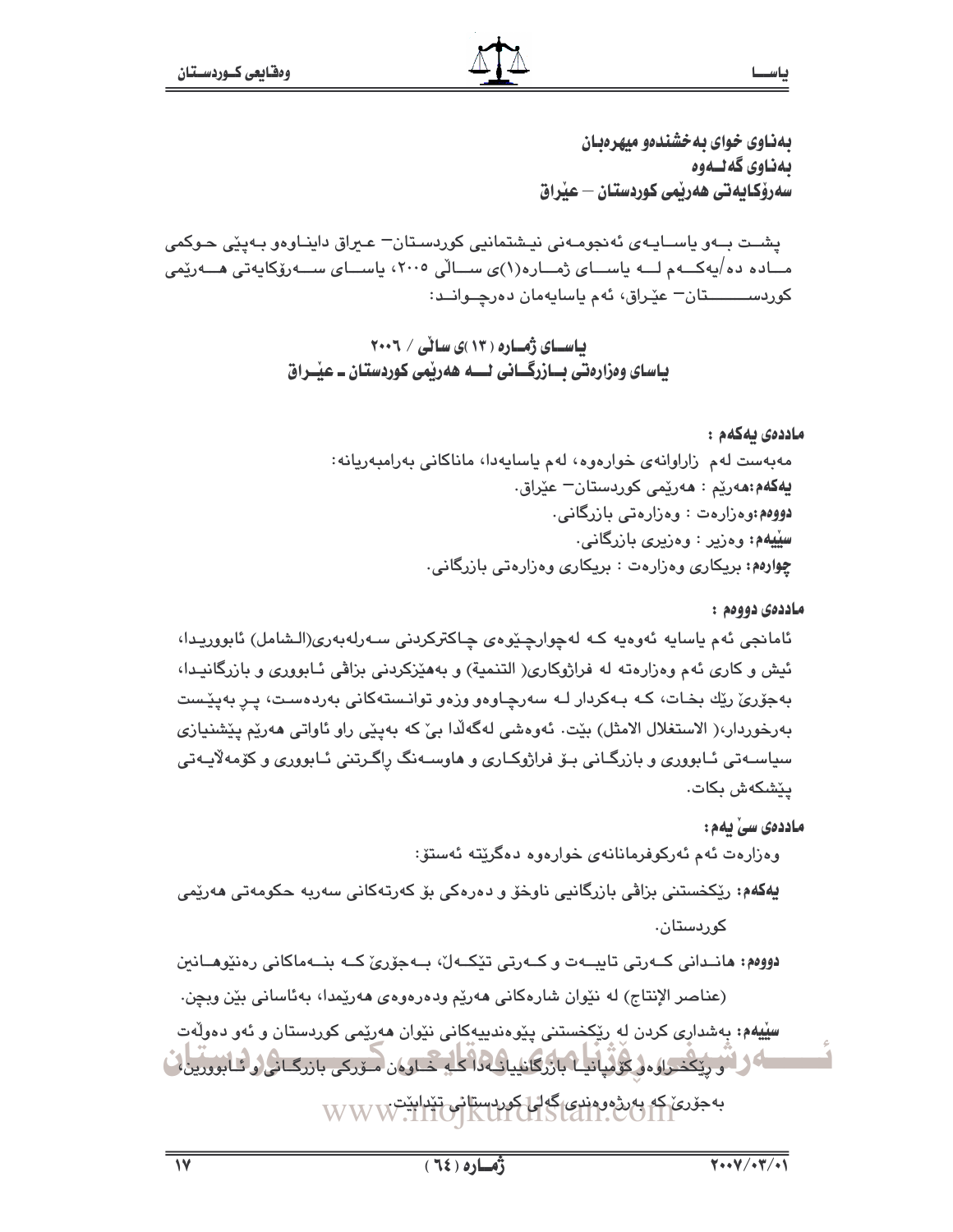- چوارهم: ماندانی بهکارخستنی سهرمایهی نیشتمانی و، وهکیشکردنی سـهرمایهی بیـانی، بـۆ ئەوەي ھاندانى وەبەرھێنان و فراژوكردنى وەبـەرھێنان لـﻪ كەرتـﻪ جۆربـﻪجۆرەكانى هەريمدا، زامن بېيّ و، كەش و ھەواي لەبارى بۆ فەراھەم بكرىّ.
- **پیْنجهم:** بەرەوچاكتر گۆرپن(تطویر)و بەھێزكردنى بزاڤى ئابوورى و بازرگانيى كەرتى تايبـەت، بـهجوّريّ، کـه بتـوانيّ روّلـّي خـوّي لـه وهدي هێنـاني ئـاواتي فراژوکـاريي (التنميـة) ئابووری و بازرگانیدا، بههاودهنگی لهگهلٌ کهرتهکانی ئابووریدا بگیریٌ.

شەشەم: وەزارەت ھەولٌ دەدات، چارەسەرى بارى ياسايى و ئابووريى ئەو كۆمپانيانە بكات كە ئٽِـستا هــهن و ســهريه وهزارهتهکــهن و کهوتوونهتــه ژێــر دهســهلاتي حکومــهتي هەرپّمـەوە، كـه سياسـەتى ئـابوورى و بازرگـانى ناوخۆپـان بـۆ دابـنىٚ و ميكـانيزمى جێڹەجێکردنی وەھاپان بۆ بدۆرێتەوە کە لەگـﻪڵ پێداویـستەکانی بەکارخـستنی ئـﻪو سياسەتەدا بگونجىٰ.

- **حەوتـــەم:** بەســتنى رێكەوتننامــەي ئيقليمــي و نێودەوڵـەتيى يێويــست بــۆ جێبــەجێكردنى سیاسەتی ئابورری و بازرگانیی نـاوخۆر دەرەكـی ھـەرێم، بـەجۆریٚ كـه سـورد بـه هەردوو بزاڤی ئابووری و بازرگانی هەرێم بگەيەنیٚ.
- **ههشتهم:** زامنکردنی هاوبهشبوونی ههرێم لـه دانوسـتان و بهسـتنی رێِکهوتننامـه و گرێِبهسـتی ئابووري و بازرگانيي نێودهوڵەتپدا، له چوارچێوەي دانوستان و رێکەوتننامـەو ئـەو گرێبەستانەدا، كە دەسەلاتى فىدرالى بەيێى ياسا بەركارەكان بيادەي دەكات.
- **نۆيەم:** سازدانی ماودەنگی لەگەل ھەمور رەزارەتەكانی ھەرپمدا بەجۆرپكی ئـەوتۆ كـە بزاڤـی ئابووری و بازرگانیی بههێز بکات.
- دەيەم: ئەركوفرمانى تۆماركردن و ريقابەكردنى بزاڤى كۆمپانپاكانى ناوخۆو كۆمپانياي بيانى و لقەكانيان و وەكالەتە بازرگانييەكان دەگرێتە ئەستۆ.
- يازدهم: ئاراستەكردنى سياسەتى بازرگانى بەرەو كـاراكردنى بزاڤـى رەنێوھێنـەكى ( الانـشطة الإنتاجية) بِق هانداني بـ٥دەرەوە فرۆشـتن بـ٥جۆري كـﻪ لهگـﻪلْ بـارودۆخى لـﻪباوي ئابورريدا بگوئجيؒ.
- دوازدهم: هاندان و فەراھەمكردنى يشتگيرى بۆ كەرتى تايبەت، ھەروەھا ھاندانى ئەم كەرتە بۆ کردنهوهو ريکخستني پيشانگا له ههريمداو، خوسازدان بو بهشداريکردن له پيشانگا نٽو پيور ٽوتىيەكاندا.

<mark>سيازدەم</mark> موراقەبەكردىن شمەكى مارردەر، مادىرەي خۆراك ر، چاراستنى بەكارپەر(المستهلك).

www.mojkurdistan.com ماددهۍ چوارهم : وەزارەت لەمانە يێك دێت: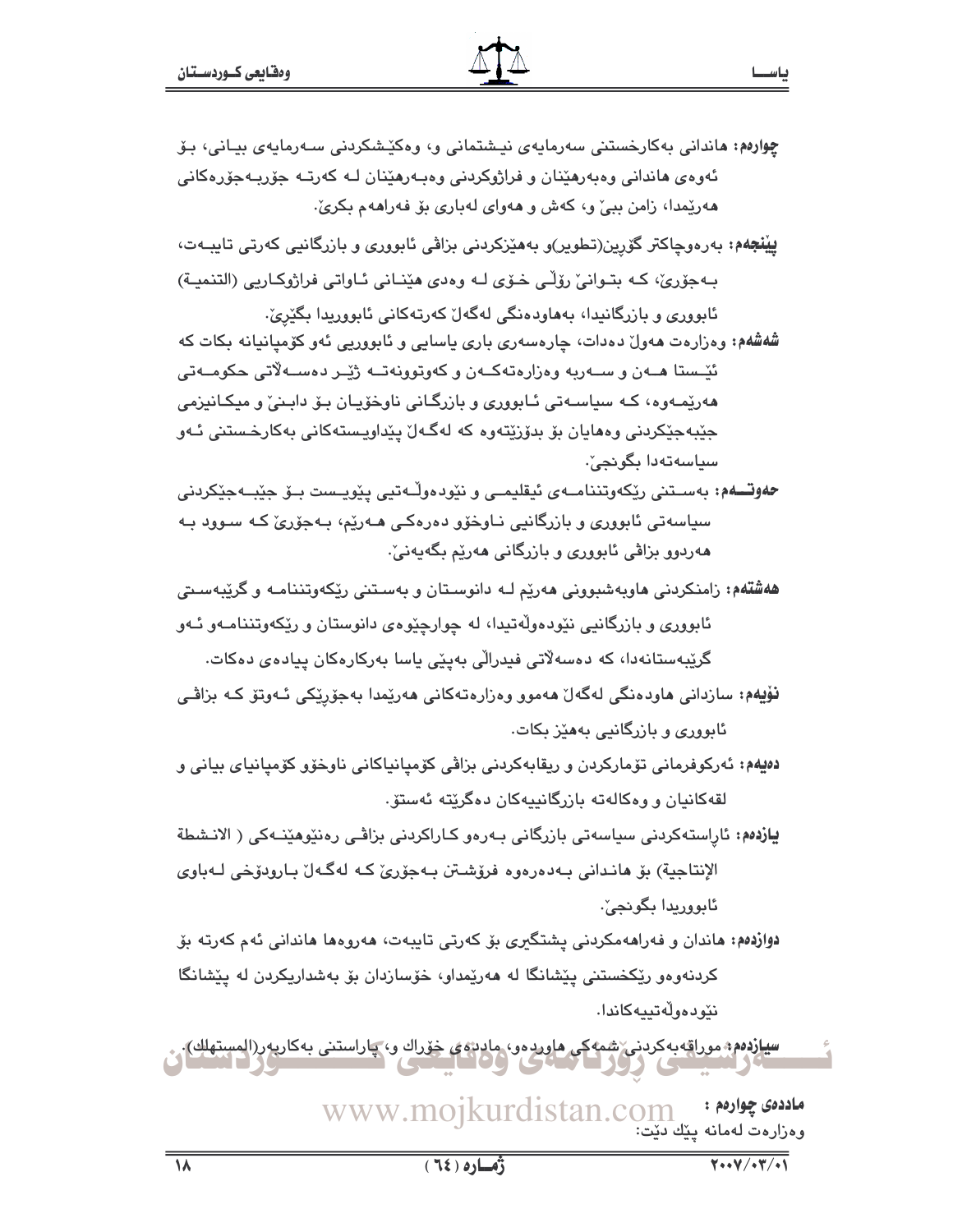- يەكسەم: وەزيــر: ســـەرۆكى بــالأو ، بەريرســـى ئــدِش وكــارو ئاراســتەكردنى سياســـەت وسەريەرشـــتيكردن و ريقابـــەكردنى وەزارەتەكەيـــەو، ھـــەموو بريـــارو فـــەرمان ورێنماییهکیش یێوهندییان به ئەرکوفرمان و یێکهاتەو سەلاّحییات و کاروباری دیکەی هونەرى ودارايى وئيدارى ورێكخستنى وەزارەتەكەوە ھەيە، بەيێى حوكمەكانى ياسـا، لەرەزيرەرە دەردەچى،رەزير لەبەردەمى ئەنجومەنى رەزيراندا بەريرسـە، چـونكە خۆيشى ئەندامێكى ھاوكارى ئەنجومەنەكەيە.
- دووم، بريکاري وهزارهت: له چوار چێوهي سهلاٌحيياتدا که پێي دهسـيێردريّ ياريـدهي وهزيـر دهدات ، له ئاراستهکردنی وهزارهت و سهریهرشتی کردنی کاروباریدا.
- سِپْیْهُمْ: نووسینگەی وەزیر: فەرمانبـەریؒ بەیلـەی بەرێوەبـەر سـەرۆکاپەتی دەکـا، بروانامـەی زانكۆيى ھەبى، ژمارەيى فەرمانبەريش ياريدەي دەدەن.
- چوارهم: نووسینگەی بریکاری وەزارەت: فەرمانبەریّ بەپلەی بەرپوەبەر سەرۆكايەتى دەكا، بروانامەي زانكۆي ھەبى، ژمارەيى فەرمانبەريش ياريدەي دەدەن.
- **ییْنجهم:** راویْژکارهکان: لـه چـوارکهس زیـاتر نـابن، مهرجیـشه بروانامـهی زانکۆیـان هــهبیْ و، خاوهن ئەزموون و پسيۆر بن.
	- شەشەم: بەرێوەبەراپەتى گشتى كاروپارى ئىدارى ودارايى.
	- **حەوتەم:** بەرێوەبەرايەتى گشىتى تۆماركردنى كۆميانىاكان.
		- ھ**ەشتەم:** بەرێوەبەرايەتى گشتى بازرگانى٠

ماددەي يېنجەم :

وهزیر، بۆی هەیە، لە یێناوی وەدیهێنانی ئامانجەکانی وەزارەتدا، رێکەوتننامـە لەگـەلٌ كەسانى ئاسايى و مەعنەويى خاوەن ئەزموون و يىسپۆردا لـەدەرەوەو نـاوەوەي ھەرێمـدا ببهستيؒ بۆ ئەوەي ئيش و كارو ئەركيان يېؒ بسيێريؒ بۆ ماوەپەك كـﻪ خـۆي بـﻪ گونجـاوي بزانی، ماف و ئیلتیزاماتیشیان، وهزیر خۆی دیاریان دهکا.

ماددەي شەشەم :

**يەكەم:** ئەركوفرمان وئيشەتايبەتەكانى يێكھاتەكانى وەزارەت بە يێرۆ ديار دەكرێن . دووم: وهزیر بۆی مەپە ،رێنمـابى پێویـست بـۆ ئاسـانكارى جێبـەجێكردنى جوكمـەكانى ئـەم ىاسايە دەر يكات.

سِيْهِهِمِ: رُودِيرهُ نِي مەينە : ْ هُـه لِكام لـه بەرتو دېڤرايەتچەكان يىآن بەشـەكان يـان ھۆپـەكانْ لـه پێِکهاتهی وهزّارهتهکهدا، بهپێؠ پێداویسیتی کارهکانیـان، بکاتـهوه، یـان یـهکیانبخا، يان ئىلغايان يىلى:www.mojkurdıstan.com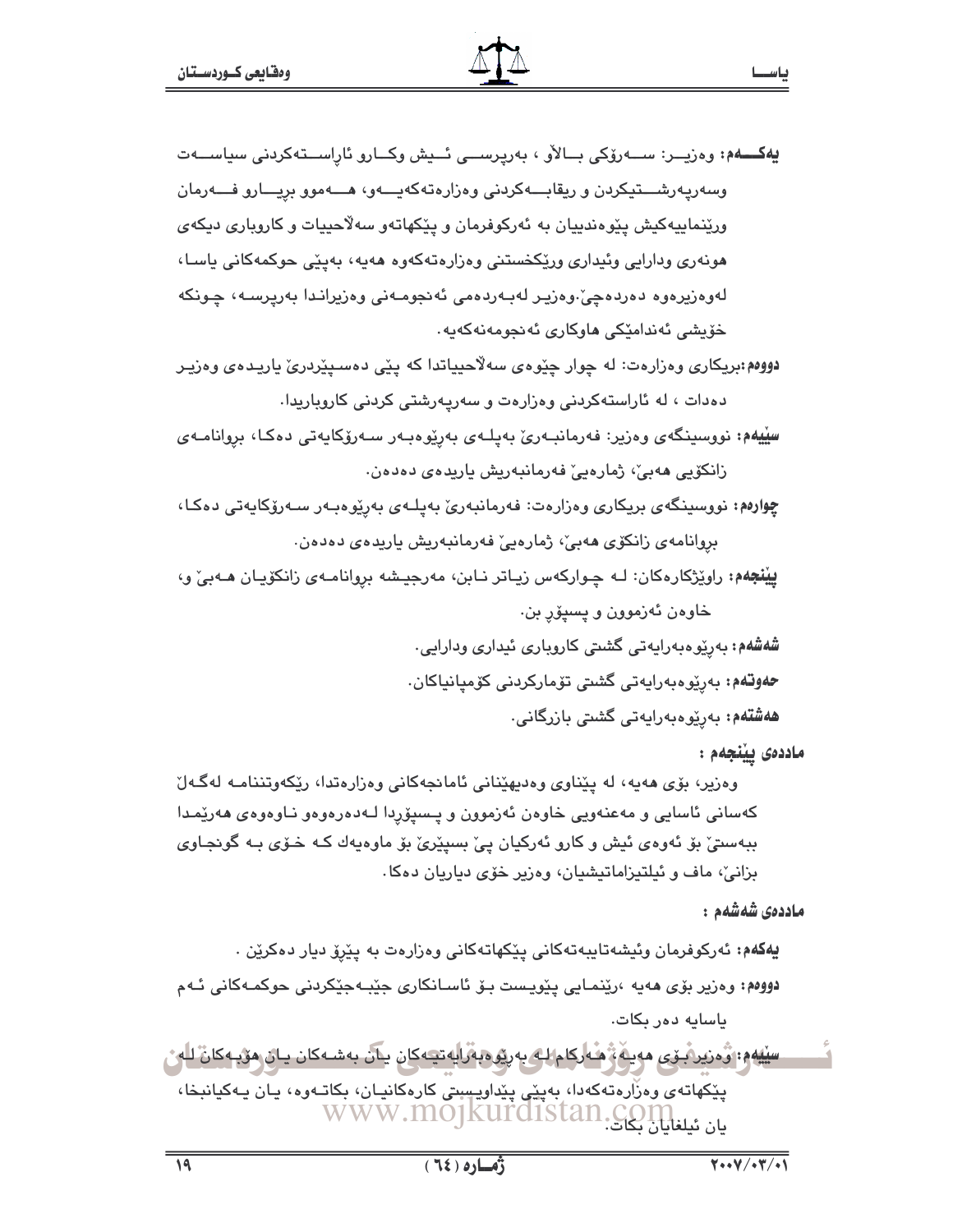ماددەي حەوتەم: هەر دەقىّك لەگەل چوكمەكانى ئەم ياسايەدا نەگونچى ، ناخرىتە كار. ماددەى ھەشتەم : پێویسته لهسـهر ئهنجومـهنی وهزیـران و، لایهنـه یهیوهندیـداره کـانیش ، حوکمـهکانی ئـهم یاسـایه جيٰ بهجيٰ بکهن. ماددەى نۆيەم : ئهم ياسايه له رۆژى دەرھێنانيـهوه دەخرێتـهكار و لـه رۆژنامـهى فـهرمى ( وەقـايعى كوردسـتان )دا بلاودەكرێتەوە.

> مەسىعود ئسارزانى ســهروْکی ههریمی کوردســتـان – عیـْــراق

> > له رۆژى ( ۷ /۰۰\(٢٠٠٦)ى زايينى له هەولێر دەرچووه بەرامبەر ١٦ /گەلأرێزان/٢٧٠٦ ى كوردى

– ھۆكارەكانى دانانى ئەم باسابە –

لەبەر ئەوەي وەزارەتى بازرگانى لـە حكومـەتى ھـەرێمى كوردسـتاندا وەزارەتێكـى تازەپـەو، بـۆ ئەوەش كـه بـەيێى رەوشـى ياسـايى ھـەرێمى كوردسـتان، يێكهاتـەو ئامـانج و ئەركوفرمانـەكانى دیاربکرین و، بزاڤی بازرگـانیی لـه هـهموو ئاسـتهکاندا ریّك بخریّت بـه جـوّری کـه فراژووكـاریی( التنمیة) ئابووری له هەرپمدا بێتــهدی، لـهبـهر ئــهوه، بـهزهروور زانـرا، کـه یاسـایـهکی تایبــهتی بـۆ دابنريّ، لەبەر ئەوانە ئەم ياسايە دانرا.

ئــــــەرشيفى رۆژنامەى وەقايعى كــــــــــوردستان

www.mojkurdistan.com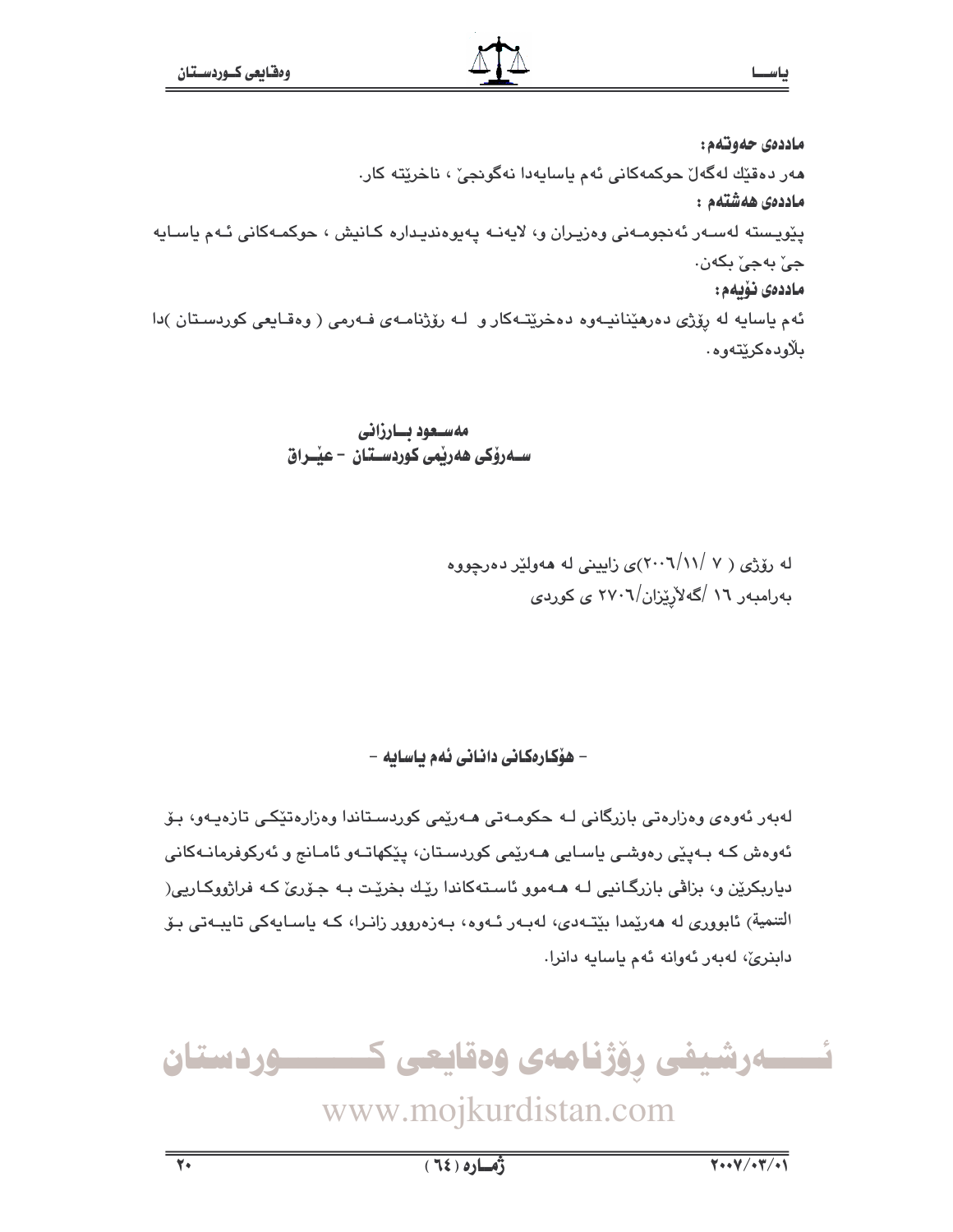ئه نجــومهني نيشتمانيي كوردســتان ــ عيْــراق ژمارەى بريـار: ١ میشووی بریسار: ٢٠٠٧/١/١٥

پشت به حوکمی ماددهی (٥٦) برگهی (٣) له پاسای ژماره (١) ی سالّی ١٩٩٢ی ههموار کراوو مادده ی دهیهم برِگهی (۱۲) له یاسای ژماره (۱)ی سالّی ۲۰۰۵ی ههموار کراو،ئهنجومهنی نیشتمانیی کوردستان ـ عیّراق له دانیشتنی ئاسایی ژماره (۲۸) ی روّژی ۲۰۰۷/۱/۱۵ ئهم بریارهی خوارهوهی دا:.

**يهکهم :** قبولکردنی دهست له کارکێشانهوهی (رفعت عبدالله حمه رهش) له ئهندامییهتی ئەنجومەنى نيشتيمانى كوردستان ـ عێراق٠ دووه،: قبولکردنی یالێوراو ( کریم مجید شریف ) به ئهندامی ئه نجومهنی نیشتمانی کوردستان ـ عێراق٠ سلیله : له به ر نه ودی یالیوراو له (١/١/١٥) دا سویندی باسایی خواردووه، ئەندامێتیپەکەی لە ئەنجومەنى نیشتیمانیی کوردستانی عیراقدا،لە (١٠٠٧/١/١٥)ــوە لە کاردا دەبێت. **چــوارەم:** پێويسته ئەنجومەن ئەم بريارە بخاتە بەركار. **پينجـهم:** ئهم برياره له رۆژى ئيقراركردنيهوه رێکهوتى ٢٠٠٧/١/١٥ دهخرێته بهرکارو له رۆژنامەي فەرمى( وەقايعى كوردستان ) دا بلاو دەكريتەوە.

عهدنسان رهشساد مسوفتسى سـهروکی ئه نحـومهنی نیشـتمان کـوردســتان ـ عیّـراق

![](_page_22_Picture_8.jpeg)

## www.mojkurdistan.com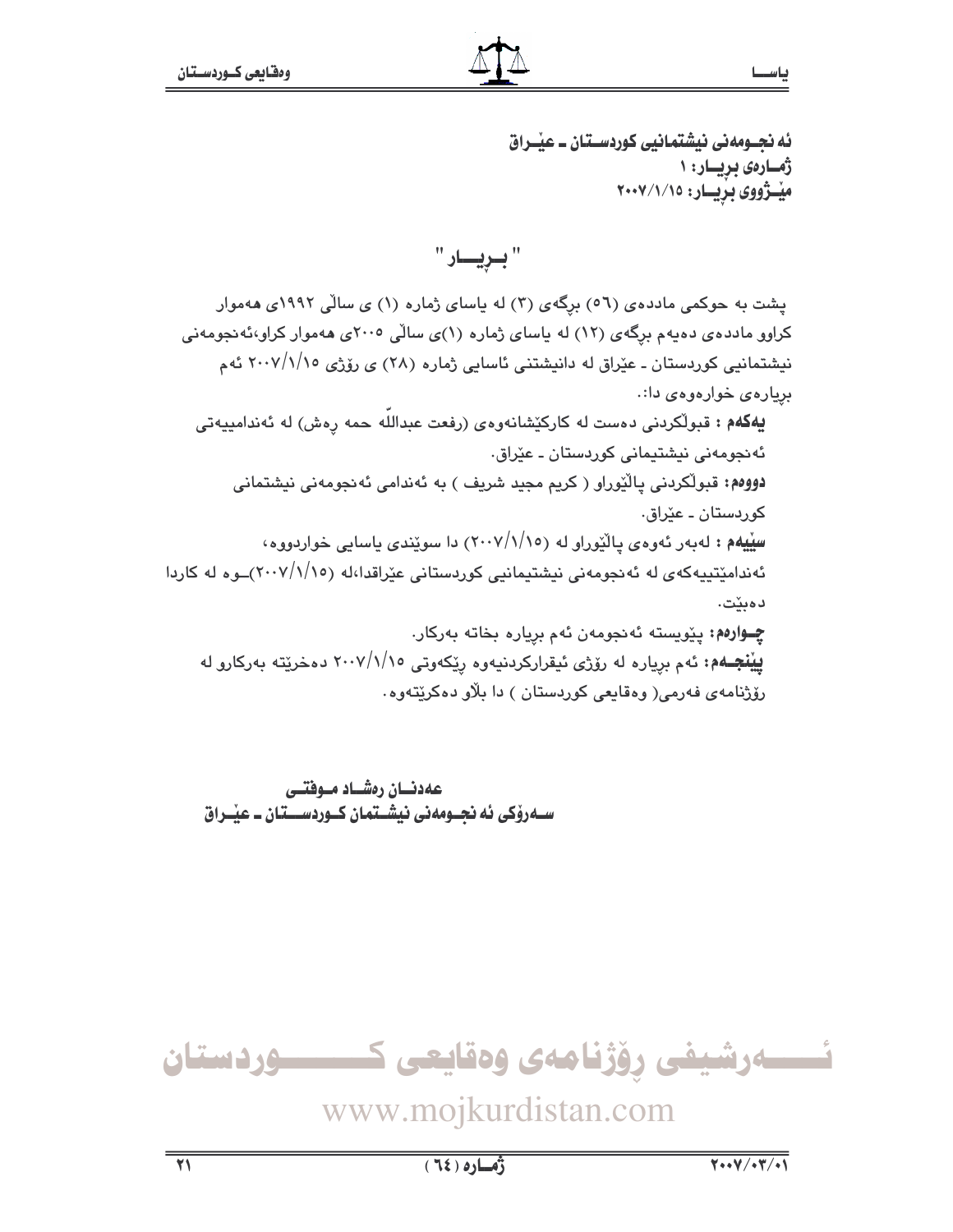ئه نجــومهني نيشتمانيي كوردســتان ــ عيْــراق ژمارەى بريار: ١١ میْــژووی بریــار: ۲۰۰٦/۱۲/۱۷

" بريـــار "

يشت به حوكمي مادده (٧) له يهيرهوي ناوخوري ئه نجومهني نيشتماني كوردستان عيّراق، ئه نجومهن له دانیشتنی ژماره (٢٤) روژی ٢٧/١٢/٢٧ ئهم بریارهی خوارهوهی دا: یهکهم: خولی بهستنی دووهمی ئهنجومهنی نیشتمانیی کوردستان عیّراق سالّی ۲۰۰٦ له ۲۰۰٦/۱۲/۳۱ کۆتايى پێدێت درێژ دەكريتەوە تا ۲۰۰۷/۱/۱۰. .<br>**دووهم:** پێویسته ئەنجومەن ئەم بریارە بخاتەبەركار. **سییهم:** ئهم بریاره له رۆژنامهی فهرمی (وهقایعی کوردستان) دا بلاّو دهکریتهوه·

عهدنسان رەشساد مىوفتىي سـهروکی ئه نجــومهنی نیشــتمان کــوردســـتان ــ عیّــراق

![](_page_23_Picture_7.jpeg)

www.mojkurdistan.com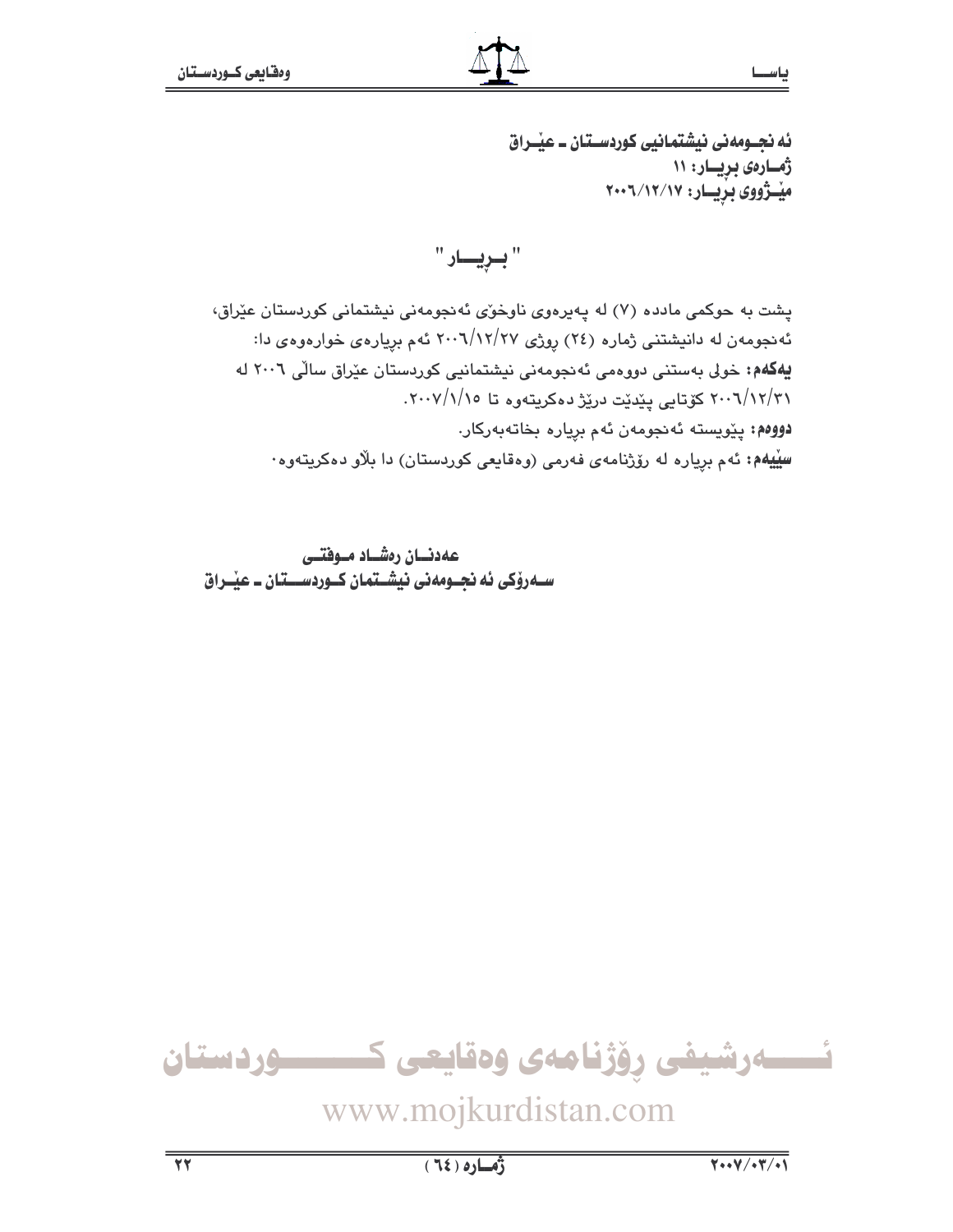وەزارەتى كشـــتــوكـالْ بەرپوەبەرايەتى گشتى ديــوان بەرپوەبەرايەتى خۆيەتى ژماره: ۸۸۰۰ رِيْكَهُوت: ٢٠٠٦/١١/٢٠٠٢

"بهيان "

له پێناو بهرژهوهندی گشتی و بهرێوهبردنی ئیش و کار . یالیشت بـه برگـه / ۲ لـه مـاددهى /٦ لهیاسـاى ژمـاره ( /١٠سـالّى /٢٠٠٠( یهکـهم هـهموارکردنى یاسای ژماره /۱۰ی سالی /۱۹۹۲ وهزارهت ) .

- ١) بريارمانىدا بىه كردنىهوەي بەريوەبەرايەتييىەك بىه نىاوى ( بەريوەبەرايىەتى كۆگاكىانى کشتوکالّی ) لـه دیـوانی وهزارهت و ئـهو بهرِێوهبهرایهتییـهش سـهربه ( بهرِێوهبهرایـهتی گشتی دیوان ) دەبێت .
- ۲) بریارماندا به دانانی بەرێز (کریم اسماعیل حسین) فەرمانبەر بە ناونیـشانی (بەرێوەبـەری يێشکەوتوو) لە ديوانى وەزارەت بە (بەرێوەبەرى) ئەو بەرێوەبەرايەتيە .
	- ۳) ئەو بەيانە لەرۆژى دەرچوونى جێبەجىٚ دەكرێت .

عبدالعزيسز طيب وهزيسرى كشستسوكال

ئـــــەرشيفى رۆژنامەى وەقايعى كــــــــــوردستان

www.mojkurdistan.com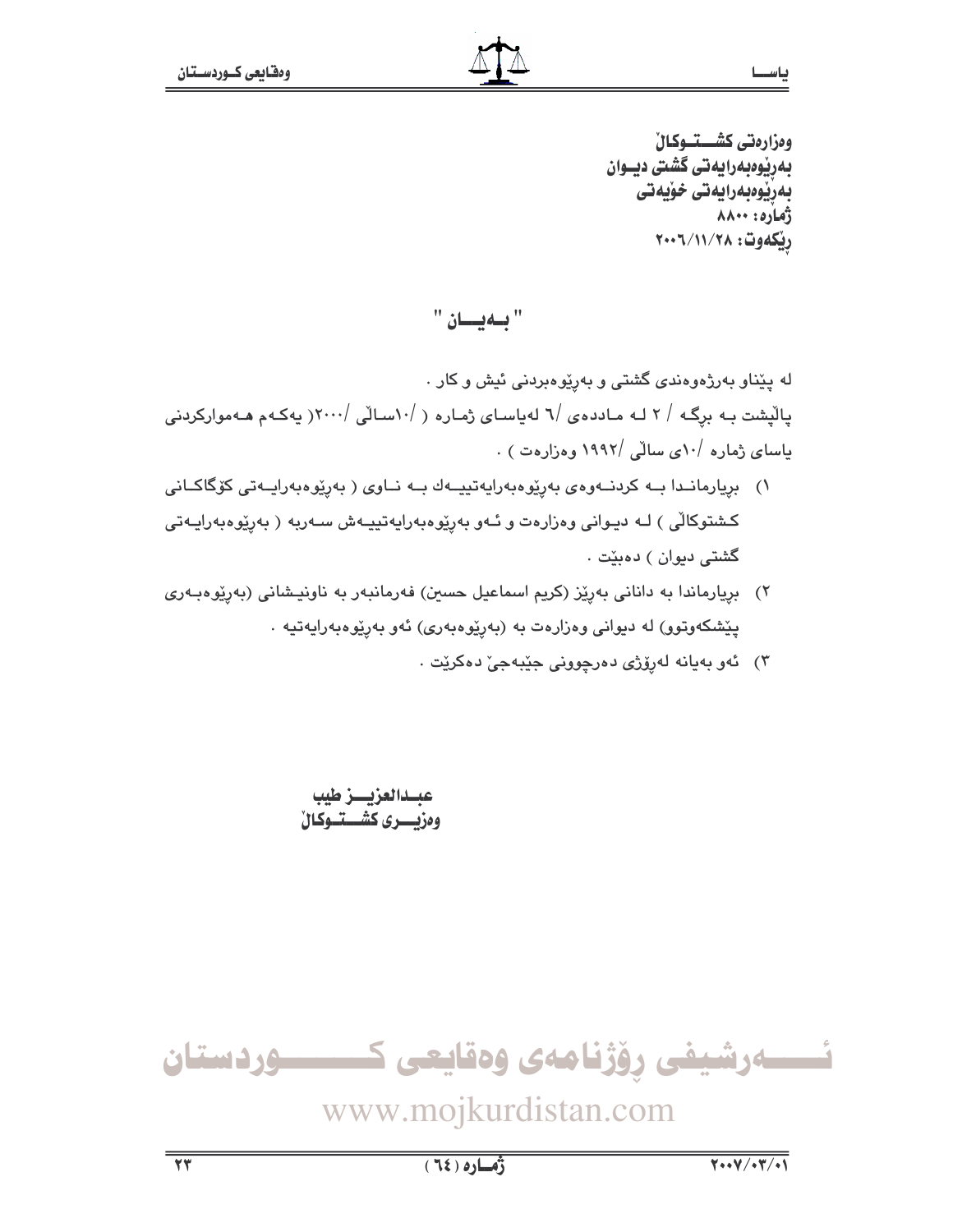وەزارەتى كشـــتــوكـالْ بەرپوەبەرايەتى گشتى ديــوان بەرپوەبەرايەتى خۆيەتى **AAA1** / 0.143 ريكەوت: ٢٠٠٦/١٢/٢

"بهيان "

لەيێناو بەرژەوندى گشتى بەرێوەبردنى ئيش وكار. یالیشت بهبرگهی /۲ له مادده/٦ له پاسای ژماره /۱۰ ی سالیّ /۲۰۰۰ (پهکهم ههموارکردنی پاسای ژمارہ /۱۰ ی سالّی /۱۹۹۲ ی وہزارہت )

- ١) بريارماندا بەكردنەوەي بەرپوەبەرايەتيەك بەناوى (بەرپوەبەرايەتى ريكخستنى سيستمى زانيارييه كان)
- ٢) لـــەوەزارەت وئەوبەرێوەبەراتيـــەش ســـەربە (بەرێوەبەرايـــەتى گـــشتى يـــلان دانـــان و به دواداجوونه وه) دهييت .
- ۳) بریارماندا بەدانانی بـەرێز (گوھـدار حـسن طیـب) فەرمانبـەر بەناونیـشانی ( بەرێوەبـەری يێشكەوتوو ) .لەدىيوانى وەزارەت بەرێوەبەرى ئەوبەرێوەبەراپەتپە .
	- ٤) گهويهيانه له روزي دهرچووني جيّ به جيّ دهکريّت .

عبــدالعزيــــز طيب وەزىسىرى كشىتىوكال

![](_page_25_Picture_11.jpeg)

www.mojkurdistan.com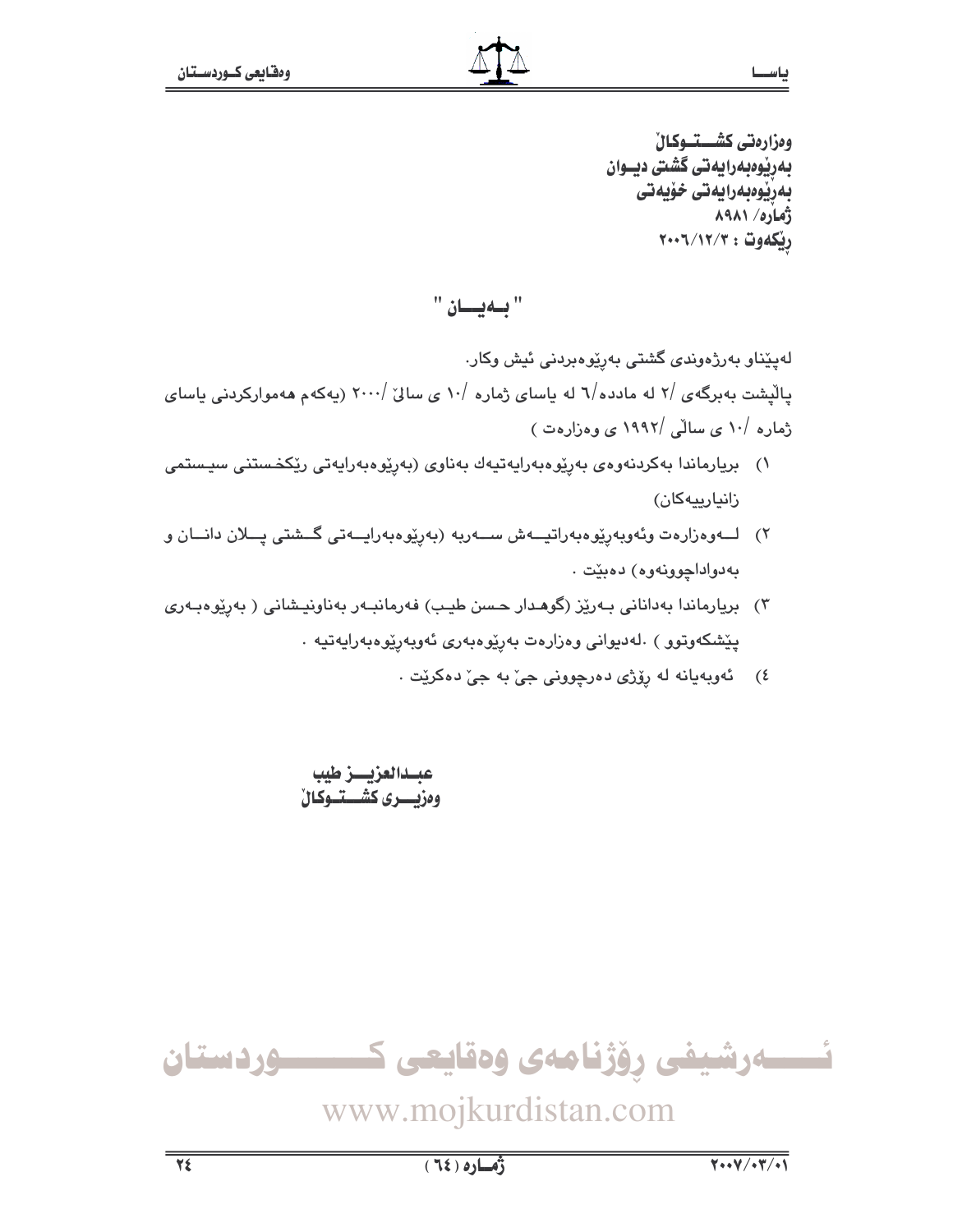بسم اللّةالرحمن الرحيم ياسم الشعب رئــاسة أفـليم كـوردستــان — الـعـــراق

بناءًا على ما شرعه المجلس الوطني لكوردستان— العراق واستنادا لحكم المادة العاشرة/اولا من القانون رقم (١)لسنة ٢٠٠٥ قانون رئاسة اقليم كوردستان— العراق، أصدرنا القانون الآتي:

المادة (الأولى):

تلغي المادة (الحادية عشرة) من القانون رقم ٢٢ لسنة ٢٠٠٣ الصادر عن المجلس الوطني لكوردستان ـ العراق بخصوص ايقاف العمل بمواد الباب الثاني المواد (٢٨٥ الى ٢٩٢) من قانون اصول المحاكمات الجزائية رقم ٢٣ لسنة ١٩٧١ في اقليم كوردستان ويعاد العمل ىاجكامە. المادة الثانية): تحل عبارة (رئيس الاقليم) محل عبارة ( رئيس الجمهورية ) وعبارة ( مرسوم اقليمي ) محل عبارة ( مرسوم جمهوري ) اينما وردت في الباب الثاني من القانون المذكور لغرض تطبيق احكامه في اقليم كوردستان.

المادة (الثِّبالثَّة ) :

لا يعمل باي نص يتعارض واحكام هذا القانون. المادة( الرابعة): ينفذ هذا القانون اعتبارا من تاريخ اصداره وينشر في الجريدة الرسمية (وقائع كوردستان).

مسعود البارزاني رئيس اقليم كوردستان ـ العـراق

> صدر في هەولـێر بتاريخ ١٤/٩/١٤+٢٠ ميلادية المصادف ۲۳ / گەلاويژ/۲۰۰۲، کوردی

### الأسياب الموجية

بالنظر لزوال الاسباب التي استدعت في حينه ايقاف تنفيذ عقوبة الاعدام في اقليم كوردستان وفق المادة (١١) من قانون رقم (٢٢) لسنة ٢٠٠٣ الصادر عن برلمان كوردستان ۽ العراق ولِصِيدِور قانون رئاسة الاقليم رقم (١) لسنة ٢٠٠٥ المعدل المتخبمن منح صلاحية المصادقة على حكم الاعدام او. تخفيفها إلى رئيس الاقليم وبغية تنفيز القرارات والاحكام القضائية الصادرة من المحاكم والمكتسبة للدرجة القطعية بتصديقها من محكمة التم<mark>يليز فغد شراع مداكلة WWW .MOJKUJ</mark>G

ياســا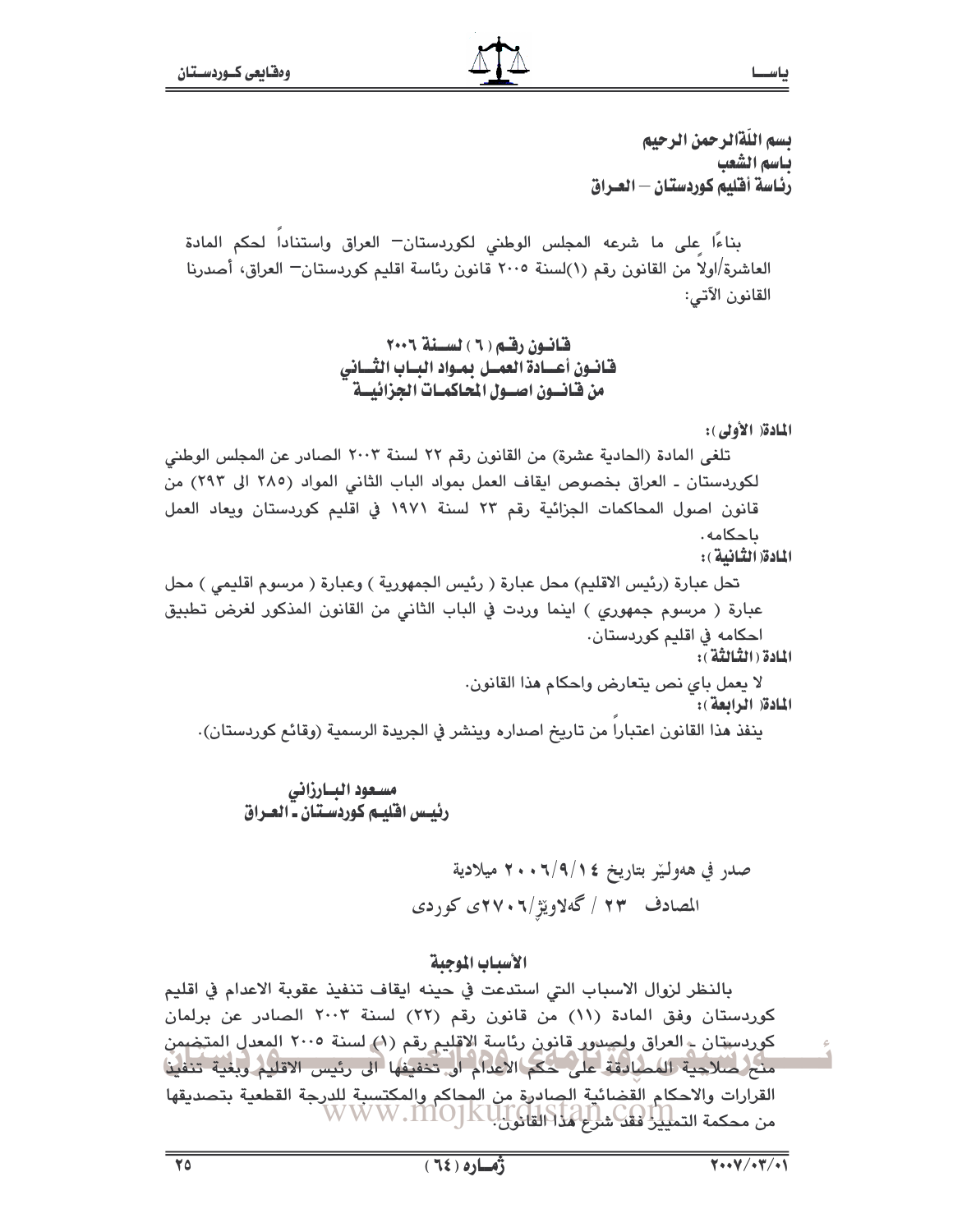بسم الله الرحمن الرحيم ياسم الشعب رئاسة اقليم كوردستان العراق

بناءًا على ما شرعه المجلس الوطني لكوردستان— العراق واستناداً لحكم المادة العاشرة/اولاً من القانون رقم (١)لسنة ٢٠٠٥ قانون رئاسة اقليم كوردستان— العراق، أصدرنا القانون الآتي:

### قانون رقم ( ١٠ ) لسنة ٢٠٠٦ فانون وزارة البيئة لأقليم كوردستان – العراق

### المادة الأولى:

ياس

يقصد بالمصطلحات الاتية المعاني المبينة ازاءها لاغراض هذا القانون:

| اقليم كوردستان - العراق.                    | أولاً: الاقليم :               |
|---------------------------------------------|--------------------------------|
| وزارة البيئة .                              | <b>ثانياً :</b> الوزارة :      |
| وزير البيئة.                                | <b>ثانثاً :</b> الوزير :       |
| وكيل وزارة البيئة.                          | <b>رابعاً :</b> وكيل الوزارة : |
| مجلس حماية وتحسين البيئة في اقليم كوردستان. | خامساً: المجلس :               |
| مجلس حماية وتحسين البيئة في المحافظة.       | سادساً: مجلس المحافظة :        |

ا**لمادة الثّانية:** تمارس الورارة المهام التالية:ـ

أولاً:اقتراح السياسة العامة لحماية البيئة من التلوث والعمل على تحسين نوعيهـا وعرضـها على محلس الوزراء للمصادقة عليها.

**ثَانياً:** منابعة سلامة البيئة من خلال اجراء الفحوصات المتعلقة بالملوثات البيئية والعوامل المؤثرة في سلامة البي ئـة بالتنـسيق مـع الـوزارات و الجهـات المعينـة و أصـدار التعليمات الخاصة بالمحددات والضوابط للملوثات البيئة ومراقبة سلامة تنفيذها .

ثالثاً :وضع الخطط السنوية والمتوسطة وبعيدة المدى لحماية البيئة وتحسينها . ناك (رابعاً: إلتحاوى والثنائيين بين الوزارات والجهات المعنية بمماية البيئة. مستوفى فى المستسلى

## www.mojkurdistan.com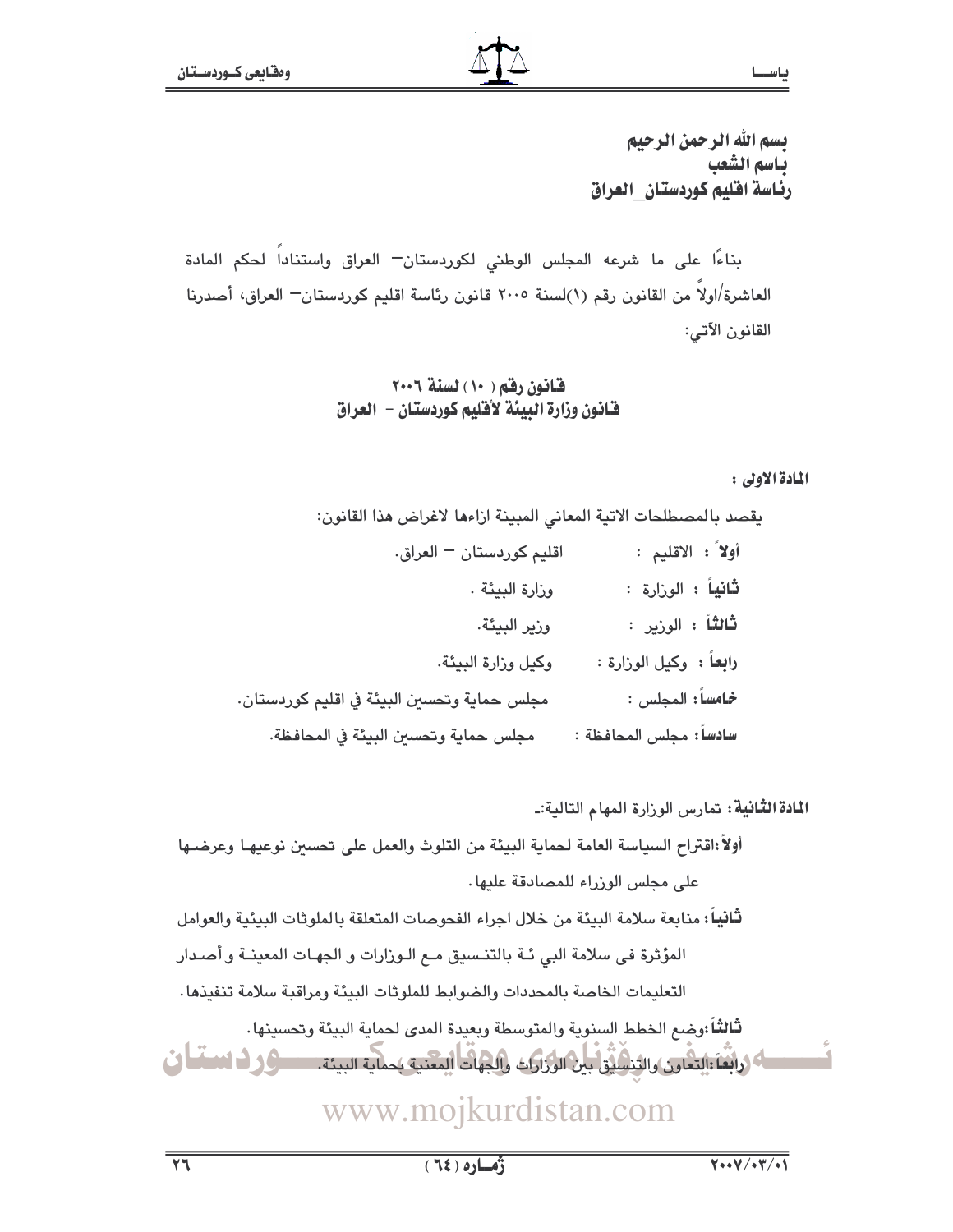- خامسا :التزام الاقليم بالاتفاقيـات والمعاهـدات والبروتوكـولات المتعلقـة بالبيئـة المـصادق عليها من قبل الحكومة الفيدرالية.
- سادســآ :متابعــة ســلامة البيئــة مـن خــلال اجــراء الفحوصــات المتعلقــة بالملوثــات البيئيــة

والعوامل المؤثرة في سلامة البيئة بالتنسيق مع الوزارات والجهات المعنية. سابعاً:اجراء المسوحات البيئية بالتنسيق مع الجهات المعنية.

- **ثامناً** ازالة ومعالجة اثار الاسلحة الكيمياويـة والتعـاون مـع الجهـات ذات العلاقـة لتنظيـف حقول الالغام والمخلفات من الاسلحة والعتاد المسببة للتلوث البيئي.
- تاسعاً: تشجيع اعدادو نشر واعداد وتشجيع الدراسات والبحوث الخاصة لحماية ۖ وتحسين البيئة.
- عاشراً :التنسيق والتعـاون مــع مؤسـسات وزارة التعلـيم العـالي والبحـث العلمـي والـوزارات الاخرى بخصوص الدراسات والتعاون والبحوث البيئية واستحداث مركـز البحـوث البيئيـة في الـوزارة ويخاصـة البحـوث المتعلقـة باسـتخدام الاسـلحة الكمباويـة في کوردستان.
- حادي عشر:العمل على نشر الوعي والثقافة البيئية وتفعيل دور لمجتمع المدني في هذا المجال وبناء القدرات البشرية عن طريق اقامة الندوات والدورات التدريبية الخاصة بجماية البيئة وتشجيعها .
- **ثَّاني عشر:**دراسة ومتابعة تقيم الاثر البيئي التي تقدمها الجهات المسؤولة عن المشاريع التي تقام والقائمة حاليا واقرارها او رفضها خلال مدة معقولـة مـن تـاريخ تقـديمها للوزارة بالتنسيق مم الجهات المعنية.
- ثالث عشر:العمل على حماية الطبيعة وجماليتهاوانشاء المحميات الطبيعيـة بالتنسيق مـع الوزارات والجهات المعنية
- **رابع عشر:**اتخاذ الوسائل اللازمة لحماية الانسان والبيئة من مخاطر الاشعاع المبئين والتلوث البيئي.

خامس عشر:اعتماد المكاتب والمختبرات والجهات الاستشارية لاعداد تقارير تقدير الاثر

البيئي واجراء الدراسات والتحاليل والقياسات في مجالات حمايـة البيئـة وفـق ۸. ۱. استان كشروط تحددها الوزارة وتصدر بتعليمات

### www.mojkurdistan.com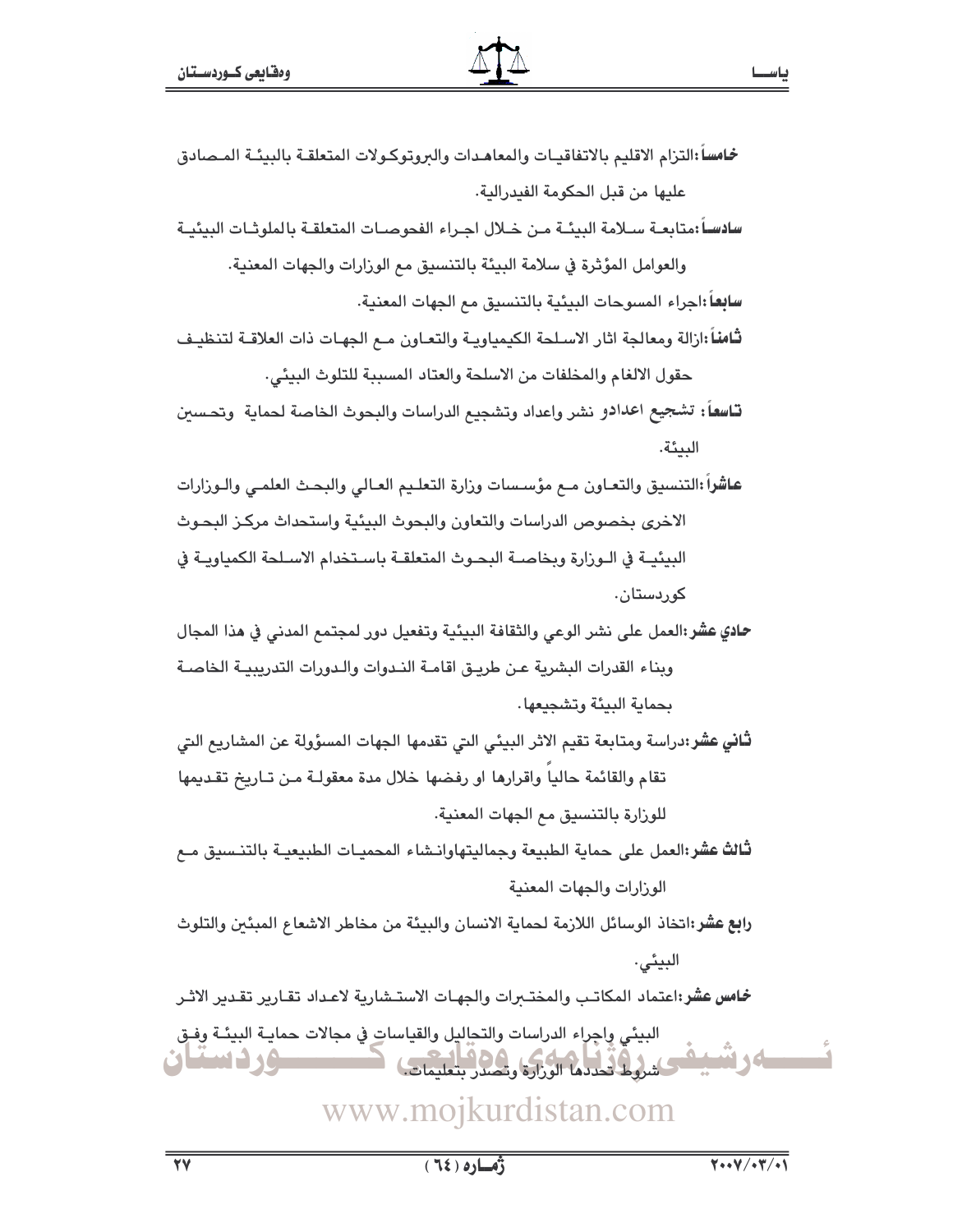سادس عشر:وضب الاسبس السبليمة لمعالجية المختلفات والنسفايات والمسواد التضبارة والضطرة.

اللادة الثالثة :

ياس

أولاً: الوزير:هو الرئيس الاعلى للوزارة والمسؤول عن اعمالهـا وتوجيـه سياسـتها والاشـراف والرقابة عليها وتصدر عنه وتنفذ باشرافه جميع القرارات والاوامر والتعليمات في كل مـا له علاقة بمهام الوزارة وتشكيلاتها وصلاحياتها وسائر شؤونها الفنية والمالية والاداريـة والتنظيمية وفق احكام القانون ويكون مسؤولا امـام مجلس الـوزراء باعتبـاره عـضوا متضامنا فيه وله تخويل بعض من صلاحياته الى وكيل الورارة او المدراء العامين او من براه مناسبا في الوزارة.

- **ثَانياً:** وكيل الورارة:يساعد الورير في توجيه الورارة والاشراف على شؤونها ضمن الصلاحيات التي توكـل اليـه مـن قبـل الـوزير، علـي ان يكـون حاصـلا علـي شـهادة جامعيـة اوليـة اختصاصية.
- **ثالث**اً- مكتب الورير: برأسه ويديره موظف بدرجة مـدير حاصـل علـى شـهادة جامعيـة اوليـة ويعاونه عدد من الموظفين.
- رابعاً- مكتب وكيل الوزارة:يرأسه ويديره موظف بدرجـة مـدير حاصـل علـي شـهادة جامعيـة اولية ويعاونه عدد من الموظفين.
- خامساً- المستشارون:لا بزيد عددهم عن اربعة وإن بكونوا من حملة الشهادة الجامعية الاولية وله خىرة وممارسة.
- سادساًـ المديرية العامة للشؤون الادارية والمالية: يرأسها ويديرها مدير عام حاصـل علـى شـهادة حامعية اولية.
- **سابع**ا– المديرية العامة لحماية البيئة والتوعية والاعلام البيئي:يرأسها ويديرها مدير عام حاصـل على شهادة جامعية أولية وذو خبرة اعلامية.
- **ثَّامنا**ً– المديرية العامة للشؤون الفنية والوقاية من الاشـعاع:يرأسـها ويـديرها مـدير عـام حاصـل على شهادة جامعية أولية ومن ذوى الخبرة والاختصاص.

ا**لمادة الرابعة:** مجلس حماية وتحسين البيئة: الگلیشکل المجلس روز نا صادی وه قامتی ک <u>سور دستنان</u> www.mojkurdistan.ex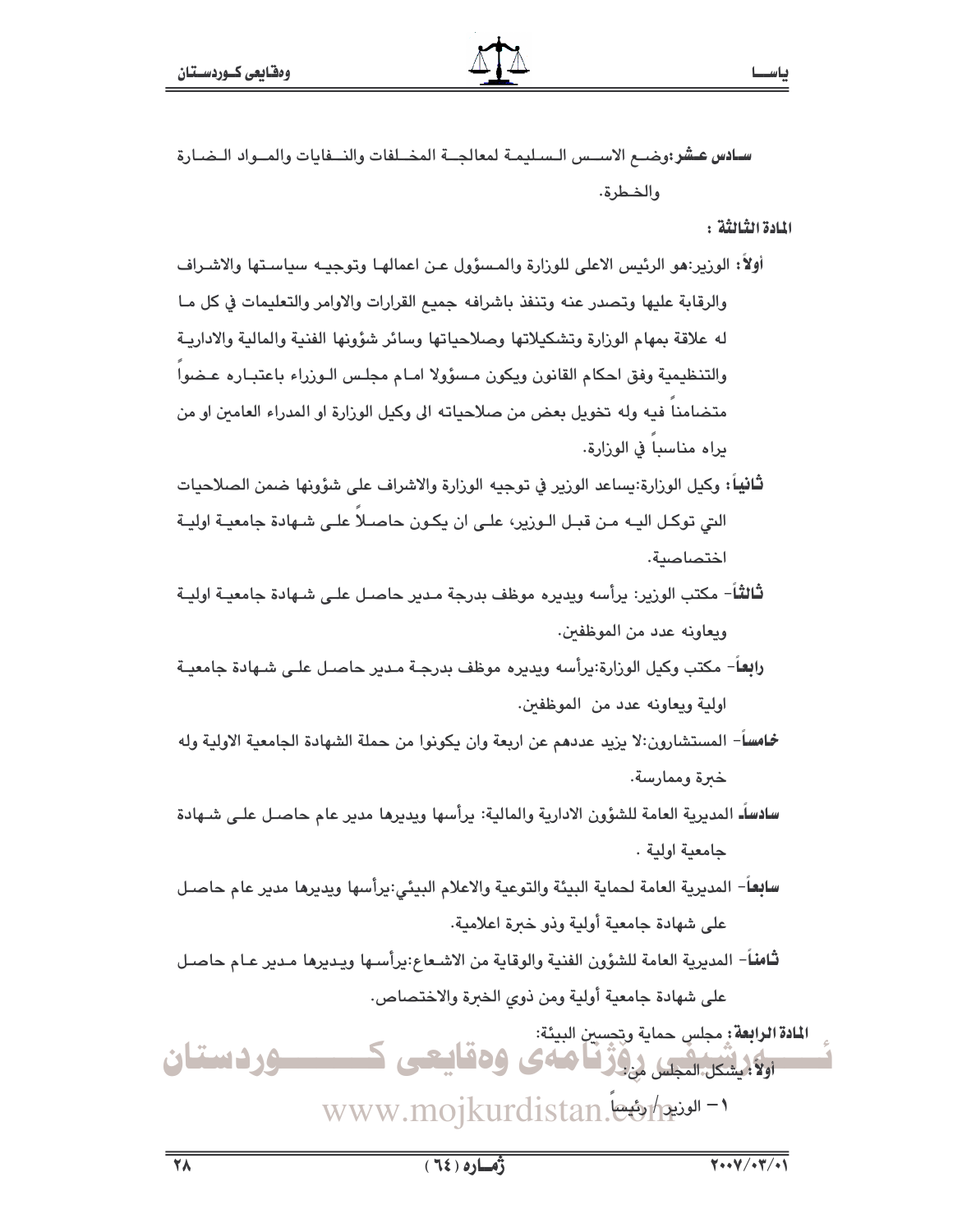٢ – وكيل الوزارة / نائباً للرئيس ٣– المدراء العامون في الوزارة / اعضاء ٤- ممثل الوزارات الاتية على ان يكون بمستوى مدير عام: ١- وزارة البلديات. ٢- وزارة التعليم العالى والبحث العلمى. ٣- وزارة التخطيط. ٤– وزارة الموارد المائية . ٥- وزارة الداخلية. ٦- وزارة الزراعة. ٧– وزارة الصحة. ٨− وزارة الصناعة. ٩- وزارة الثروات الطبيعية. ٦٠ وزارة السياحة. ٦١١ وزارة الكهرباء. ١٢-وزارة النقل . ١٣– وزارة التجارة. ١٤–ممثل عن بقية الوزارات الاخرى المعنية عند الاقتضاء. 10– عضو من الخبراء المختـصـين في حمايـة البيئـة يـسـميه الـورير ولــه اشــراك خىراء آخرين عند الحاجـة.

المادة الخامسة:

أولا:يؤسس في كل المحافظـات مجلـس يـسمى (مجلـس حمايـة وتحـسين البيئـة في المحافظـة) يرأسه المحافظ او من ينوب عنه يرتبط بالمجلس. **ثانيا**ً :يتولى المجلس تشكيل مجلس المحافظة من الجهات المعنيـة بحمايـة وتحـسين البيئـة في المحافظة وبتعليمات يصدرها المجلس. المادة السادسة: وردستان أَوَلَاً – يحدد بنظام مهام واختصاصات تش

www.mojkurdistan.com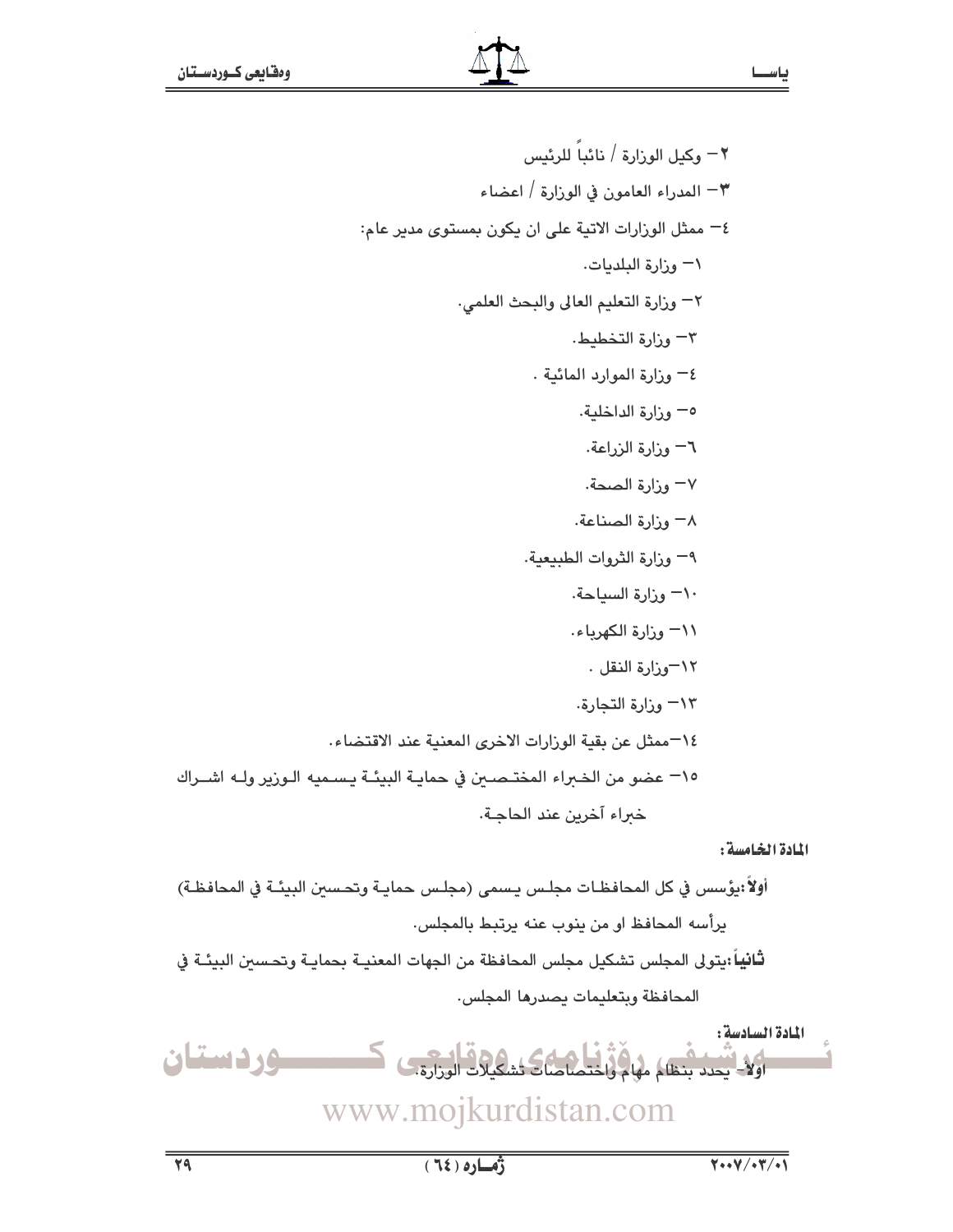**ثانيا**- للورير استحداث او دمــج او الغـاء اي مـن المــديريات او الاقــسام او الـشعب ضـمن تشكيلات الوزارة وحسب متطلبات عملها عند الاقتضاء.

### المادة السابعة:

للورير اصدار التعليمات اللازمة لتسهيل تنفيذ احكام هذا القانون.

المادة الثامنة:

لا يعمل باي نص يتعارض و احكام هذا القانون.

### المادة التناسعة:

على مجلس الوزراء والجهات ذات العلاقة تنفيذ احكام هذا القانون.

المادة العاشرة:

ينفذ هذا القانون اعتبارا من تاريخ اصداره وينشر في الجريدة الرسمية ( وقائع كوردستان ) .

# مسـعود البــارزاني<br>رئيــس اقليــم كوردسـتـان ــ العــراق

### الاسباب الموجيسة

بهدف حماية البيئة والحفاظ على الصحة العامـة والمـوارد الطبيعيـة والتنـوع الاحيـائي بمـا يـضمن التنمية المستدامة وتحقيق التعـاون الـدولي والاقليمـي في مجـال البيئــة ومتابعـة العوامـل المـؤثرة في سلامة البيئة وازالة ومعالجة اثار الاسلحة الكيميائيـة ومخلفـات الاسـلحة والاعتـدة والمـواد المـسببة للتلوث البيئي لذلك اقتضى اسـتحداث وزارة بأسـم وزارة البيئـة في الاقلـيم لتـولى تلـك المهـام فقـد . أصبح مِنْ الصَرْوَري تشريعُ قَائُون يُحاد مهام وأهدافا هذه الوزارة والمديريات المرتثطة بها وتُتنطيم مهام كل منها ولتحقيق ما تقدم فقد شرع هذا القانون.<br>WWW.MO]KUI'OISUAL.COIN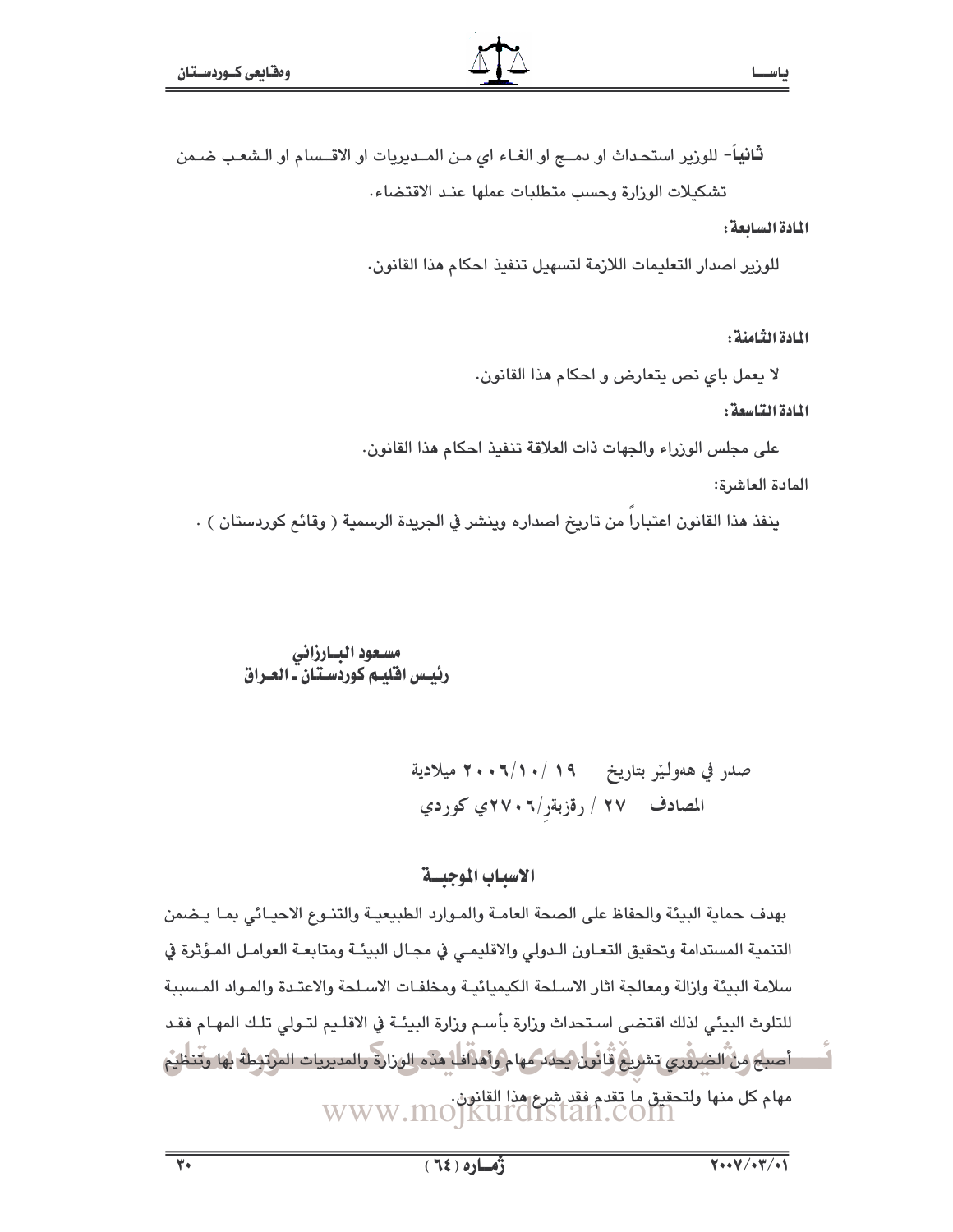بسم الله الرحمن الرحيم ياسم الشعب رئاسة أقليم كوردستان\_العراق

بناءًا على ما شرعه المجلس الوطني لكوردستان<sup>ــ</sup> العراق واستناداً لحكم المادة العاشرة/اولا من القانون رقم (١)لسنة ٢٠٠٥ قانون رئاسة اقليم كوردستان— العراق، أصدرنا القانون الآتي:

### قانون رقم ( ١١ ) لسنة ٢٠٠٦ فـّانون وزارة الصنـاعـة في افليم كوردستـان — العراق

### المادة الأولى:

ياس

(مهسام السوزارة)

المادة الثنانية :

تتولى الوزارة توجيه النشاط الصناعي في الاقليم وتطوير وتنمية القطاع الصناعي العام والمختلط والخاص في مجال الصناعات التحويلية والتركيبية والمعرفية واليدوية، وتمارس تحقيق اهدافها الآتية:

أولاً- اقتراح سياسة التصنيع و وضع الاهداف والمؤشرات للقطاعات الصناعية في اطار خطط التنمية في الاقليم.

**ثانيا**– اعداد الخطط السنوية والمتوسطة ويعيدة المدى للقطاعات الصناعية.

ثْإِلِثْةً- لِعداد دراساتِ الجدوى الفنية والاقتِصادية للمشاريع الصناعية واقتراح ادراجها في وەئايتى المستخدم التحديد في الاقليم.<br>تحطط التنمية في الاقليم. <u> de t</u> **Shima Jon** 

رابعاً -تنفيذ البشاريم المبتاعية والحرمية المقروم WWW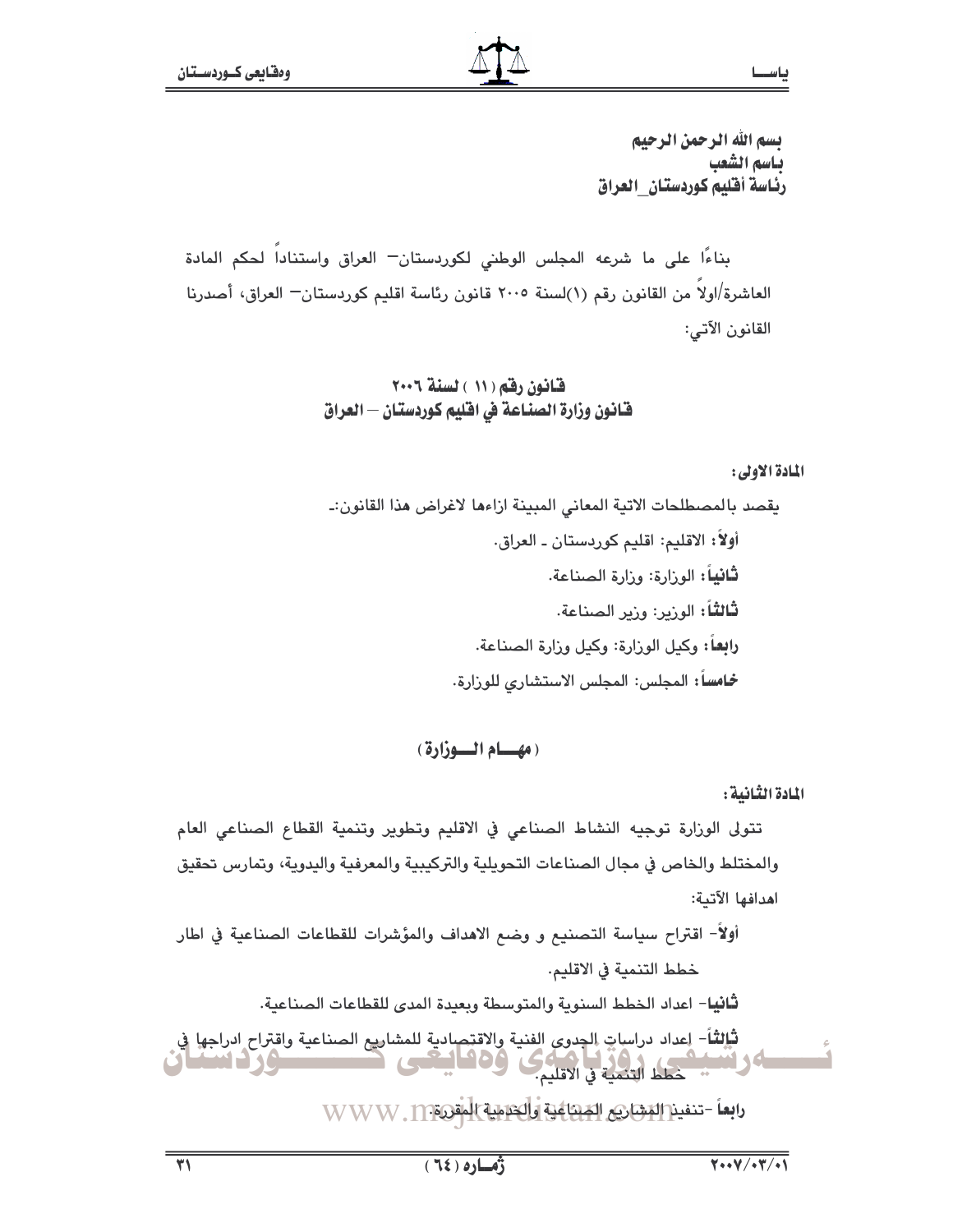- خامساً- الاشراف على انشطة القطاعات الصناعية وتوجيهها وتقويم نتائج تنفيذ خططها كماً ونوعاً وايجاد الحلول المناسبة لها وحماية منتوجاتها.
- سادساً– اجازة تأسيس المشاريع الصناعية او توسيعها وتغيير اغراضها بعد اعداد دراسة الجدوى الفنية والاقتصادية للمشروع.

سابعاً– الرقابة على نوعية المنتجات الصناعية بما يضمن مطابقتها للمواصفات المعتمدة عالميا وتقديم الارشادات والتوجيهات بشأن تحسىن نوعية هذه المنتجات.

- **ثَامنا**ً– تأسيس المجمعات الصناعية وتوفير الخدمات اللازمة لها في اطار خطط التنمية الصناعية في الاقليم.
- تاسعاً- وضع خطط البحث والتطوير الصناعى للقطاعات الصناعية بما يخدم اهداف خطط التنمية من اجل تحسين نوعية المنتجات والخدمات الصناعية وتطوير العمليات الانتاجية وتخفيض كلفها وادخال تقنيات جديدة.
- عاشراً– اتخاذ الاجراءات الخاصة بحماية البيئة ودراسة مشاكل تلوثها بالتنسيق مع وزارة البيئة في الاقليم وايجاد الحلول لها بقدر تعلق الامر بأنشطة الوزارة.
- حادي عشر– تنمية وتطوير القوى العاملة في الوزارة من خلال الدورات التدريبية والتعاون مع الجامعات والمعاهد الفنية والمراكز والمؤسسات المتخصصة ذات العلاقة داخل وخارج الاقليم.

**ثاني عشر**– تطوير انظمة عمل الادارات الصناعية بأنشطتها المختلفة ومتابعة تطبيقها.

- **ثالث عشر** ادارة قاعدة معلومات للمعرفة العلمية والتكنولوجية والمواصفات الفنية المتعلقة بمختلف انشطة الوزارة.
- رابع عشر-متابعة تنفيذ الظوابط والتعليمات الخاصة بالسلامة الصناعية المهنية في المعامل.

خامس عشر– تشجيع تصدير المنتجات الصناعية الوطنية.

- سادس عشر- المشاركة في المعارض الصناعية داخل وخارج الاقليم.
- سابع عشر– التعاقد مم الخبراء الاجانب والشركات والمؤسسات الصناعية والمتخصصة للعمل في دوائر ومعامل الورارة بعد موافقة رئاسة مجلس الورراء.

**ثامن عشر**– التعاون والتنسيق مع مراكز البحوث العلمية والتكنولوجية الدولية والمكاتب ان و انسپاکس لاشتگاریة لتكویر عمل الورارة لید موافقة رئاسة مجلس الوروان النساسا ف

## www.mojkurdistan.com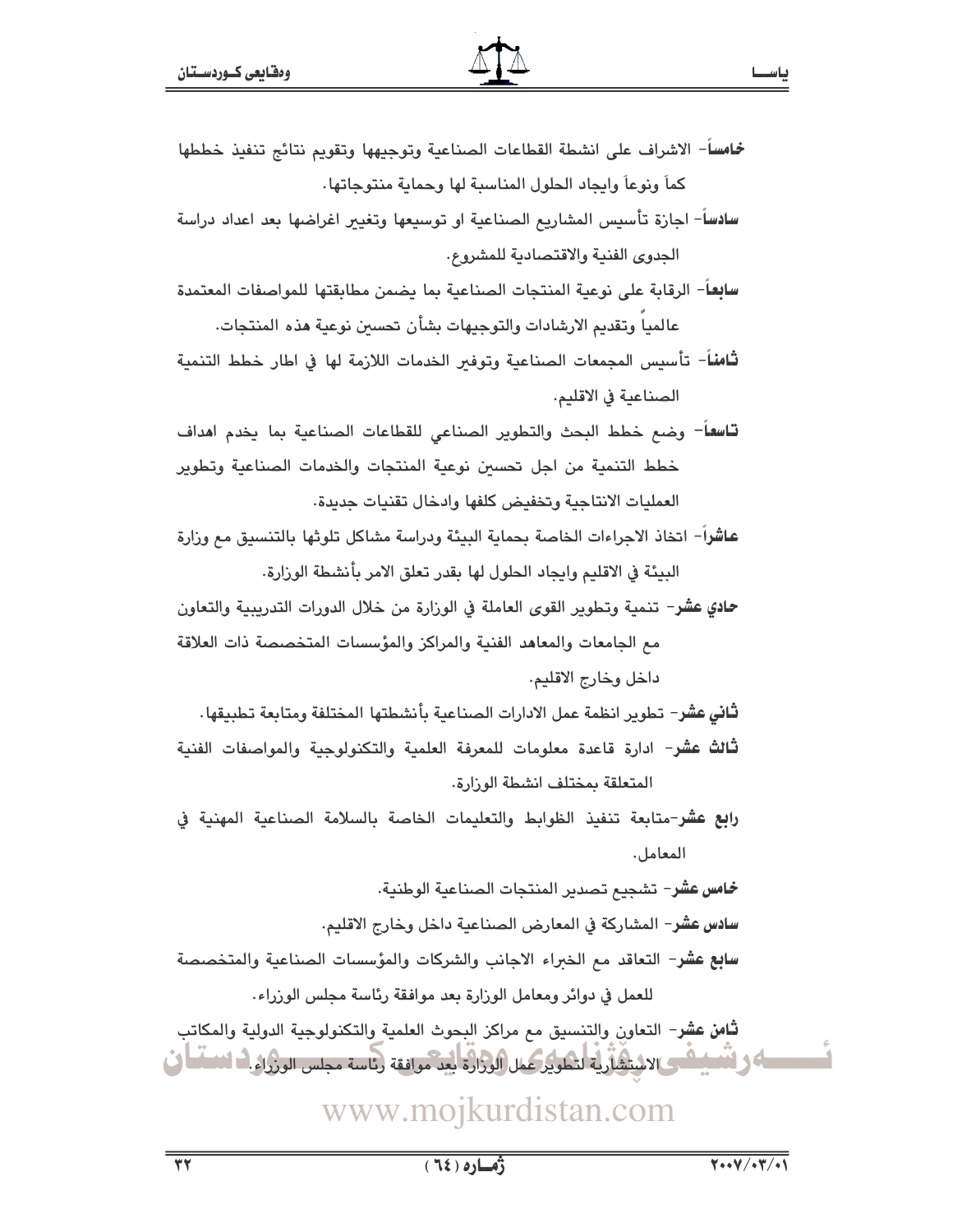### ( تشــكيلات الــوزارة )

### اللادة الثالثة :

- أولاً الورير:هو الرئيس الاعلى للورارة والمسؤول عن اعمالها وتوجيه سياستها وممارسة الاشراف والرقابة عليها وتصدر عنه وتنفذ باشرافه جميع القرارات والاوامر والتعليمات في كل ما له علاقة بمهام الوزارة وتشكيلاتها وصلاحياتها وسائر شؤونها الفنية والمالية والادارية والتنظيمية وفق احكام القانون ويكون مسؤولا امام مجلس الوزراء باعتباره عضوا متضامنا فيه وله تخويل بعض من صلاحياته الى وكيل الوزارة او المدراء العامين او من يراه مناسبا في الوزارة .
- **ثانيا**ً– وكيل الوزارة:يساعد الوزير في توجيه الوزارة والاشراف على شؤونها ضمن الصلاحيات التي تعهد اليه من قبل الوزير.
- **ثالثا** مكتب الورير:يراسه موظف بدرجة مدير حاصل على شهادة جامعية الاولية ويعاونه عدد من الموظفين.
- رابعاً- مكتب وكيل الورارة:يديره موظف بدرجة مدير حاصل على شهادة جامعية الاولية ويعاونه عدد من الموظفين.
- خامساً- المستشارون:لا بزيد عددهم عن اربعة وإن بكونوا من حملة الشهادة الجامعية الاولية ولهم خبرة وممارسة.
- سادسا- المديرية العامة للشؤون الادارية والمالية: ويراسها موظف بدرجة مدير عام حاصل على شهادة جامعية اولية ومن ذوى الخبرة والاختصاص.
- **سابع**اً– المديرية العامة للتخطيط والمتابعة: ويراسها موظف بدرجة مدير عام حاصل على شهادة جامعية اولية ومن ذوى الخبرة والاختصاص.

**ثَّامنا**- المديرية العامة للصناعة: يراسها موظف بدرجة مدير عام حاصل على شهادة جامعية اولية ومن ذوى الخبرة والاختصاص.

المادة الرابعة:

المجلس الاستشاري للوزارة ويتألف من:

۱— الوزیر /رئیسا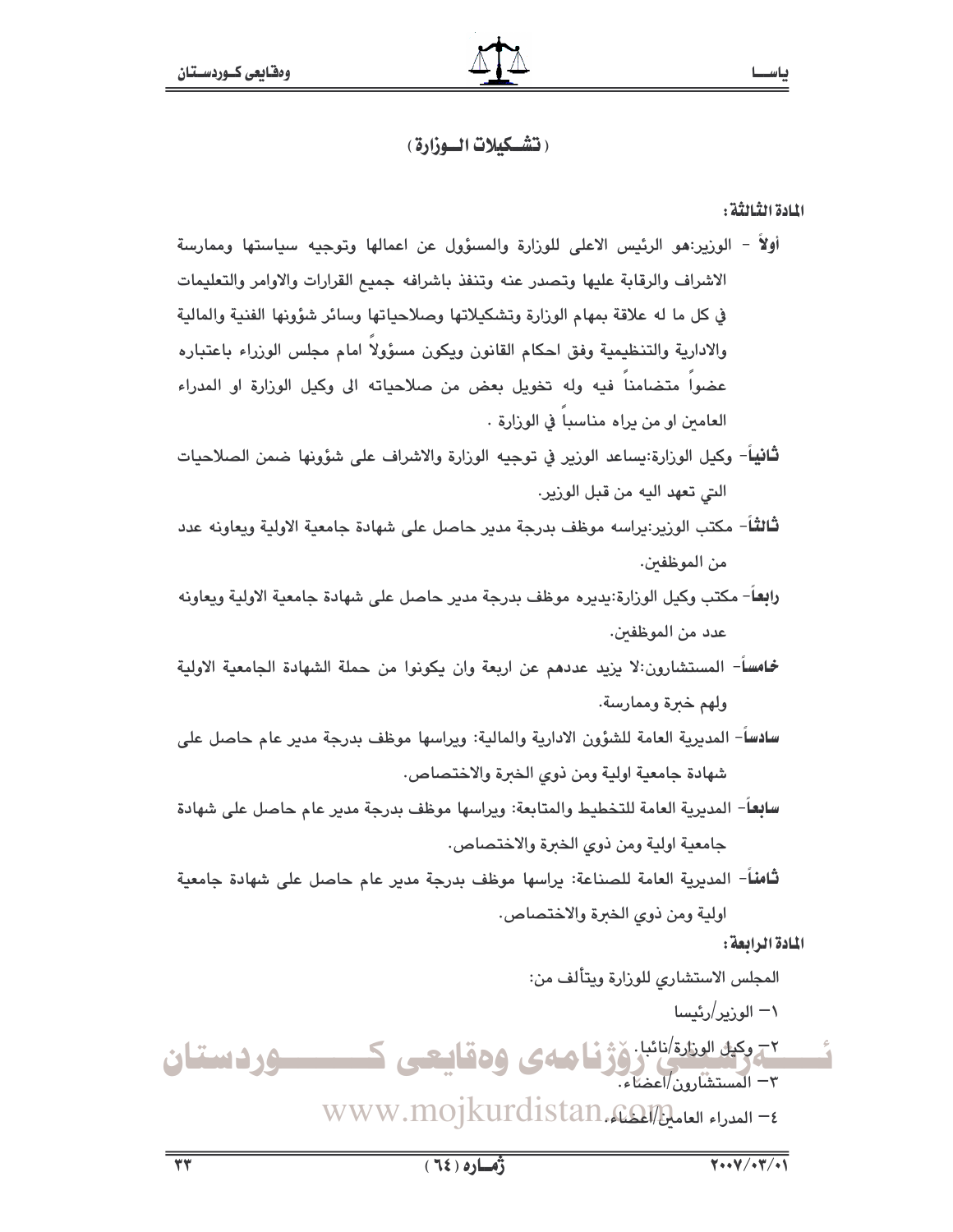٥– اى خبير اخر يراه الورير مناسبا من داخل الورارة او خارجها/عضوا.

### المادة الخامسة :

المادة السادسة:

أولاً- يحدد بنظام مهام واختصاصات تشكيلات الوزارة. **ثاني**اً– للورير إصدار التعليمات اللازمة لتسهيل تنفيذ احكام هذا القانون. **ثالثاً**- للورير استحداث او دمج او الغاء اي من المديريات او الاقسام او الشعب ضمن تشكيلات الوزارة وفقا لمتطلبات عملها.

المادة السائعة:

لا يعمل باي نص يتعارض واحكام هذا القانون. المادة التامنة :

على مجلس الوزراء والجهات ذات العلاقة تنفيذ احكام هذا القانون.

المادة التاسعة:

ينفذ هذا القانون اعتبارا من تاريخ اصداره وينشر في الجريدة الرسمية( وقائم كوردستان).

مسعود البارزانى رئيس اقليم كوردستان- العراق

### الاسباب الموجبة

نڤرا لاستحداب وزاره الصناعه في حكومه اقليم كوردستان ولفك إرتباگ دوائر الكهرباو عنها وبهدف دمج القگاعات الصناعيه في الاقليم والاشراف على نشاگاتها وتوجيهها والرقابه على نوعيه ِ المنتجات ْالصناعيه لِجمانٌ مُكَّابِقَتِها لِلمَواصفاتِ الْمُعتمدَه وتحسَين نوعيتها وتنقيم اعمال الوزارم والمديريات العامه التابعة لها فقد اصبح من الچروري تشريع قانون يحدد مهام واهداف هژه الوزاره والمديريات المرتبكة لبها وتنتقيم مهام كل منها ولتحقيق ما تلقدم فقد شرع هزا القانون.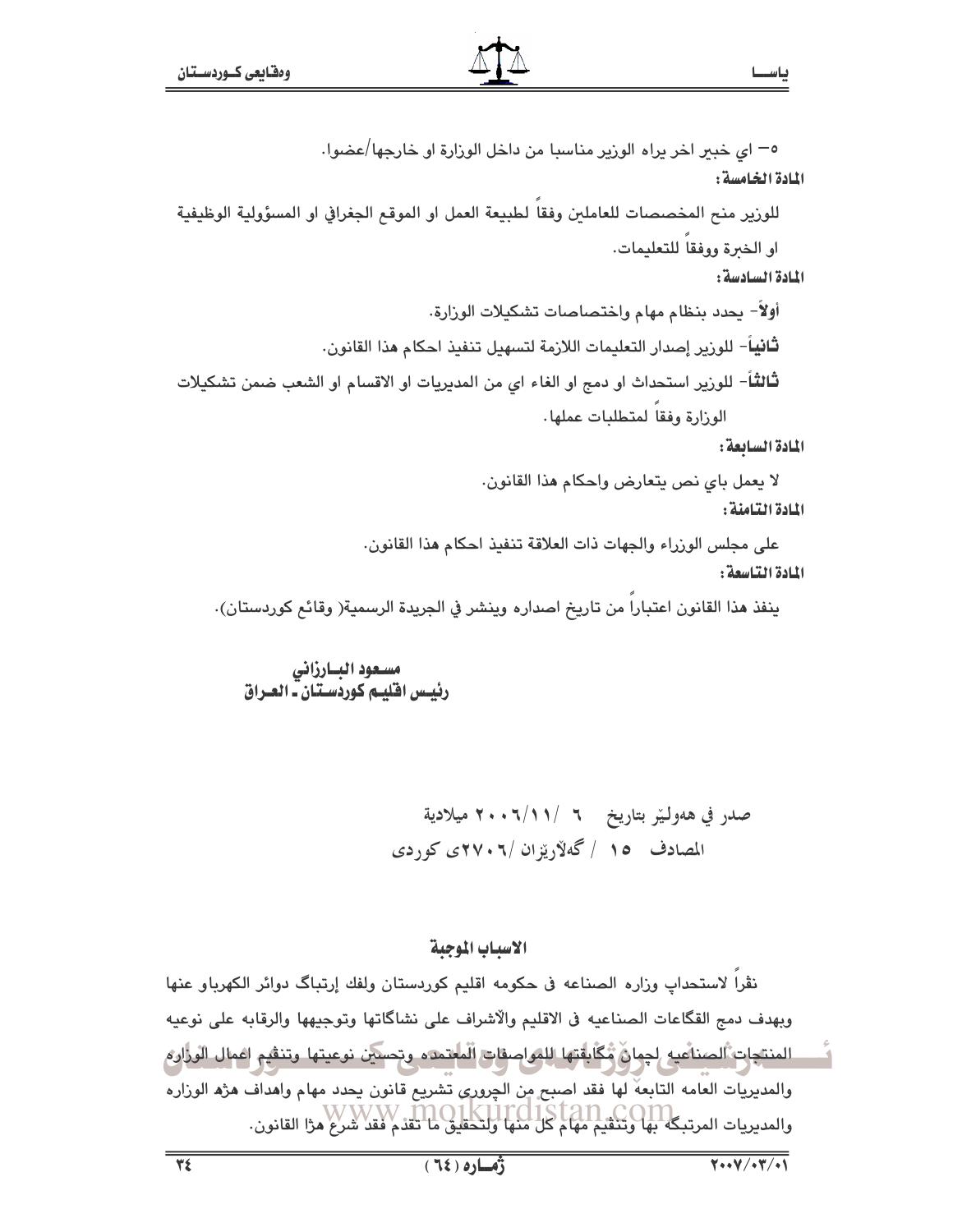ياســا

بسم الله الرحمن الرحيم ياسم الشعب رئاسة أقليم كوردستان العراق

بناءًا على ما شرعه المجلس الوطني لكوردستان "العراق واستناداً لحكم المادة العاشرة/اولا من القانون رقم (١)لسنة ٢٠٠٥ قانون رئاسة اقليم كوردستان— العراق، أصدرنا القانون الآتي:

### قانون رقم ( ١٢ ) لسنة ٢٠٠٦ فـَّانـُون وزارة النـقل في افـليم كـوردستـان — الـعراق

المادة الأولى:

يقصد بالمصطلحات التالية المعاني المبينة ازائها لاغراض هذا القانون: أولاً:الاقليم:اقليم كوردستان \_ العراق. **ثانياً** :مجلس الوزراء:مجلس وزراء الاقليم. **ثالثاً:**الورارة: ورارة النقل را**بعاً** :الورير:ورير النقل. خامساً:الوكيل: وكيل الوزارة سادساً :سلطات الورارة:الورارة هي المسؤولة عن جميع شؤون النقل بانواعها في الاقليم. سابعاً:النقل البرى:نقل المسافرين والركاب والبضائع داخل المدن وبين مدن الاقليم وخارجها وكذلك خارج العراق بواسطة السيارات والقطارات. **ثَّامناً** النقل الجوى:نقل المسافرين والبضائم ببن مطارات الاقليم والعراق وخارجها . تاسعاً الكراج:منطقة محددة من الارض مشيدة عليها مشيدات ومسقفات لغرض تسهيل عمليات نقل المسافرين داخل وبين المدن وخارجها. عاشراً :المطار الدولى:مطار تعينه حكومة الاقليم في اقليمها للحركة الجوية دخولا وخروجا وتتخذ الاجراءات المتعلقة بالكمارك والهجرة والصحة والحجر الصحى للحيوانات والنباتات وغيرها من الاجراءات المشابهة. حادي عشر:المطار:مسلكة محددة على سطح الارض أو الماء بما فيها من مبانه أومنشات ومعدات مخصصة كليا ان حرثيا لوصولا ومغادرة وتحرك الطائرات.<br>COM - THOJ KUI CLIS COLI .COM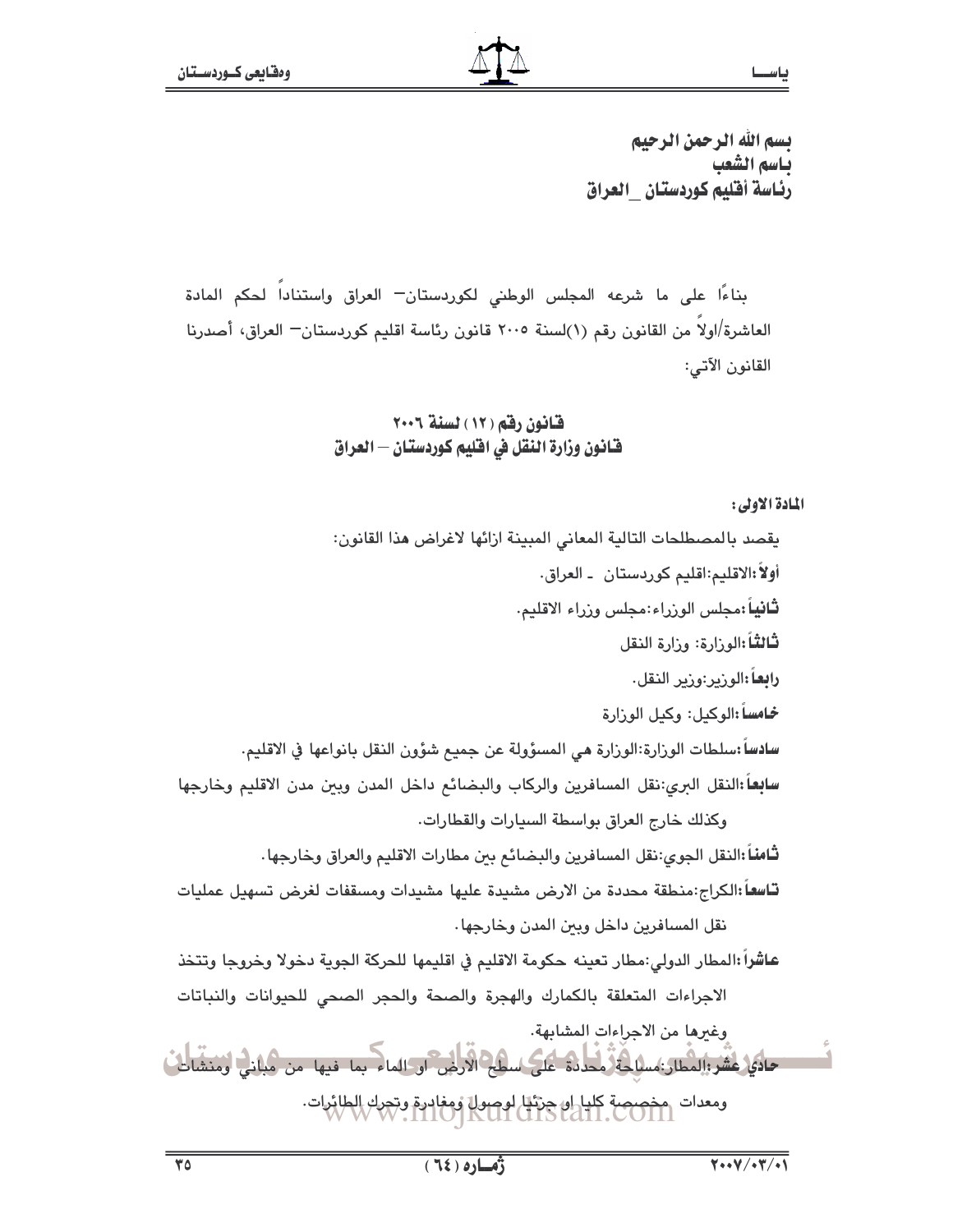ا**لمادة الثّانية:** اهداف الوزارة: أولا:انشاء شبكات السكك الحديدية وربطها مع مدن العراق وخارجها وتأمين كافة مستلزماتها من الاينية.

لثانياً :تنظيم قطاعات النقل البرى والجوى.

- **ثَالثاً** الاشراف على كراجات نقل المسافرين والبضائع وانشاء وتأجبر الكراجات. رابعاً:تنظيم وإدارة الاجواء والمطارات المدنية.
- خامساً :توفير متطلبات ادارة الحركة الجوية بما يؤمن من سلامتها وانسيابها بشكل سريع ومنظم. سادساً :انشاء المطارات والاشراف عليها وفق السياقات الدولية المعتمدة من منظمة (LCAO). سابعاً :وضم السياسة العامة للنقل والاشراف على تنفيذها والتعاون مم الجهات ذات العلاقة.
- ثامناً:تحسين مستوى اداء النقل ومنح التراخيص باستثناء النقل السياحي وفقا لضوابط تصدرها الوزارة.
- تاسعاً:انشاء وتوسيع والاشراف على محطات الانواءالجوية والرصد الزلزالي وفق السياقات الدولية وتوفير الاجهزة والمعدات اللازمة.

عاشراً :المساهمة في حماية البيئة مم الجهات ذات العلاقة.

- حادي عشر:تشجيع المنافسة في مجالات النقل كافة وتقدير قدرته التنافسية عن طريق الشركات والقطاع الخاص بما يخدم المصلحة العامة.
- **ثاني عشر:**وضم جميع التعليمات اللازمة لضمان وتشغيل المطارات وفق السياقات المتبعة والمعمول بها دوليا.

**ثّالث عشر:**تحسين مستوى اداء النقل الجوى وايجاد افضل البدائل والسبل لهذا الغرض.

را**بع عشر:**منح تراخيص لشركات الخطوط الجوية للعمل في الاقليم لهذا الغرض،وكذلك مكاتب النقل البرى بانواعها.

خامس عشر:احترام تطبيق جميع الاتفاقيات الدولية ذات الصلة بالنقل الجوى والبرى. **سادس عشر:** الاشراف على مكاتب النقل في كافة المعابر الحدودية للاقليم واستيفاء الاجور والرسوم واستخدام المنافيست وفق القوانين .

اللادة الثالثة :

اولا:الوزير:هو الرئيس الاعلى للوزارة والمسؤول عن اعمالها وتوجيه سياستها وممارسة الاشراف رِكَ وَالزَّقَابَةِ وَتَصِدِر عِنْهُ زَوْتَنفَذَ بِاشْرَافِهِ ۖ جَمِيعِ القَرَارَاتِ والإِوامرِ والتعليمات في كل ها له علاقة بمهام الوزارة وتشكيلاتها وصلاحياتها وسائر شؤونها الفنية والمالية والادارية والتنظيمية www.mojkurdistan.c وفق احكام القانون.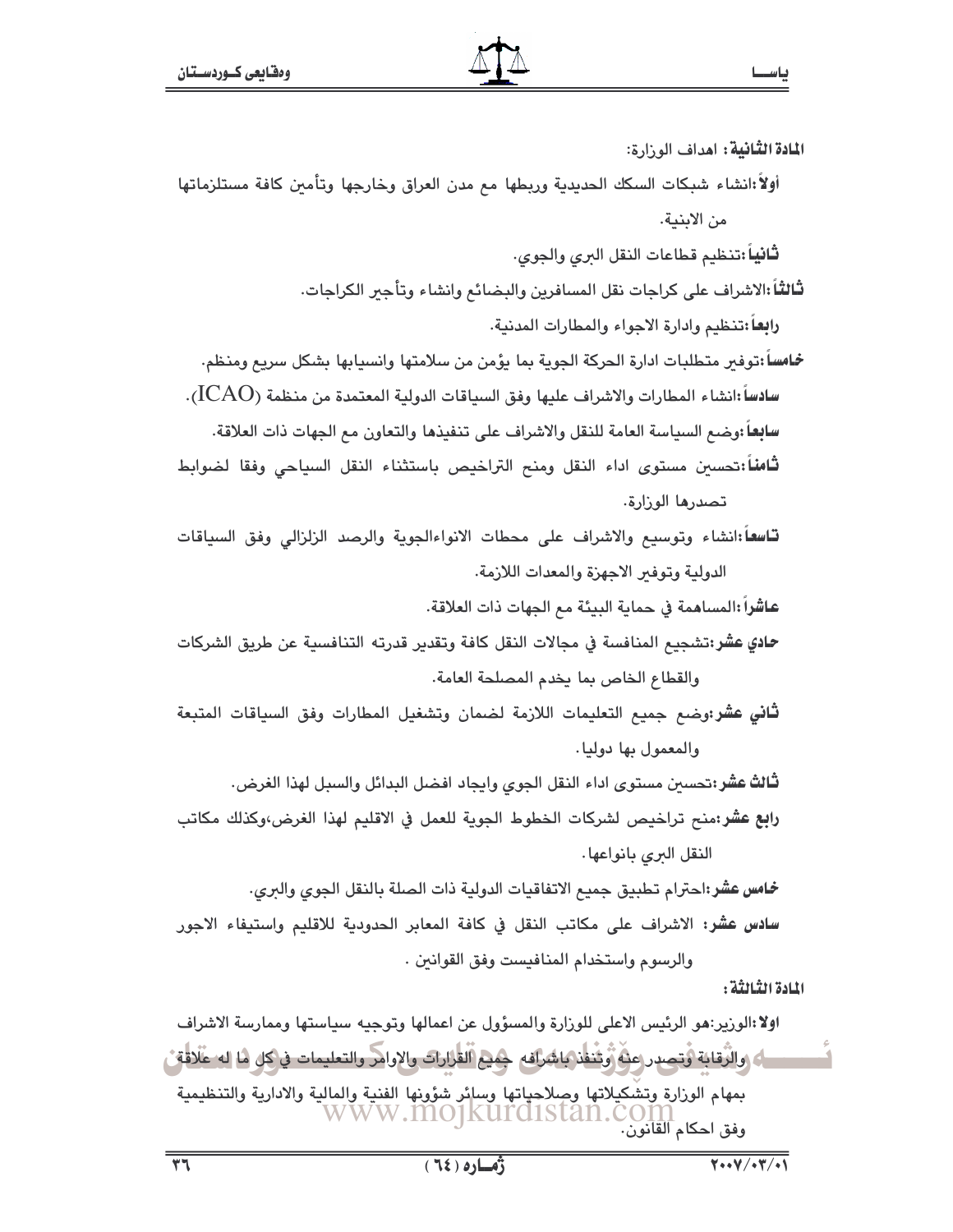**ثَانيا:**وكيل الوزارة:يساعد الوزير في توجيه الوزارة والاشراف على شؤونها ضمن الصلاحيات التي تعهد اليه على ان يكون حاصلا على شهادة جامعية أولية.

**ثَّالثَّا:**المستشارون:لا يزيد عددهم عن اربعة وان يكونوا من حملة الشهادة الجامعية الاولية ولهم

خبرة وممارسة.

### المادة الرابعة :

ياس

المجلس الاستشارى يتألف المجلس الاستشارى للوزارة من: ۱— الوزير:رئيسا ٢- وكيل الوزارة:نائبا للرئيس. ٣– رئيس مؤسسة الطيران المدنى في الاقليم:عضوا. ٤– المدراء العامين في الوزارة:اعضاء. 0- مدير للشؤون القانونية:عضوا. ٦– خبراء ومستشارين في مجال النقل من داخل الوزارة وخارجها الذين يرى المجلس حضورهم ضروريا وليس لهم حق التصويت وعلى ان لا يزيد عددهم عن اربعة:اعضاء.

### المادة الخامسة:

- تشكيلات الوزارة:
- اولا:تتألف الوزارة من:
- \− مكتب الوزير:يراسه موظف حاصل على شهادة جامعية أولية ويعاونه عدد من الموظفين.
- ٢– مكتب وكيل الوزارة:بديره موظف حاصل على شهادة جامعية أولية ويعاونه عدد من الموظفىن.
- ٣- المديرية العامة للشؤون الادارية والمالية:يرأسها مدير عام ذو الخبرة والاختصاص حاصل على الشهادة الجامعية الأولية.
- ٤– المديرية العامة لشؤون النقل البرى والسكك الحديدية:ويرأسها مدير عام ذو الخبرة والاختصاص وله شهادة جامعية أولية.

٥− المديرية العامة للأنواء الجوية والرصد الزلزالي: يرأسها مدير عام حاصل على شهادة

شجعفية أبلية وُژنيا صەي 109قايىچى ك ٦َّ مؤسسة الطيرَآن المدني في اقليم كوردستان ويراسها موظف بدرجة خاصة حاصل على شهادة كِتَامُعِيهِ \$ وَلِيهَا وَيُوَلِّدِيهَا لِبَاوَارِيْلِ مَلِيَاتِيْنِ؟ وَتَنْتَظِمْ لِشْكَلِيْلِاتُهَا ومهامها بقانون.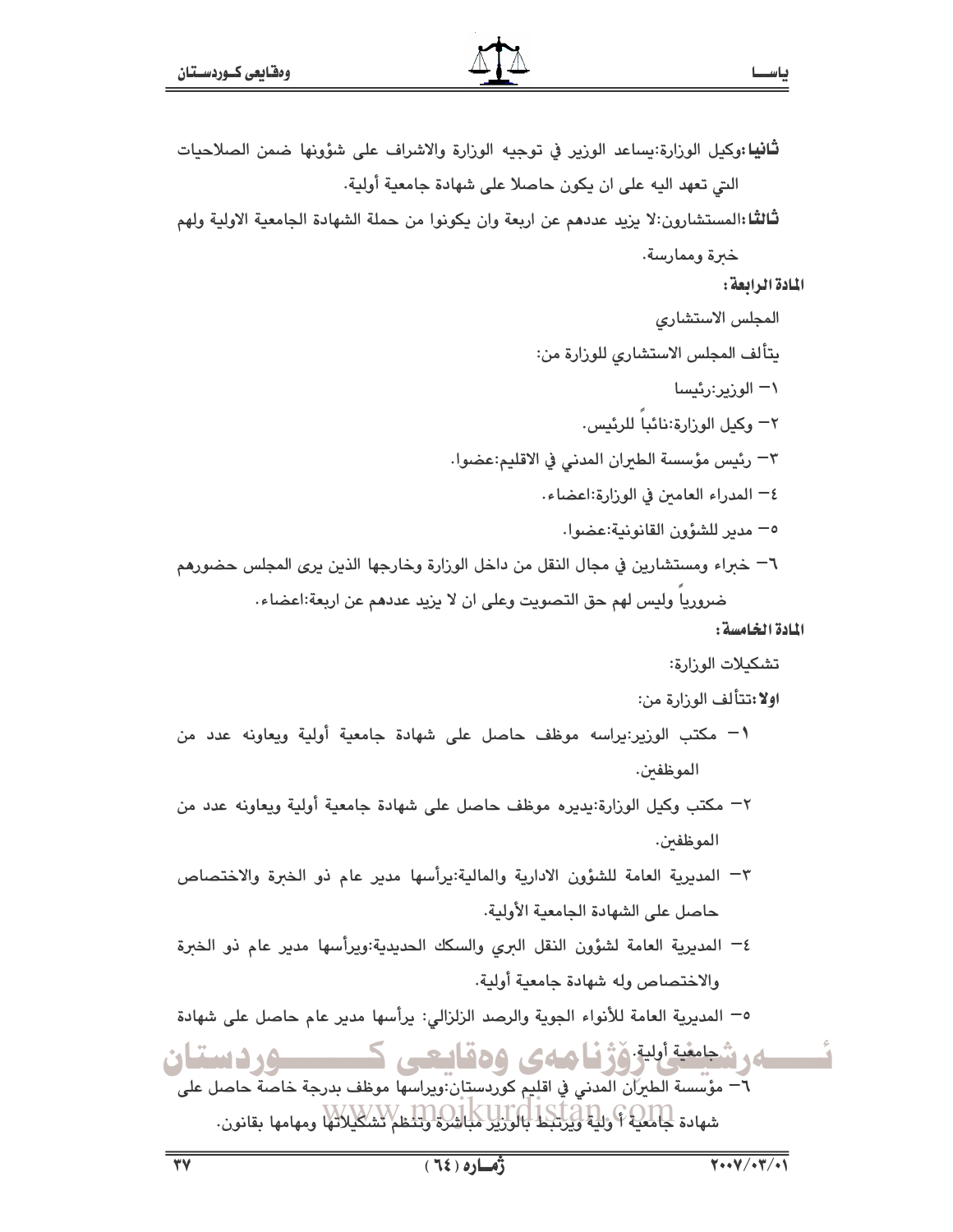٨− المديرية العامة للمطار الدولى في السليمانية:ويرأسها موظف بدرجة مدير عام حاصل على شهادة جامعية أولية.

#### المادة السادسة:

تحدد تشكيلات الوزارة ومهامها بنظام.

#### المادة السابعة:

للوزير استحداث ودمج والغاء مديريات واقسام وشعب ضمن تشكيلات الوزارة وفقا لمتطلبات عملها عند الاقتضاء.

### المادة الثيامنة :

للورير ابرام الاتفاقيات والعقود في مجال النقل مع الشركات والجهات الاجنبية بموافقة مجلس الوزراء.

المادة التناسعة:

لا يعمل باي نص يتعارض مع احكام هذا القانون. المادة العاشرة:

على مجلس الوزراء والجهات ذات العلاقة تنفيذ احكام هذا القانون.

### المادة الحادية عشر:

ينفذ هذا القانون اعتباراً من تاريخ اصداره وينشر في الجريدة الرسمية( وقائع كوردستان).

### مسعود البارزانى رئیس اقلیم کورڈستان۔ العراق

صدر في هەولـێر بتاريخ 19 /١٠/ ٢٠٠٦ ميلادية المصادف /٢٧ / رەزبەر /٢٠٠٦، ٢٧٥ كوردى

### الاسياب الموجية

لأهميــة الميــاه في معظــم مجــالات الحيــاة ودورهــا الكــبـر في تنميــة الاقتــصاد وتنظـيم العلاقــات والسياساتُ الدوليةِ والاقليمَيةُ أو المحلية والمتغيراتُ الحاصلة في البلد ،وبهـدف تنميةٍ وتطـويرٌ تأروُم الموارد المائية والاستخدام الامثل لهـا فقـد اقتـضـي تأسـيس وزارة مـستقلة ومتخصـصـة في شـؤون<br>المسلمان WWW.InOJKUICLISEAN.COM IISLUII.COIII<br>الموارد المائية . ولاجله شرع هذا القانون.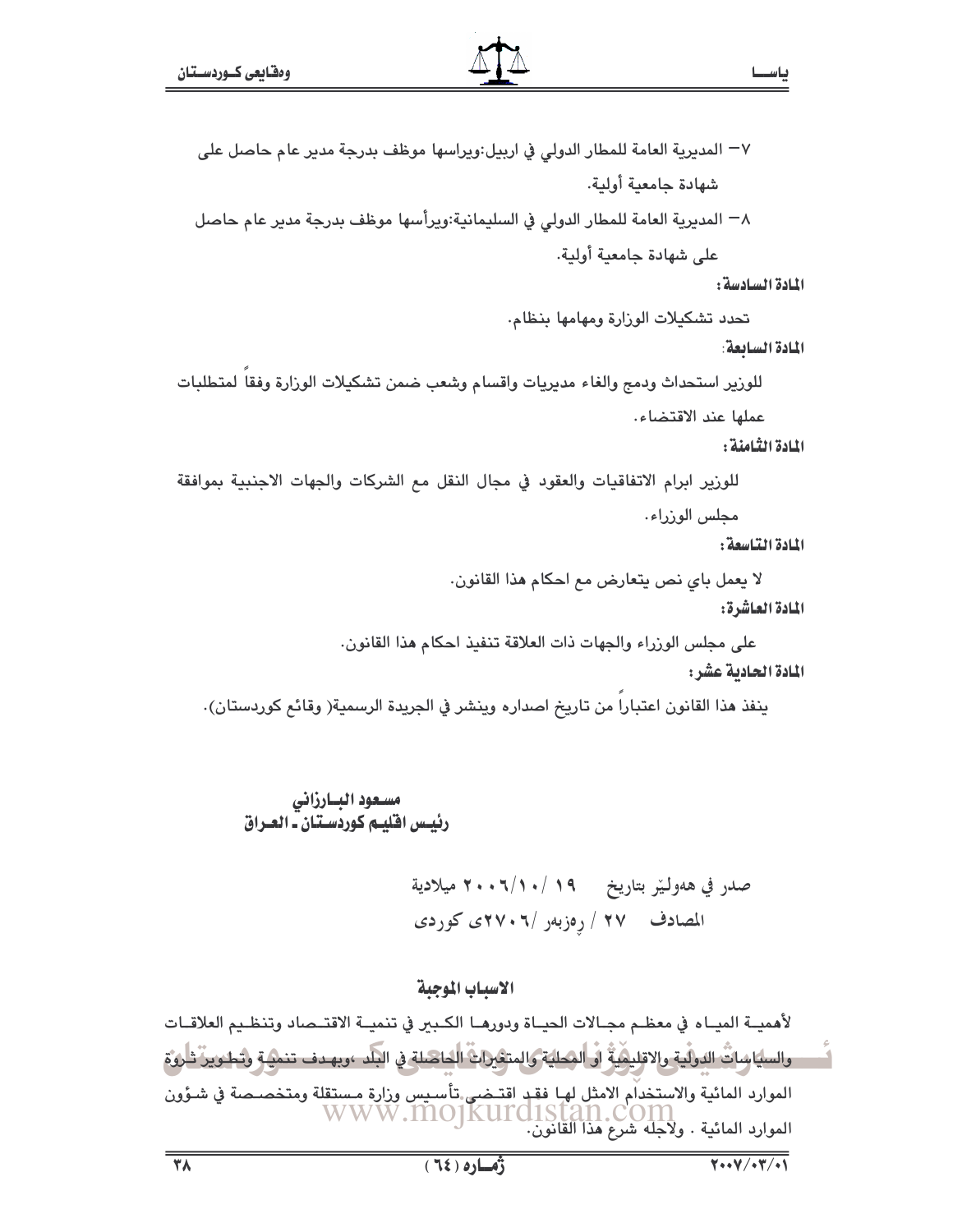بسم الله الرحمن الرحيم ياسم الشعب رئاسة أقليم كوردستان – العراق

بناءًا على ما شرعه المجلس الوطني لكوردستان –العراق واستناداً لحكم المادة العاشرة/اولاً من القانون رقم (١)لسنة ٢٠٠٥ قانون رئاسة اقليم كوردستان— العراق، أصدرنا القانون الآتي:

> قانون رقم (١٣) لسنة ٢٠٠٦ فانون وزارة التجارة لأفليم كوردستان – العراق

### المادة الأولى:

ياس

يقصد بالمصطلحات الاتية المعاني المبينة ازاءها لاغراض هذا القانون:\_

أولاً– الاقليم:اقليم كوردستان العراق. ثانياً – الورارة:ورارة التجارة. **ثالثاً**– الورير:ورير التجارة.

**رابعاً**– وكيل الورارة:وكيل ورارة التجارة.

المادة الثانية :

يهدف هذا القانون الى تنظيم عمل الوزارة في تنمية وتعزيز النـشاط الاقتـصادى والتجـارى في حدود الاصلاح الاقتصادي الشامل، بما يعمل على الاستغلال الامثـل للمـوارد والقـدرات والامكانات المتاحة، بما فيها تقديم مقترحات السياسة الاقتـصادية والتجاريـة وفـق توجهـات التنمية والتوازن الاقتصادي والاجتماعي في الاقليم.

![](_page_40_Picture_11.jpeg)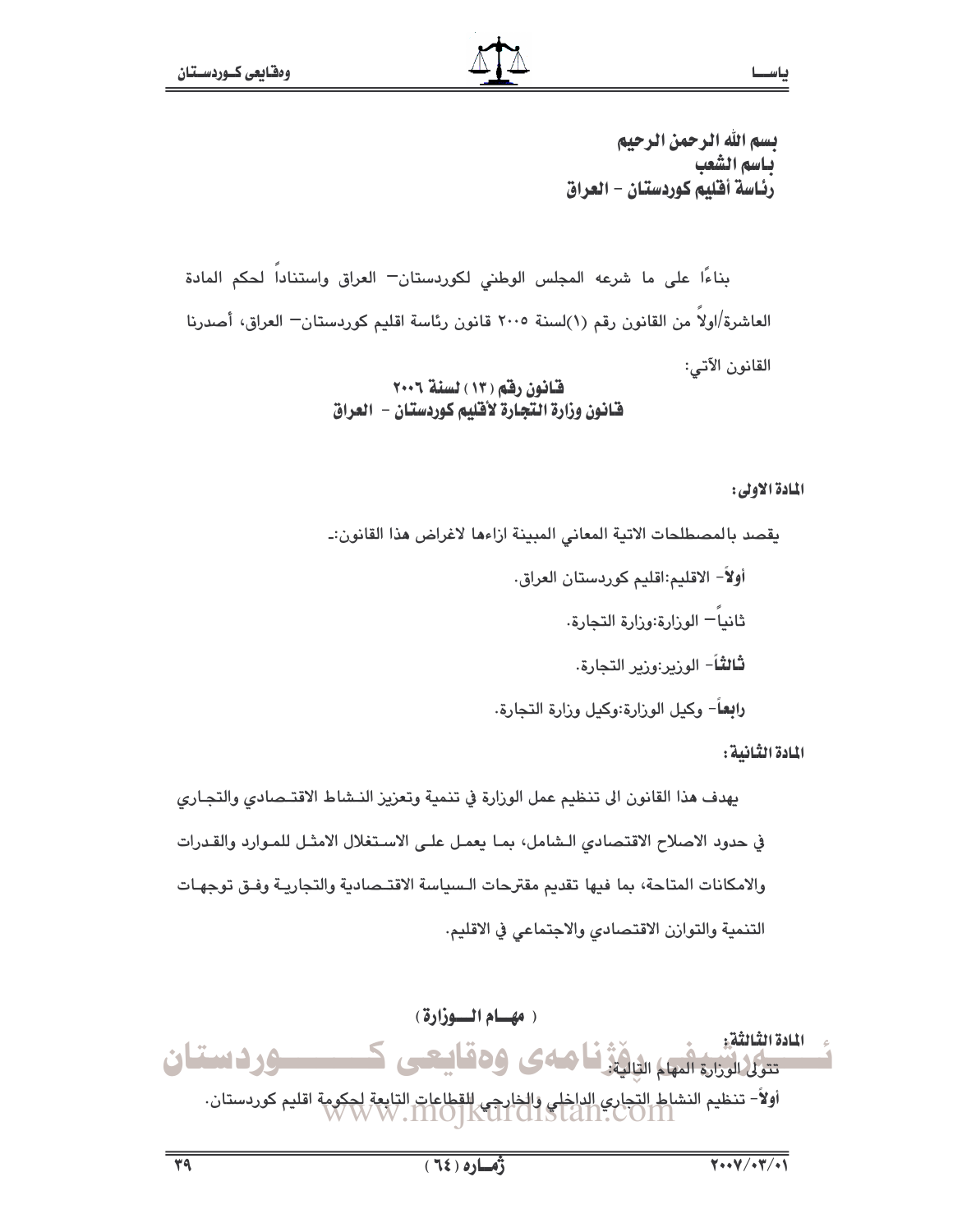- **ثانيا**ً– تشجيع القطاع الخاص والمختلط بما يخدم سهولة حركة انتقال عناصر الانتاج ببن مدن الاقليم وخارجه.
- **ثالث**اً– المساهـمة في تنــظيم علاقات اقليم كوردسـتان مم الـدول والمنظــمات والـشركات التجاريـة ذات الطابع التجاري والاقتصادي بما يخدم مصالح شعب كوردستان.
	- رابعاً- تشجيع توظيــف رؤوس الامــوال الوطــنية، وجذب رؤوس الاموال الاجنــبية لضـمان تشجيع الاستثمارات في الاقليم وتنميتها في القطاعات المختلفة،وتوفير المناخ الملائم لها.

خامساً- تطوير وتعـزيز النـشاط الاقتصـادي والتجاري للقطاع الخـاص بـشكل يمكنـه مــن اداء دوره في تحقيــق توجهــات التنميــة الاقتــصادية والتجاريــة، وبالتنــسيق مــع القطاعــات الاقتصادية.

- سادساً– العمل على معالجة الوضع القانوني والاقتصادي للشركات القائمة التابعـة للـوزارة ضـمن اختصاص حكومة الاقليم في رسم السياسة الاقتصادية والتجارية الداخلية، وايجاد آليات تنفيذ تتلائم ومتطلبات تطبيق تلك السياسات.
- سابعاً– عقد الاتفاقات الاقليمية والدوليـة اللازمـة لتنفيـذ سياسـة الاقلـيم الاقتــصادية والتجاريـة الداخلية والخارجية، بما يخدم ويعزز النشاطين الاقتصادي والتجاري في الاقليم.
- **ثامنــ**اً- ضـمان مـساهمة الاقلـيم في مفاوضــات وابـرام الاتفاقيـات والعقـود الدوليــة ذات الطــابـع الاقتصادي والتجاري ضمن مفاوضات السلطة الاتحادية في تلك الاتفاقيات والعقود وفقا للقوانين النافذة.
- **تـاسعـ**ا– التنسيق مـع كافـة الورارات في الاقليم بما يخدم تعزيز النشاط الاقتصادي والتجاري. عاشراً– تـولى مهمـة تـسجيل ورقابـة نـشاط الـشركات المحليـة والاجنبيـة وفروعهـا والوكـالات التحارية.
	- حادي عشر– توجيه السياسة التجارية لتفعيل الانشطة الانتاجية لتشجيع التصدير بما يتلائم الاوضاع الاقتصادية السائدة.
- **ثاني عش**ر– تشجيع وتوفير الـدعم للقطـاع الخـاص وتـشجيعه لاقامـة وتنظـيم المعـارض داخـل الاقليم والتهيئة للمشاركة في المعارض الدولية.

**ثـالث عشر**– مراقبة إستيراد السلع والمواد الغذائية وحماية المستهلك.

( تشكيلات الـــــوزارة )

المادة الرابعة: تته العادة من رؤژنا مەي ۋەقايچى كىسىسوردىستان اولاً:الــوزير:هـــو الــُـرئيس الاعلـــى للــوزارة والمــسؤول عـــن اعمالهـــا وتوجيـــه<br>WWW .11101KUP01Stan .CO111<br>سياستهاوممارسة الأشراف والرقابة عليهـا وتــصدر عنــه وتنفـذ باشـرافه جميـع  $\sqrt{7200}$  $Y \cdot Y / (Y / 1)$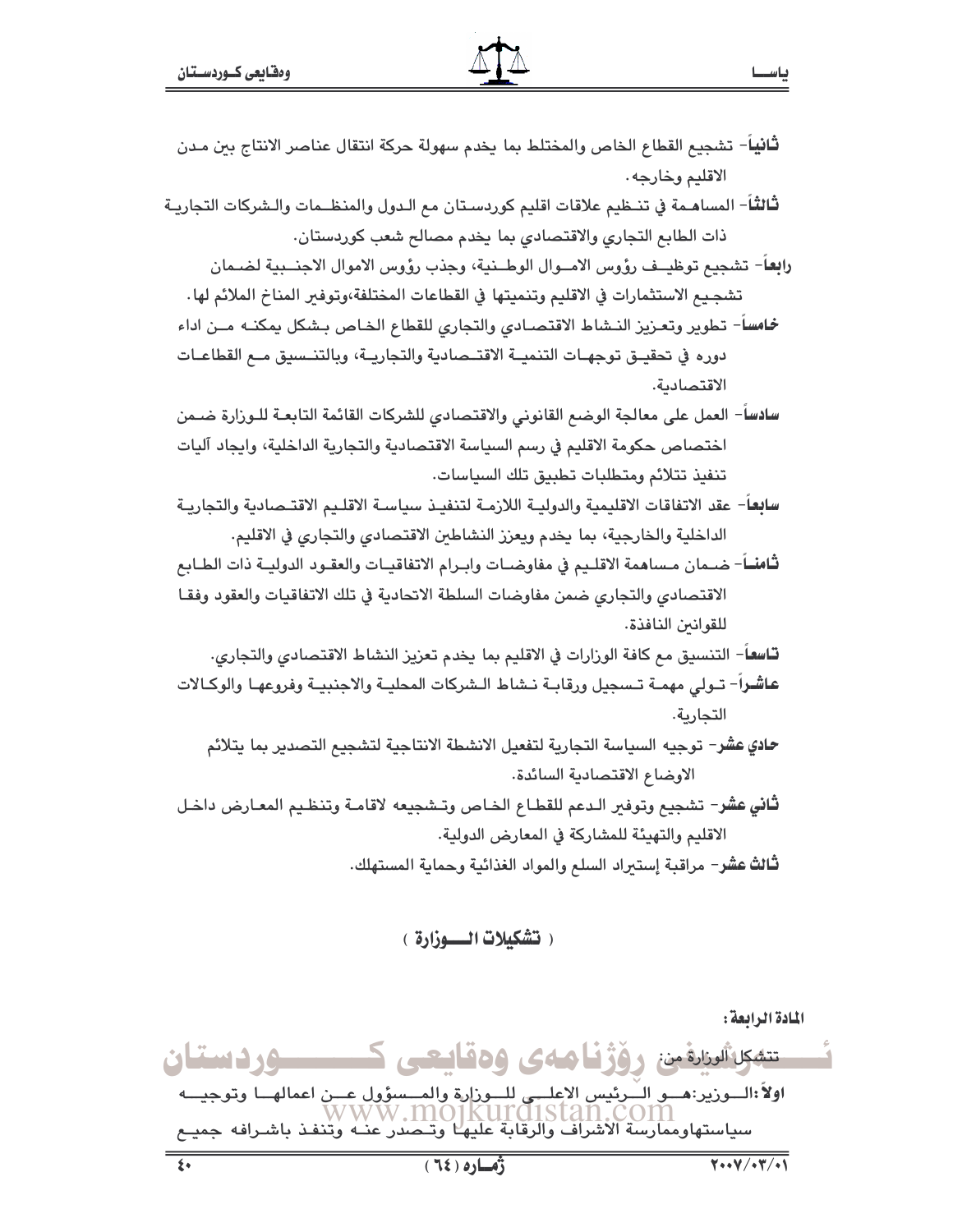المادة الخامسة :

للوزير التعاقد مع الاشخاص الطبيعية والمعنوية من ذوى الخبرة والاختـصاص داخل و خارج الاقليم للقيام بالمهام والواجبات التي توكل الـيهم للمـدة الـتي يراهـا مناسبا وذلك لغرض تحقيق اهداف الـوزارة وتحدد حقـوقهم والتزامـاتهم مـن قبـل الوزير.

المادة السادسة:

أولاً: بحدد بنظام مهام وإختصاصات تشكيلات الوزارة. **ثانيا:** للورير إصدار التعليمات اللازمة لتسهيل تنفيذ احكام **م**ذا القانون. ثالثاً: للوزير استحداث او دمج او إلغاء اى من المديريات او الاقسام او الشعب ضـمن تـشكيلات الوزارة وفقا لمتطلبات عملها.

المادة السابعة : **-وردستان** أحكام هذا القانق لا بعمل بای نص بتعارض مع www.mojkurdistan.com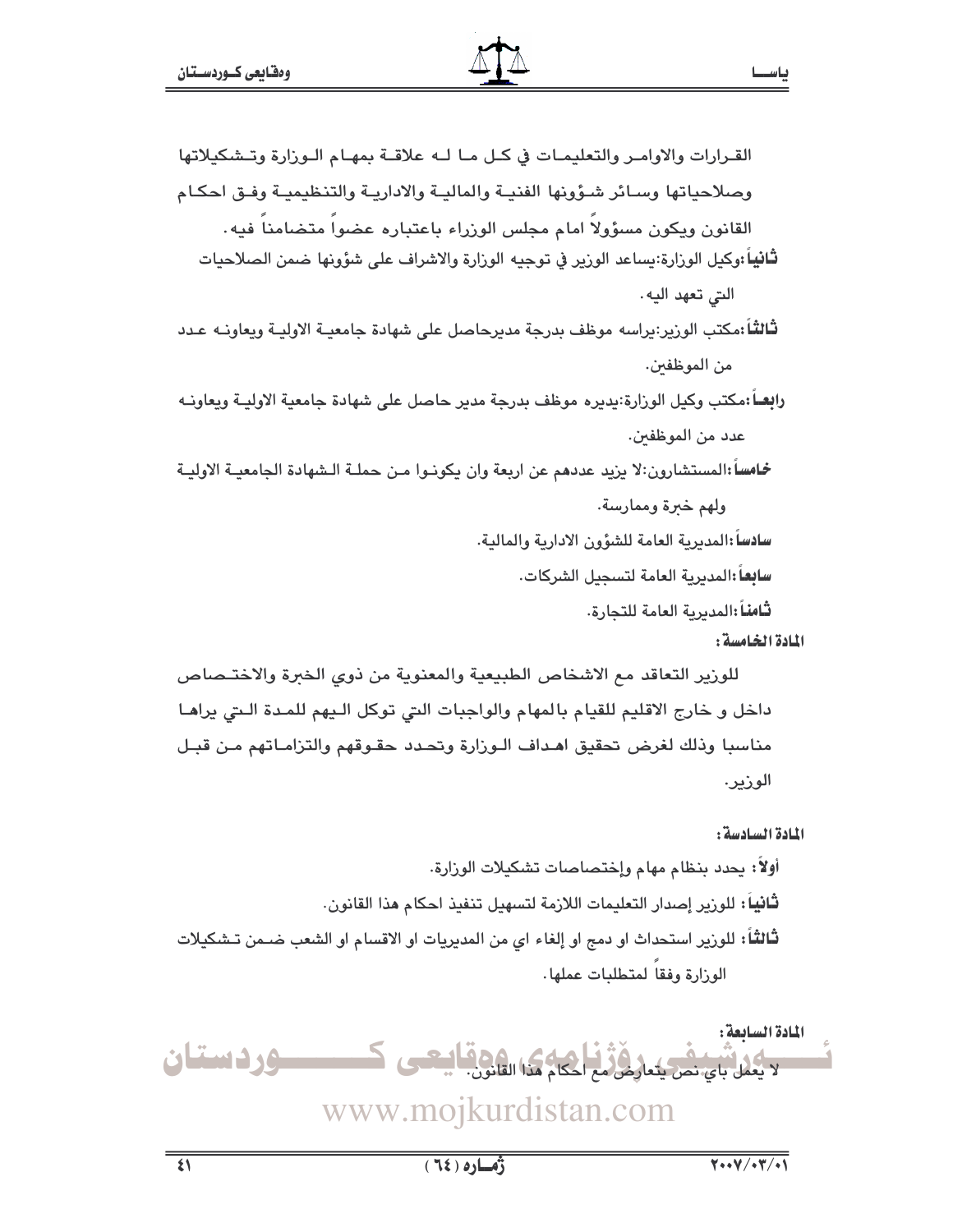المادة الثامنة :

على مجلس الوزراء والجهات ذات العلاقة تنفيذ احكام هذا القانون.

المادة التاسعة :

ينفذ هذا القانـون اعتبارا من تاريـخ اصداره وينـشر في الجـريدة الرسمـية(وقائـع كوردسـتان).

نظراً لاستحداث وزارة التجارة في حكومة اقليم كوردسـتان وبغيــة تحديـد تـشكيلاتها واهـدافها ومهامها وفق النهج التشريعي لاقليم كوردستان ولتنظيم نشاطها التجاري على جميع الاصعدة بما يحقق التنمية الاقتصادية في الاقليم فقد اصبح من الضروري تشريع قانون خـاص بهـا ولتحقيـق مـا تقدم فقد شرع هذا القانون.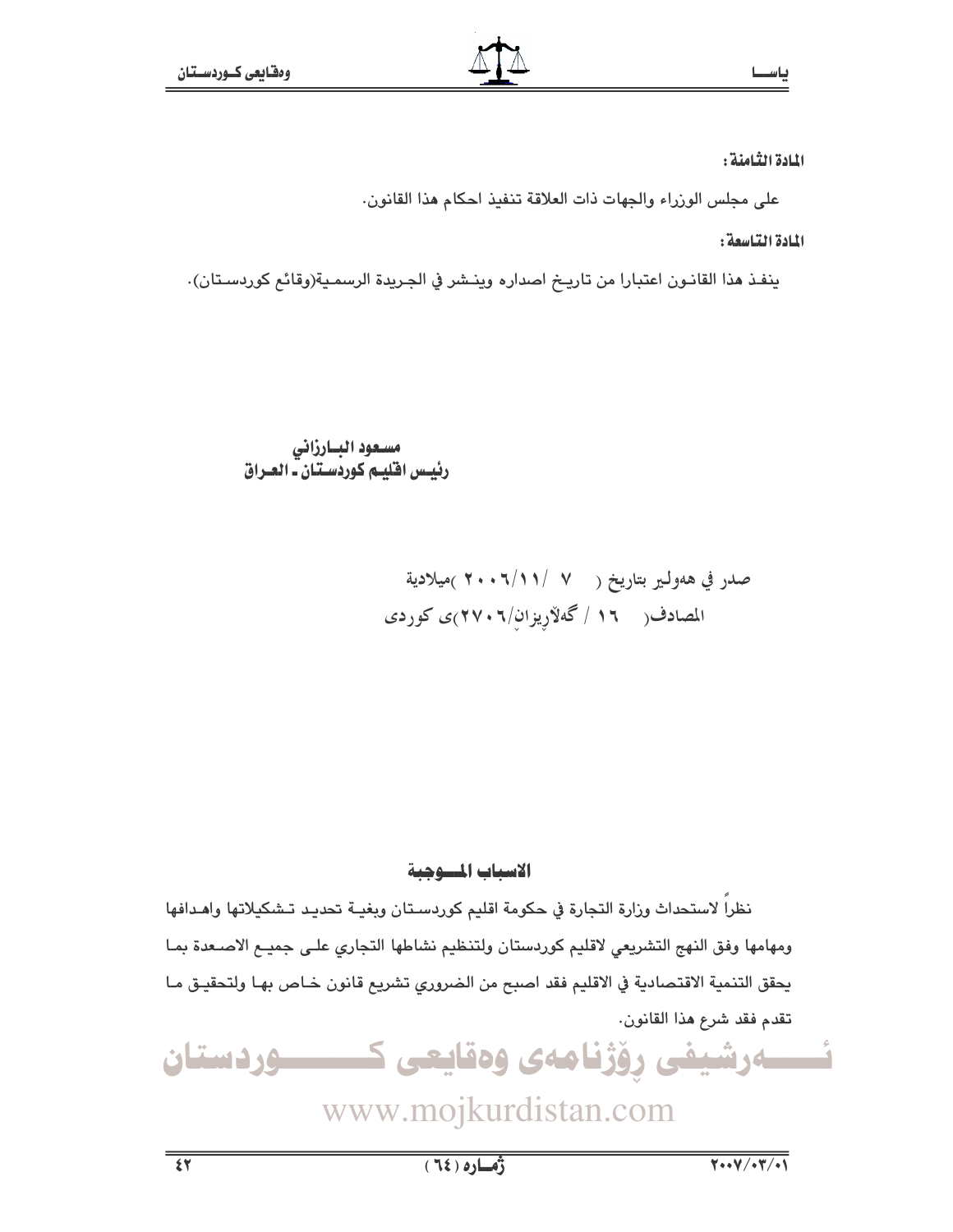الجلس الوطني لكوردستان ــ العراق رفق القرار: ١ تاريخ القرار: ٢٠٠٧/١/١٥

" فقسواد "

إسناداً لحكم المادة (٥٦) الفقرة (٣) مـن القـانون رقـم (١) لـسنة ١٩٩٢ المعـدل، والمـادة العاشـرة فقرة (١٢) من القانون رقم (١) لسنة ٢٠٠٥ المعدل ، قـرر المجلـس الـوطني لكوردسـتان ـــ العـراق بجلسته الاعتيادية المرقمة (٢٨) والنعقدة بتأريخ في ٢٠٠٧/١/١٥ مايلي :. اوِلاً : قبول استقالة (رفعت عبدالله حمەرەش) من عضوية المجلس الوطنی لکوردستان ــ العراق . **ثَـانيـاً : ق**بول عضوية المرشح (كريم مجيد شريف) في المجلس الوطني لكوردستان العراق . ثَّالثُــاً : لأداء المرشــح الــيمين القانونيــة ٢٠٠٧/١/١٥ عليــه تكــون عــضويته في المجلــس الــوطني لكوردستان العراق نافذة إعتباراً من ٢٠٠٧/١/١٥ . **رابعاً :**على رئاسة المجلس تنفيذ هذا القرار . **خماساً :** يكون هـذا القـرار نافـذاً إعتبـاراً مـن تـأريخ إقـراره ١٥ في ٢٠٠٧/١/١٥ وينـشر في الجريـدة الرسمية ( وقائم كوردستان )

> عدنان رشاد المفتى رئيس المجلس الوطني لكوردستان ــ العراق

ئــــــەرشيفى رۆژنامەى وەقايعى كــــــــــوردستان

## www.mojkurdistan.com

ياس